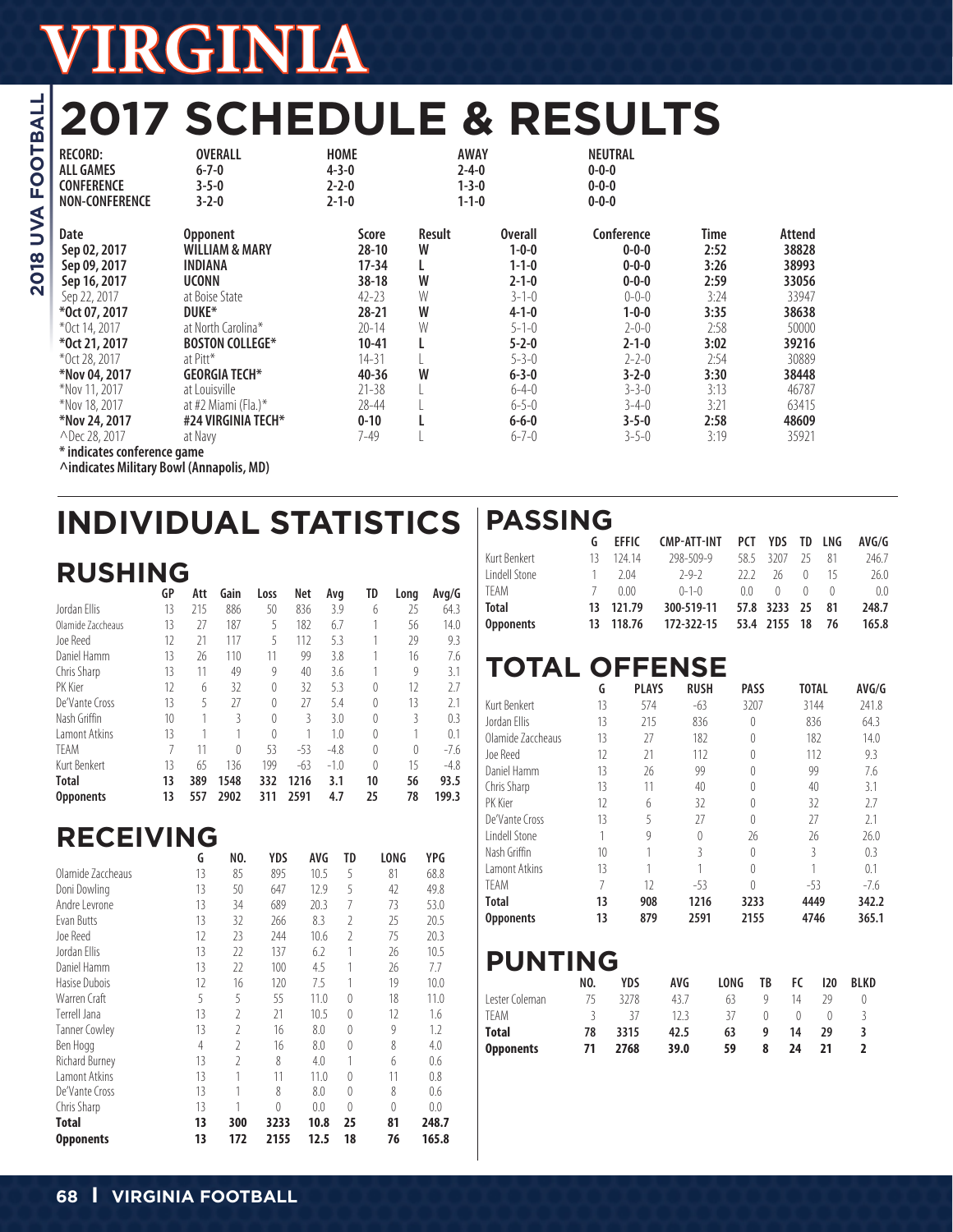

## **ALL PURPOSE**

|                       | G              | <b>RUSH</b> | REC            | PR             | <b>KOR</b>       | INT.             | <b>TOT</b>     | AVG/G  |
|-----------------------|----------------|-------------|----------------|----------------|------------------|------------------|----------------|--------|
| Olamide Zaccheaus     | 13             | 182         | 895            | $\overline{0}$ | 145              | $\left( \right)$ | 1222           | 94.0   |
| Joe Reed              | 12             | 112         | 244            | 0              | 861              | $\left($         | 1217           | 101.4  |
| Jordan Fllis          | 13             | 836         | 137            | $\theta$       | $\left( \right)$ | $\left($         | 973            | 74.8   |
| Andre Levrone         | 13             | 0           | 689            | 0              | $\theta$         | $\theta$         | 689            | 53.0   |
| Doni Dowling          | 13             | $\theta$    | 647            | 0              | $\theta$         | $\theta$         | 647            | 49.8   |
| Daniel Hamm           | 13             | 99          | 100            | 98             | 68               | $\left( \right)$ | 365            | 28.1   |
| <b>Fvan Butts</b>     | 13             | $\theta$    | 266            | 0              | $\Omega$         | $\left( \right)$ | 266            | 20.5   |
| Hasise Dubois         | 12             | $\theta$    | 120            | $\theta$       | 32               | $\left( \right)$ | 152            | 12.7   |
| Quin Blanding         | 13             | $\theta$    | $\theta$       | $\theta$       | $\left( \right)$ | 72               | 72             | 5.5    |
| Warren Craft          | 5              | $\theta$    | 55             | $\theta$       | $\theta$         | $\left( \right)$ | 55             | 11.0   |
| Chris Sharp           | 13             | 40          | $\mathbf 0$    | $\theta$       | $\theta$         | $\left( \right)$ | 40             | 3.1    |
| <b>Bryce Hall</b>     | 13             | $\theta$    | 0              | $\theta$       | $\theta$         | 36               | 36             | 2.8    |
| De'Vante Cross        | 13             | 27          | 8              | $\theta$       | $\theta$         | $\theta$         | 35             | 2.7    |
| PK Kier               | 12             | 32          | $\theta$       | $\theta$       | $\theta$         | $\left($         | 32             | 2.7    |
| <b>Brenton Nelson</b> | 13             | 0           | $\theta$       | 0              | $\theta$         | 31               | 31             | 2.4    |
| Terrell Jana          | 13             | $\theta$    | 21             | $\theta$       | $\theta$         | $\theta$         | 21             | 1.6    |
| Ben Hogg              | 4              | $\theta$    | 16             | $\theta$       | $\theta$         | $\left($         | 16             | 4.0    |
| <b>Tanner Cowley</b>  | 13             | 0           | 16             | 0              | 0                | $\theta$         | 16             | 1.2    |
| <b>Lamont Atkins</b>  | 13             | 1           | 11             | $\theta$       | $\theta$         | $\left( \right)$ | 12             | 0.9    |
| Chris Moore           | 12             | $\theta$    | $\theta$       | $\theta$       | $\Omega$         | 8                | 8              | 0.7    |
| Richard Burney        | 13             | 0           | 8              | 0              | 0                | 0                | 8              | 0.6    |
| Juan Thornhill        | 12             | $\theta$    | $\overline{0}$ | $\theta$       | $\theta$         | 4                | 4              | 0.3    |
| Nash Griffin          | 10             | 3           | 0              | $\theta$       | $\theta$         | $\theta$         | $\overline{3}$ | 0.3    |
| Chris Peace           | 13             | $\theta$    | $\theta$       | $\theta$       | $\theta$         | 3                | $\overline{3}$ | 0.2    |
| TEAM                  | $\overline{7}$ | $-53$       | $\theta$       | $\theta$       | $\theta$         | $\theta$         | $-53$          | $-7.6$ |
| Kurt Benkert          | 13             | $-63$       | $\left($       | $\theta$       | $\theta$         | $\theta$         | $-63$          | $-4.8$ |
| <b>Total</b>          | 13             | 1216        | 3233           | 98             | 1106             | 154              | 5807           | 446.7  |
| <b>Opponents</b>      | 13             | 2591        | 2155           | 321            | 856              | 234              | 6157           | 473.6  |

## $SCORING$

|                   |          |          |             | <b>PAI)</b> |            |             |          |            |        |
|-------------------|----------|----------|-------------|-------------|------------|-------------|----------|------------|--------|
|                   | TD       | FGS      | <b>KICK</b> | <b>RUSH</b> | <b>RCV</b> | <b>PASS</b> | DXP      | <b>SAF</b> | POINTS |
| A.J. Mejia        | $\theta$ | $8 - 12$ | $37 - 37$   | $0 - 0$     | 0          | $0 - 0$     | $\theta$ | $\theta$   | 61     |
| Jordan Filis      | 7        | $0 - 0$  | $0 - 0$     | $0 - 0$     | 0          | $0 - 0$     | $\theta$ | 0          | 42     |
| Andre Levrone     | 7        | $0 - 0$  | $0 - 0$     | $0 - 0$     | 0          | $0 - 0$     | $\theta$ | 0          | 42     |
| Olamide Zaccheaus | 6        | $0 - 0$  | $0 - 0$     | $0 - 0$     |            | $0 - 0$     | $\theta$ | 0          | 38     |
| Doni Dowling      | 5        | $0 - 0$  | $0 - 0$     | $0 - 0$     | 0          | $0 - 0$     | $\theta$ | 0          | 30     |
| Joe Reed          | 5        | $0 - 0$  | $0 - 0$     | $0 - 0$     | 0          | $0 - 0$     | $\theta$ | 0          | 30     |
| Daniel Hamm       | 2        | $0 - 0$  | $0 - 0$     | $0 - 0$     | 0          | $0 - 0$     | $\theta$ | 0          | 12     |
| Evan Butts        | 2        | $0 - 0$  | $0 - 0$     | $0 - 0$     | 0          | $0 - 0$     | $\theta$ | 0          | 12     |
| Chris Sharp       |          | $0 - 0$  | $0 - 0$     | $0 - 0$     | 0          | $0 - 0$     | $\Omega$ | $\Omega$   | 6      |
| Quin Blanding     |          | $0 - 0$  | $0 - 0$     | $0 - 0$     | 0          | $0 - 0$     | $\theta$ | 0          | 6      |
| Hasise Dubois     |          | $0 - 0$  | $0 - 0$     | $0 - 0$     | 0          | $0 - 0$     | $\Omega$ | 0          | 6      |
| Richard Burney    |          | $0 - 0$  | $0 - 0$     | $0 - 0$     | 0          | $0 - 0$     | $\theta$ | 0          | 6      |
| <b>TFAM</b>       | $\theta$ | $0 - 0$  | $0 - 0$     | $0 - 0$     | 0          | $0 - 0$     | $\theta$ |            | 2      |
| Kurt Benkert      | $\theta$ | $0 - 0$  | $0 - 0$     | $0 - 0$     | 0          | $1 - 1$     | $\theta$ | 0          | O      |
| <b>Total</b>      | 38       | $8 - 12$ | 37-37       | $0-0$       |            | $1-1$       | 0        | 1          | 293    |
| <b>Opponents</b>  | 49       | $9 - 14$ | 44-45       | 1-2         | 0          | $0 - 2$     | 0        |            | 369    |

#### **FIELD GOALS<sup>G</sup> FGM-FGA Pct 01-19 20-29 30-39 40-49 50-99 Lg Blk** 13 8-12 66.7 0-0 5-5 3-3 0-4 **FG SEQUENCE Virginia OPPONENTS** William & Mary 42 (41) Indiana (22) (51),(48)<br>UConn (28) -UConn (28) - Boise State - - Duke - - North Carolina (20), (27) 36<br>Boston College (38) (30), (36) Boston College (38) (30),(36) Pitt 43 43,(30)  $(36),(23),(33)$  -<br>(40),32 Louisville - (40), 22 and 22 and 23 and 23 and 240 and 25 and 260 and 260 and 260 and 260 and 260 and 260 and 260 and 260 and 260 and 260 and 260 and 260 and 260 and 260 and 260 and 260 and 260 and 260 and 260 and 260 and Miami (Fla.) - (44) Virginia Tech 41 (30),32 Navy 36

**Numbers in (parentheses) indicate field goal was made.**

## **INTERCEPTIONS**

|                       | NO. | YDS | AVG  | TD               | LONG |
|-----------------------|-----|-----|------|------------------|------|
| <b>Brenton Nelson</b> | 4   | 31  | 7.8  | 0                | 18   |
| Juan Thornhill        | 4   | 4   | 1.0  | 0                | 4    |
| Quin Blanding         | 4   | 72  | 18.0 |                  | 58   |
| Chris Peace           |     | ζ   | 3.0  | $\left( \right)$ | 3    |
| Chris Moore           |     | 8   | 8.0  | 0                | 8    |
| Bryce Hall            |     | 36  | 36.0 | 0                | 36   |
| <b>Total</b>          | 15  | 154 | 10.3 |                  | 58   |
| <b>Opponents</b>      | 11  | 234 | 21.3 | 4                | 45   |

## **KO RETURNS**

|                   | NO. | YDS  | AVG   | TD               | LONG |
|-------------------|-----|------|-------|------------------|------|
| Joe Reed          | 29  | 861  | 29.7  |                  | 98   |
| Olamide Zaccheaus |     | 145  | 20.7  | $\left( \right)$ | 31   |
| Daniel Hamm       | 4   | 68   | 17 () | 0                | 21   |
| Hasise Dubois     |     | 37   | 32.0  | $\left( \right)$ | 32   |
| <b>Total</b>      | 41  | 1106 | 27.0  | 2                | 98   |
| <b>Opponents</b>  | 35  | 856  | 24.5  | 0                | 76   |

## **PUNT RETURNS**

|                  | NO. | <b>YDS</b> | AVG  | TD | LONG |
|------------------|-----|------------|------|----|------|
| Daniel Hamm      |     | 98         | 45   |    | 18   |
| <b>Total</b>     | 22  | 98         | 4.5  | 0  | 18   |
| <b>Opponents</b> | 25  | 321        | 12.8 |    | 75   |

## **FUMBLE RETURNS**

|                  | NO. | <b>YDS</b> | AVG  | TD | LONG |
|------------------|-----|------------|------|----|------|
| Micah Kiser      |     |            |      |    |      |
| <b>Total</b>     |     |            | 3.0  | 0  |      |
| <b>Opponents</b> |     | 13         | 13.0 | 0  | 13   |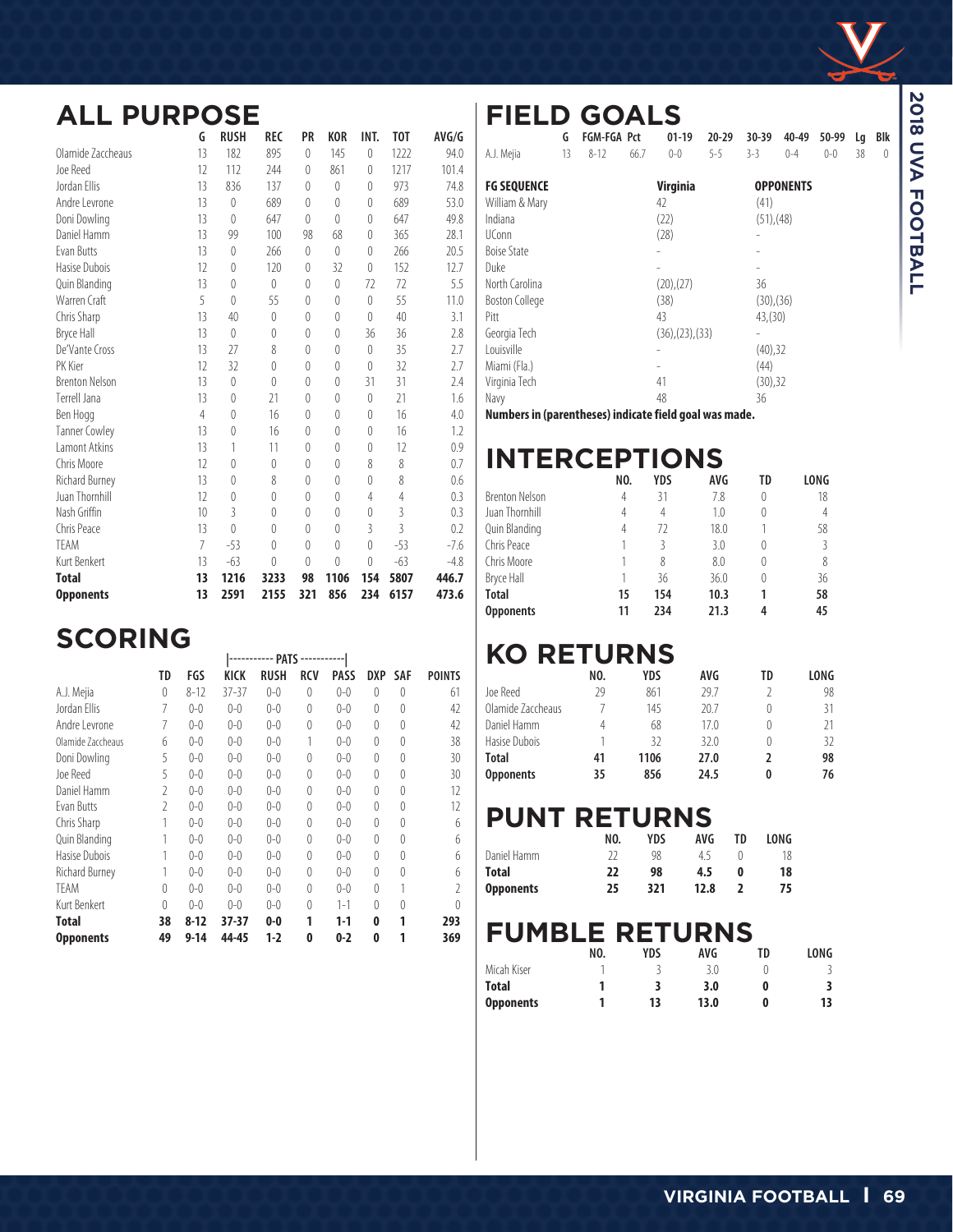|                              |            |                  | <b>2017 TEAM STATISTICS</b>    |     |     |                |            |               |
|------------------------------|------------|------------------|--------------------------------|-----|-----|----------------|------------|---------------|
|                              | <b>UVA</b> | <b>OPP</b>       |                                |     |     |                | <b>UVA</b> | <b>OPP</b>    |
| <b>SCORING</b>               | 293        | 369              | <b>PENALTIES-Yards</b>         |     |     |                | 63-592     | 66-589        |
| Points Per Game              | 22.5       | 28.4             | Average Per Game               |     |     |                | 45.5       | 45.3          |
| Points Off Turnovers         | 35         | 80               | <b>PUNTS-Yards</b>             |     |     | 78-3315        |            | 71-2768       |
| <b>FIRST DOWNS</b>           | 241        | 245              | Average Per Punt               |     |     |                | 42.5       | 39.0          |
| Rushing                      | 78         | 125              | Net punt average               |     |     |                | 36.1       | 35.4          |
| Passing                      | 141        | 101              | <b>KICKOFFS-Yards</b>          |     |     | 58-3609        |            | 70-4201       |
| Penalty                      | 22         | 19               | Average Per Kick               |     |     |                | 62.2       | 60.0          |
| <b>RUSHING YARDAGE</b>       | 1216       | 2591             | Net kick average               |     |     |                | 38.8       | 34.9          |
| Yards gained rushing         | 1548       | 2902             | <b>TIME OF POSSESSION/Game</b> |     |     |                | 30:28      | 29:32         |
| Yards lost rushing           | 332        | 311              | <b>3RD-DOWN Conversions</b>    |     |     |                | 82/209     | 69/188        |
| Rushing Attempts             | 389        | 557              | 3rd-Down Pct                   |     |     |                | 39%        | 37%           |
| Average Per Rush             | 3.1        | 4.7              | <b>4TH-DOWN Conversions</b>    |     |     |                | 11/28      | 15/26         |
| Average Per Game             | 93.5       | 199.3            | 4th-Down Pct                   |     |     |                | 39%        | 58%           |
| <b>TDs Rushing</b>           | 10         | 25               | <b>SACKS BY-Yards</b>          |     |     |                | 28-202     | $31 - 194$    |
| PASSING YARDAGE              | 3233       | 2155             | <b>MISC YARDS</b>              |     |     |                | $\theta$   | $\theta$      |
| Comp-Att-Int                 | 300-519-11 | $172 - 322 - 15$ | <b>TOUCHDOWNS SCORED</b>       |     |     |                | 38         | 49            |
| Average Per Pass             | 6.2        | 6.7              | <b>FIELD GOALS-ATTEMPTS</b>    |     |     |                | $8 - 12$   | $9 - 14$      |
| Average Per Catch            | 10.8       | 12.5             | <b>ON-SIDE KICKS</b>           |     |     |                | $0 - 2$    | $0 - 1$       |
| Average Per Game             | 248.7      | 165.8            | <b>RED-ZONE SCORES</b>         |     |     | $(26-33)$ 79%  |            | $(32-44)$ 73% |
| <b>TDs Passing</b>           | 25         | 18               | <b>RED-ZONE TOUCHDOWNS</b>     |     |     | $(18-33)$ 55%  |            | $(27-44)$ 61% |
| <b>TOTAL OFFENSE</b>         | 4449       | 4746             | <b>PAT-ATTEMPTS</b>            |     |     | $(37-37)$ 100% |            | $(44-45)$ 98% |
| <b>Total Plays</b>           | 908        | 879              | <b>ATTENDANCE</b>              |     |     |                | 275788     | 260959        |
| Average Per Play             | 4.9        | 5.4              | Games/Avg Per Game             |     |     | 7/39398        |            | 6/43493       |
| Average Per Game             | 342.2      | 365.1            | Neutral Site Games             |     |     |                |            | 0/0           |
| <b>KICK RETURNS: #-Yards</b> | 41-1106    | 35-856           |                                |     |     |                |            |               |
| <b>PUNT RETURNS: #-Yards</b> | $72 - 98$  | $25 - 321$       | <b>SCORE BY QUARTERS</b>       | 1st | 2nd | 3rd            | 4th        | <b>Total</b>  |
| <b>INT RETURNS: #-Yards</b>  | $15 - 154$ | $11 - 234$       | Virginia                       | 59  | 96  | 71             | 67         | 293           |
| <b>KICK RETURN AVERAGE</b>   | 27.0       | 24.5             | Opponents                      | 73  | 93  | 116            | 87         | 369           |
| <b>PUNT RETURN AVERAGE</b>   | 4.5        | 12.8             |                                |     |     |                |            |               |
| <b>INT RETURN AVERAGE</b>    | 10.3       | 21.3             |                                |     |     |                |            |               |
| <b>FUMBLES-LOST</b>          | $74 - 8$   | $15 - 3$         |                                |     |     |                |            |               |

# **2017 GAME-BY-GAME STARTERS**

#### **GAME-BY-GAME STARTERS OFFENSE**

| Game                          | <b>WR</b>     | LТ            | LG              |                        | RG      | <b>RT</b> | <b>FB/RB/WR</b> | QB             | TB           | <b>FB/TE/WR</b>  | <b>WR/TE</b>  |  |
|-------------------------------|---------------|---------------|-----------------|------------------------|---------|-----------|-----------------|----------------|--------------|------------------|---------------|--|
| William & Mary                | Levrone       | Reinkensmeyer | Montelus        | Fieler                 | Proctor | Pertile   | Ellis (RB)      | Benkert        | Hamm         | Hogg (WR)        | Reed          |  |
| Indiana                       | Cowley        | English       | <b>Montelus</b> | Fieler                 | Proctor | Pertile   | Dowling (WR)    | Benkert        | <b>Ellis</b> | Burney (TE)      | Reed          |  |
| <b>UConn</b>                  | Levrone       | English       |                 | Montelus Reinkensmeyer | Fieler  | Pertile   | Ellis (RB)      | Benkert        | Hamm         | Cowley (TE)      | Dubois        |  |
| at Boise State                | Hogg          | English       |                 | Montelus Reinkensmever | Fieler  | Pertile   | Ellis (RB)      | Benkert        | Hamm         | Cowley (TE)      | <b>Dubois</b> |  |
| Duke                          | Levrone       | English       |                 | Montelus Reinkensmeyer | Fieler  | Pertile   | Cowley (WR)     | Benkert        | <b>Ellis</b> | Burney (TE)      | <b>Dubois</b> |  |
| at UNC                        | Levrone       | English       |                 | Montelus Reinkensmeyer | Fieler  | Pertile   | Peacock (FB)    | Benkert        | <b>Ellis</b> | Burney (TE)      | Jana          |  |
| <b>Boston College Levrone</b> |               | English       |                 | Montelus Reinkensmeyer | Fieler  | Pertile   | Peacock (FB)    | Benkert        | <b>Ellis</b> | Cowley (TE)      | Reed          |  |
| at Pitt                       | Levrone       | English       | Proctor         | Reinkensmeyer          | Fieler  | Pertile   | Ellis (RB)      | Benkert        | Hamm         | Cowley (TE)      | Reed          |  |
| Georgia Tech                  | Reed          | Reinkensmeyer | Proctor         | Fieler                 | Knutson | Pertile   | Kier (RB)       | <b>Benkert</b> | <b>Ellis</b> | Cowley (TE)      | Butts (TE)    |  |
| at Louisville                 | Reed          | English       | Knutson         | Fieler                 | Proctor | Pertile   | Atkins (RB)     | Benkert        | <b>Ellis</b> | Dowling (WR)     | <b>Dubois</b> |  |
| at Miami                      | Levrone       | English       |                 | Montelus Reinkensmeyer | Fieler  | Glaser    | Zaccheaus (WR)  | Benkert        | <b>Ellis</b> | Butts (TE)       | Levrone       |  |
| Virginia Tech                 | <b>Dubois</b> | English       |                 | Montelus Reinkensmever | Fieler  | Glaser    | Hamm (RB)       | Benkert        | <b>Ellis</b> | Cowley (TE)      | Reed          |  |
| at Navy                       | Levrone       | English       |                 | Montelus Reinkensmeyer | Fieler  | Pertile   | Zaccheaus (WR)  | Benkert        | <b>Ellis</b> | Crutchfield (TE) | Butts (TE)    |  |
|                               |               |               |                 |                        |         |           |                 |                |              |                  |               |  |

### **DEFENSE**

| Game                     | DE        | <b>NT</b>      | DE/CB      | <b>WLB</b> | <b>BLB</b> | <b>MLB</b> | SLB/CB         | <b>CB</b>     | FS.      | <b>SABRE</b> | <b>CB</b> |  |
|--------------------------|-----------|----------------|------------|------------|------------|------------|----------------|---------------|----------|--------------|-----------|--|
| William & Mary           | Brown, A. | Hanback        | Nelson, B. | Peace      | Mack       | Kiser      | Cook           | <b>Harris</b> | Blanding | Thornhill    | Hall, B.  |  |
| Indiana                  | Brown, A. | Hanback        | Moye       | Peace      | Mack       | Kiser      | Moore (CB)     | Thornhill     | Blanding | Nelson, B.   | Hall, B.  |  |
| <b>UConn</b>             | Brown, A. | <b>Hanback</b> | Moye       | Peace      | Mack       | Kiser      | Cook           | Thornhill     | Blanding | Nelson, B.   | Hall, B.  |  |
| at Boise State           | Brown, A. | Hanback        | Wright     | Peace      | Mack       | Kiser      | Moore (CB)     | Thornhill     | Blanding | Nelson, B.   | Hall, B.  |  |
| Duke                     | Bown, A.  | <b>Hanback</b> | Wright     | Peace      | Mack       | Kiser      | Moore (CB)     | Thornhill     | Blanding | Nelson, B.   | Hall, B.  |  |
| at UNC                   | Brown, A. | <b>Hanback</b> | Wright     | Peace      | Mack       | Kiser      | Moore (CB)     | Thornhill     | Blanding | Nelson, B.   | Hall, B.  |  |
| Boston College Brown, A. |           | <b>Hanback</b> | Move       | Peace      | Mack       | Kiser      | <b>Stalker</b> | Thornhill     | Blanding | Nelson, B.   | Hall, B.  |  |
| at Pitt                  | Brown, A. | <b>Hanback</b> | Moye       | Peace      | Mack       | Kiser      | Cook           | Blount        | Blanding | Nelson, B.   | Hall, B.  |  |
| Georgia Tech             | Brown, A. | Hanback        | Alonso     | Peace      | Mack       | Kiser      | Cook           | Thornhill     | Blanding | Nelson, B.   | Hall, B.  |  |
| at Louisville            | Brown, A. | Hanback        | Moye       | Peace      | Mack       | Kiser      | Cook           | Thornhill     | Blanding | Nelson, B.   | Hall, B.  |  |
| at Miami                 | Brown, A. | <b>Hanback</b> | Alonso     | Peace      | Mack       | Kiser      | Moore (CB)     | Thornhill     | Blanding | Nelson, B.   | Hall, B.  |  |
| Virginia Tech            | Brown, A. | Hanback        | Alonso     | Peace      | Mack       | Kiser      | Moore (CB)     | Thornhill     | Blanding | Nelson, B.   | Hall, B.  |  |
| at Navv                  | Brown, A. | Hanback        | Alonso     | Peace      | Mack       | Kiser      | Cook           | Thornhill     | Blanding | Nelson, B.   | Hall, B.  |  |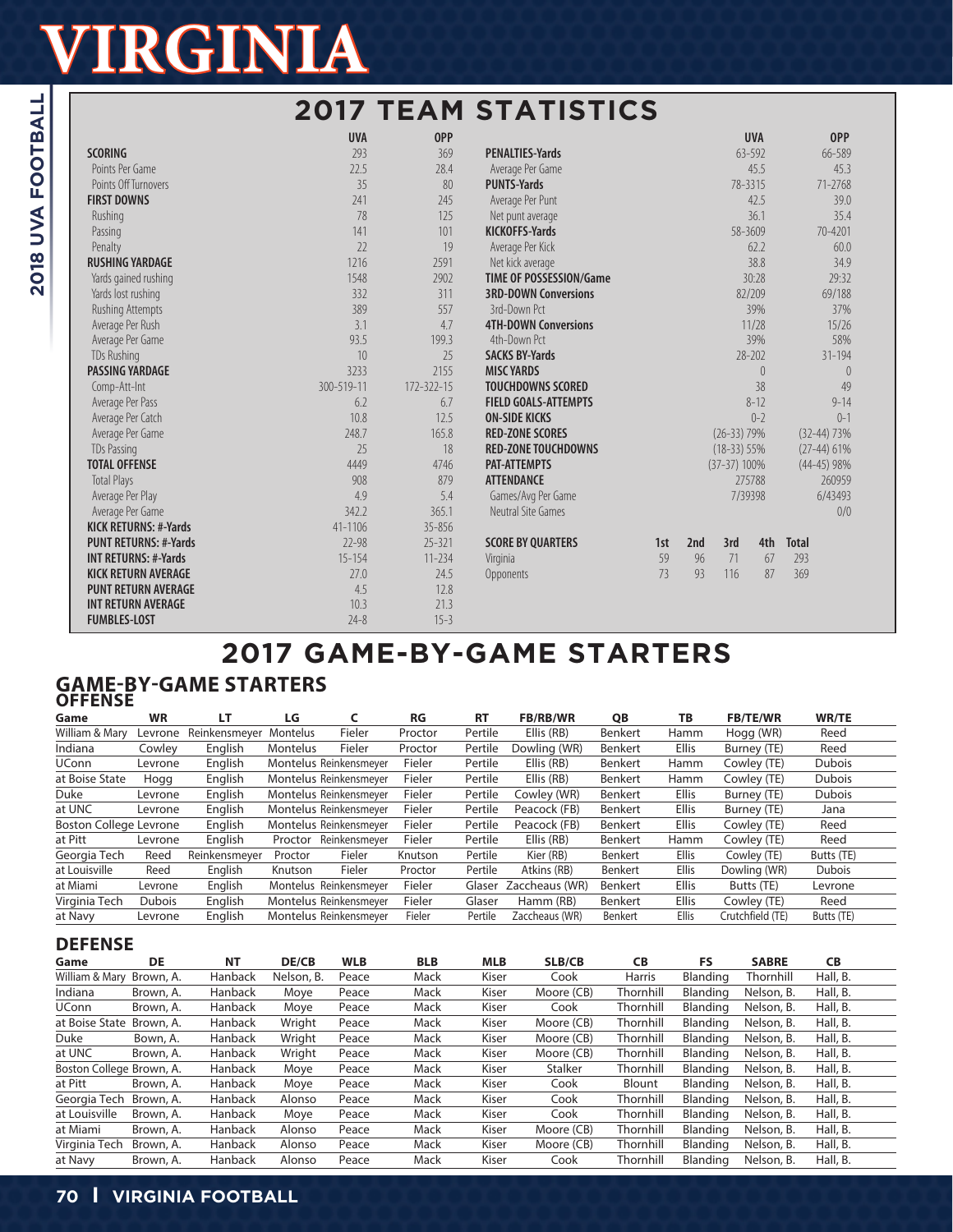

## **DEFENSIVE STATISTICS**

|                            | POS.         | G/GS                   | <b>SOLO</b>              | AST.                     | <b>TOTAL</b>   | AVG.        | <b>TFL</b>              | QBS/YD.    | <b>INT</b>    | PBU            | QBH            | <b>FR</b> | FC             | <b>BLK</b> |
|----------------------------|--------------|------------------------|--------------------------|--------------------------|----------------|-------------|-------------------------|------------|---------------|----------------|----------------|-----------|----------------|------------|
| Micah Kiser                | ILB          | $13 - 13$              | 50                       | 95                       | 145            | 11.2        | $9.5 - 42$              | $5.0 - 36$ | $\mathcal{L}$ | 4              | 2              | $2 - 3$   |                |            |
| Quin Blanding              | FS<br>ILB    | $13 - 13$<br>$13 - 13$ | 62<br>38                 | 75<br>76                 | 137<br>114     | 10.5<br>8.8 | $3.5 - 7$<br>$7.0 - 33$ | $3.0 - 22$ | $4 - 72$      | $\overline{2}$ | 1              |           |                |            |
| Jordan Mack<br>Chris Peace | OLB          | $13 - 13$              | 32                       | 36                       |                |             |                         | $7.5 - 60$ | $1 - 3$       | $\mathbf{r}$   |                |           | $\overline{2}$ |            |
|                            |              |                        |                          |                          | 68             | 5.2         | $10.5 - 65$             |            |               | $\overline{2}$ | $\mathfrak{I}$ |           | $\overline{2}$ |            |
| <b>Brenton Nelson</b>      | SS           | $13 - 13$              | 35                       | 29                       | 64             | 4.9         | $2.0 - 3$               |            | $4 - 31$      | 6              |                |           |                |            |
| Juan Thornhill             | <b>CB</b>    | $12 - 12$              | 47                       | 16                       | 63             | 5.3         | $4.5 - 8$               | $0.5 - 2$  | $4 - 4$       | 12             |                |           |                |            |
| Eli Hanback                | DT           | $13 - 13$              | 20                       | 38                       | 58             | 4.5         | $5.5 - 19$              | $1.5 - 9$  |               |                |                |           |                |            |
| Bryce Hall                 | CB           | $13 - 13$              | 29                       | 18                       | 47             | 3.6         | $3.0 - 15$              | $1.0 - 5$  | $1 - 36$      | 9              |                |           |                |            |
| Andrew Brown               | DE           | $13 - 13$              | 18                       | 28                       | 46             | 3.5         | $10.5 - 38$             | $3.5 - 26$ | $\mathbf{r}$  |                | $\overline{3}$ |           |                |            |
| Malcolm Cook               | OLB          | $9 - 6$                | 20                       | 26                       | 46             | 5.1         | $4.0 - 16$              | $2.0 - 13$ | $\mathbf{r}$  |                |                |           |                |            |
| Chris Moore                | DB           | $12-6$                 | 20                       | 21                       | 41             | 3.4         | $2.0 - 4$               |            | $1 - 8$       | $\overline{2}$ | 1              |           |                |            |
| Joey Blount                | FS           | $13 - 1$               | 14                       | 20                       | 34             | 2.6         | $0.5 - 1$               |            |               | 1              |                |           |                |            |
| Juwan Moye                 | DE           | $12 - 5$               | 7                        | 11                       | 18             | 1.5         | $1.5 - 5$               | $0.5 - 5$  |               |                | $\overline{2}$ |           |                |            |
| Mandy Alonso               | DE           | $11 - 4$               | 6                        | 8                        | 14             | 1.3         | $0.5 - 1$               | $0.5 - 1$  |               |                |                |           |                |            |
| Charles Snowden            | <b>OLB</b>   | $10 - 0$               | 6                        | 7                        | 13             | 1.3         | $2.0 - 13$              | $1.5 - 11$ |               |                |                |           |                |            |
| C.J. Stalker               | ILB          | $9 - 1$                | 5                        | $\overline{3}$           | 8              | 0.9         |                         |            |               |                |                |           |                |            |
| Steven Wright              | DE           | $11-3$                 | 5                        | $\overline{2}$           | 7              | 0.6         | $2.0 - 13$              | $1.0 - 12$ |               |                |                |           |                |            |
| Lamont Atkins              | TB           | $13 - 1$               | 3                        | $\overline{\mathcal{E}}$ | 6              | 0.5         |                         |            |               |                |                |           |                |            |
| Daniel Hamm                | TB           | $13 - 5$               | 3                        | $\overline{3}$           | 6              | 0.5         |                         |            |               |                |                |           |                |            |
| James Trucilla             | DT           | $7-0$                  | $\overline{\phantom{a}}$ | 1                        | $\overline{3}$ | 0.4         |                         |            |               |                |                |           |                |            |
| Chris Sharp                | TB           | $13 - 0$               | $\overline{3}$           |                          | $\overline{3}$ | 0.2         |                         |            |               |                |                |           |                |            |
| Zane Zandier               | ILB          | $11-0$                 |                          | $\overline{2}$           | $\overline{3}$ | 0.3         |                         |            |               |                |                |           |                |            |
| De'Vante Cross             | WR/CB        | $13-0$                 | $\overline{\phantom{a}}$ | 1                        | $\overline{3}$ | 0.2         |                         |            |               |                |                |           |                |            |
| Joe Reed                   | WR           | $12 - 8$               |                          | $\overline{2}$           | $\overline{3}$ | 0.3         |                         |            |               |                |                |           |                |            |
| <b>Braedon Urie</b>        | WR           | $6 - 0$                |                          | $\overline{\phantom{a}}$ | $\sqrt{2}$     | 0.3         |                         |            |               |                |                |           |                |            |
| Tanner Cowley              | TE           | $13 - 8$               | 2                        |                          | $\overline{2}$ | 0.2         |                         |            |               |                |                |           |                |            |
| Nick Grant                 | CB           | $12-0$                 |                          | 1                        | $\overline{2}$ | 0.2         |                         |            |               |                |                |           |                |            |
| <b>Elliott Brown</b>       | <b>OLB</b>   | $10 - 0$               |                          | $\overline{2}$           | $\sqrt{2}$     | 0.2         | $1.0 - 1$               | $0.5 - 0$  |               |                |                |           |                |            |
| Matt Gahm                  | LB           | $7-0$                  |                          | $\mathbf{1}$             | $\overline{2}$ | 0.3         |                         |            |               |                |                |           |                |            |
| Tim Harris                 | <b>CB</b>    | $1 - 1$                |                          |                          | 1              | 1.0         |                         |            |               |                |                |           |                |            |
| Lester Coleman             | $\mathsf{P}$ | $13-0$                 |                          | 1                        | 1              | 0.1         |                         |            |               |                |                |           |                |            |
| <b>Richard Burney</b>      | TE/DE        | $13 - 3$               |                          | $\mathbf{1}$             | $\mathbf{1}$   | 0.1         | $0.5 - 1$               |            |               |                |                |           |                |            |
| Ben Hogg                   | WR           | $4 - 2$                |                          |                          |                | 0.3         |                         |            |               |                |                |           |                |            |
| Darrius Bratton            | CB           | $10 - 0$               |                          | 1                        | $\overline{1}$ | 0.1         |                         |            |               |                |                |           |                |            |
| Joe Spaziani               | LS           | $13-0$                 |                          |                          |                | 0.1         |                         |            |               |                |                | $1 - 0$   |                |            |
| Germane Crowell            | CB           | $3-0$                  |                          | 1                        |                | 0.3         |                         |            |               |                |                |           |                |            |
| John Kirven                | DE           | $10 - 0$               |                          | 1                        |                | 0.1         |                         |            |               |                |                |           |                |            |
| Olamide Zaccheaus          | HB           | $13 - 2$               |                          |                          |                | 0.1         |                         |            |               |                |                |           |                |            |
| Doni Dowling               | WR           | $13 - 2$               |                          |                          |                | 0.1         |                         |            |               |                |                |           |                |            |
| C. Baumgardner             | DE           | $2 - 0$                |                          |                          |                | 0.5         |                         |            |               | 1              |                |           |                |            |
| <b>Total</b>               |              | $13 - 0$               | 438                      | 532                      | 970            | 74.6        | 70-285                  | 28-202     | 15-154        | 40             | 13             | $3 - 3$   | 8              | 2          |
| <b>Opponents</b>           |              | $13 - 0$               | 447                      | 450                      | 897            | 69.0        | 77.0-305                | 31-194     | 11-234        | 48             | 19             | $8 - 13$  | 17             | 3          |

### **2017 INDIVIDUAL SINGLE-GAME DEFENSIVE SUPERLATIVES**

**Most Total Tackles:** 19, Micah Kiser vs. Virginia Tech

**Most Unassisted Tackles:** 8, Quin Blanding at Boise State; Quin Blanding at Navy; Juan Thornhill at Navy

**Most Assisted Tackles:** 14, Micah Kiser vs. Virginia Tech

**Most Tackles for Loss (inc. sacks):** 3.0, Andrew Brown at Pitt; Juan Thornhill at Navy

**Most Sacks:** 2.0, Micah Kiser vs. Indiana; Micah Kiser vs. UConn; Chris Peace vs. Georgia Tech

**Most Fumbles Recovered:** 1, Micah Kiser vs. UConn; Micah Kiser at Louisville; Joe Spaziani at Louisville

**Most Fumbles Caused:** 2, Micah Kiser vs. Richmond

**Most Passes Broken Up:** 4, Juan Thornhill vs. Duke

Most Interceptions: 1, Chris Peace vs. William & Mary; Juan Thornhill vs. Indiana; Brenton Nelson vs. UConn; Brenton Nelson at Boise State; Quin Blanding vs. Duke; Duan Thornhill vs. Duke; Bryce Hall at North Carolina; Chr Brenton Nelson at North Carolina; Quin Blanding at Pitt; Quin Blanding vs. Georgia Tech; Brenton Nelson vs. Georgia Tech; Quin Blanding at Miami; Juan Thornhill at Miami; Juan Thornhill vs. Virginia Tech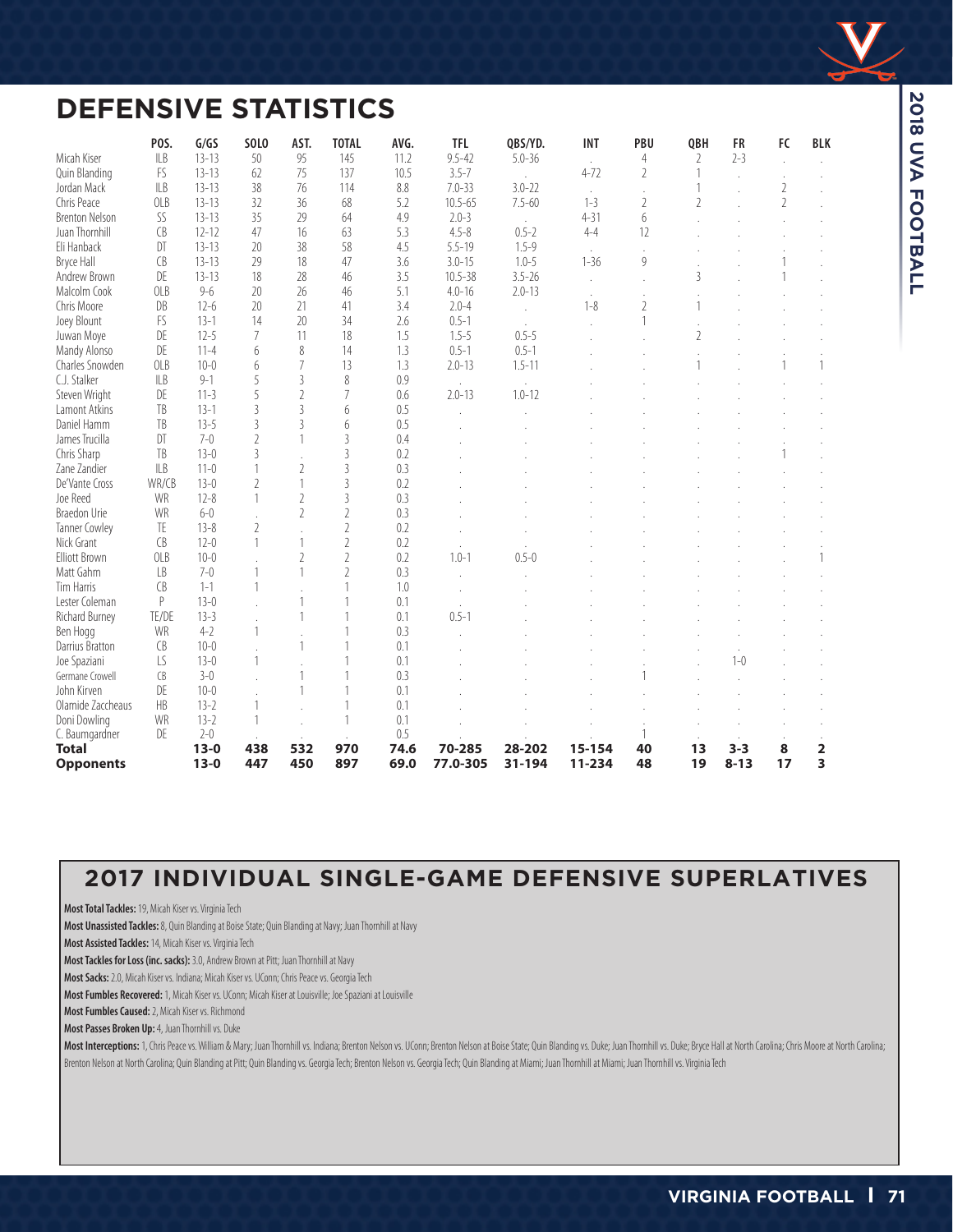## **VIRGINIA GAME-BY-GAME**

|              |                           |           |            |          |    |     | ---RUSHING---   --RECEIVING-- |    | -------PASSING------- |         |          | --KICK RET--                   |               |                          |          | I--PUNT RET--I |               | <b>TOT</b>     |          |               |
|--------------|---------------------------|-----------|------------|----------|----|-----|-------------------------------|----|-----------------------|---------|----------|--------------------------------|---------------|--------------------------|----------|----------------|---------------|----------------|----------|---------------|
| <b>DATE</b>  | <b>OPPONENT</b>           | <b>NO</b> | <b>YDS</b> | TD       | LG | NO. | YDS.<br>TD                    | LG | <b>CMP-ATT-INT</b>    | YDS     | TD       | <b>LG NO</b>                   | <b>YDS TD</b> |                          |          | Lg NO          | <b>YDS</b>    | TD             |          | <b>LG OFF</b> |
| Sep 02, 2017 | <b>WILLIAM &amp; MARY</b> | 32        | 92         |          | 16 | 27  | 262<br>3                      | 34 | $27 - 40 - 0$         | 262     |          | 34<br>-3                       | 91            | 0                        | 44       |                |               | $\Omega$       | 6        | 354           |
| Sep 09, 2017 | <b>INDIANA</b>            | 25        | 55         |          | 12 | 39  | 259                           | 20 | $39 - 66 - 0$         | 259     |          | 20<br>-3                       | 37            | 0                        | 18       |                | 20            | $\mathbf{0}$   |          | 18 314        |
| Sep 16, 2017 | <b>UCONN</b>              | 31        | 171        |          | 27 | 30  | 455<br>२                      | 73 | $30 - 40 - 1$         | 455     | 3        | 73<br>$\overline{\phantom{a}}$ | 56            | 0                        | 31       | - 0            | $\Omega$      | $\mathbf{0}$   | 0        | 626           |
| Sep 22, 2017 | at Boise State            | 40        | 167        | 3        | 56 | 19  | 273<br>3                      | 64 | 19-29-0               | 273     | 3        | 64<br>-2                       | 51            | 0                        | 32       |                | 17            | 0              |          | 17 440        |
| Oct 07, 2017 | <b>DUKE</b>               | 38        | 128        | 0        | 17 | 24  | 182<br>3                      | 25 | 24-43-2               | 182     | 3        | 25 <sub>3</sub>                | 81            | 0                        | 40       | 4              | 11            | 0              |          | 10 310        |
| Oct 14, 2017 | at North Carolina         | 47        | 156        | $\Omega$ | 25 | 19  | 249<br>$\mathcal{L}$          | 81 | $19 - 31 - 0$         | 249     |          | 81<br>-2                       | 34            | 0                        | 18       |                | 0             | 0              | $\Omega$ | 405           |
| Oct 21, 2017 | <b>BOSTON COLLEGE</b>     | 26        | 95         |          | 20 | 19  | 152<br>$\Omega$               | 19 | $19 - 42 - 3$         | 152     | $\Omega$ | 19                             | 42            | 0                        | 42       | 3              | 19            | 0              |          | 10 247        |
| Oct 28, 2017 | at Pitt                   | 31        | 102        | 0        | 11 | 22  | 212<br>$\mathcal{L}$          | 41 | $22 - 42 - 1$         | 212     |          | 41<br>$\overline{4}$           | 130           | $\Omega$                 | 69       | 3              | 18            | $\mathbf{0}$   |          | 14 314        |
| Nov 04, 2017 | <b>GEORGIA TECH</b>       | 25        | 97         | $\Omega$ | 29 | 21  | 260<br>3                      | 34 | $21 - 43 - 1$         | 260     | 3        | 34<br>-5                       | 205           |                          | 92       | 4              | 6             | 0              |          | 4 357         |
| Nov 11, 2017 | at Louisville             | 28        | 63         |          | 9  | 19  | 214                           | 30 | 19-36-1               | 214     |          | 30<br>7                        | 152           | 0                        | 28       | - 0            | $\Omega$      | 0              | 0        | 277           |
| Nov 18, 2017 | at Miami (Fla.)           | 28        | 55         | $\Omega$ | 23 | 28  | 384<br>4                      | 75 | $28 - 37 - 1$         | 384     | 4        | 75                             | 20            | 0                        | 20       |                | $\mathcal{P}$ | $\Omega$       | 0        | 439           |
| Nov 24, 2017 | <b>VIRGINIA TECH</b>      | 20        | 5          |          | 11 | 17  | 186<br>$\Omega$               | 51 | $17 - 34 - 0$         | 186     | $\Omega$ | 51<br>$\Omega$                 | $\Omega$      | 0                        | $\Omega$ | $\Omega$       | $\Omega$      | $\Omega$       | $\Omega$ | 191           |
| Dec 28, 2017 | at Navy                   | 18        | 30         | $\Omega$ | 20 | 16  | 145<br>$\mathbf{0}$           | 20 | $16 - 36 - 1$         | 145     | $\Omega$ | 20<br>8                        | 207           |                          | 98       |                | $-2$          | $\Omega$       | 0        | 175           |
|              | <b>Totals</b>             | 389       | 1216       | 10       | 56 |     | 300 3233 25                   | 81 | 300-519-11            | 3233    | 25       | 81<br>41                       | 1106          | $\overline{\phantom{a}}$ | 98       | 22             | 98            | $\bf{0}$       | 18       | 4449          |
|              | <b>Opponent</b>           |           | 557 2591   | 25       | 78 |     | 172 2155 18                   | 76 | 172-322-15            | 2155 18 |          | 76 35                          | 856           | $\mathbf 0$              | 76       | 25             | 321           | $\overline{2}$ | 75       | 4746          |

Games: 13 Avg/rush: 3.1 Avg/catch: 10.8 Pass effic: 121.79 KR avg: 27.0 PR avg: 4.5 All purpose avg/game: 446.7 Total offense avg/gm: 342.2

|              |                           |             |            | ---------TACKLES--------- |                | -SACKS-       |          | <b>I-FUMBLE-I</b> |                |              |            | <b>BLKD</b>  | l-KICKS--XPTS-l |              |              |              |                        |
|--------------|---------------------------|-------------|------------|---------------------------|----------------|---------------|----------|-------------------|----------------|--------------|------------|--------------|-----------------|--------------|--------------|--------------|------------------------|
| <b>DATE</b>  | <b>OPPONENT</b>           | <b>SOLO</b> | <b>AST</b> | <b>TOTAL</b>              | <b>TFL-YDS</b> | <b>NO-YDS</b> | FF       | <b>FR-YDS</b>     | <b>INT-YDS</b> | <b>QBH</b>   | <b>BRK</b> | <b>KICK</b>  | <b>ATT-MAD</b>  |              |              |              | <b>RUN RCV SAF PTS</b> |
| Sep 02, 2017 | <b>WILLIAM &amp; MARY</b> | 29          | 42         | 71                        | $3.0 - 14$     | $2.0 - 11$    |          | $0 - 0$           | $1 - 3$        | $\Omega$     |            | $\Omega$     | $4 - 4$         | $\mathbf{0}$ | $\Omega$     |              | 28                     |
| Sep 09, 2017 | <b>INDIANA</b>            | 37          | 48         | 85                        | $8.0 - 36$     | $4.0 - 32$    |          | $0 - 0$           | $1 - 0$        | $\Omega$     | 3          | $\mathbf{0}$ | $2 - 2$         | $\mathbf{0}$ | $\Omega$     |              | 17                     |
| Sep 16, 2017 | <b>UCONN</b>              | 40          | 32         | 72                        | $8.0 - 21$     | $2.0 - 12$    |          | $1 - 3$           | $1 - 18$       | $\mathbf{0}$ |            | $\mathbf{0}$ | $5 - 5$         | $\mathbf{0}$ | 0            |              | 38                     |
| Sep 22, 2017 | at Boise State            | 39          | 32         | 71                        | $7.0 - 32$     | $4.0 - 26$    | $\Omega$ | $0 - 0$           | $1 - 1$        | 0            | 6          | $\mathbf{0}$ | 6-6             | $\mathbf{0}$ | $\Omega$     | 0            | 42                     |
| Oct 07, 2017 | <b>DUKE</b>               | 29          | 30         | 59                        | $4.0 - 21$     | $2.0 - 18$    | $\Omega$ | $0 - 0$           | $2 - 62$       | 0            | 6          | $\mathbf{0}$ | $4 - 4$         | $\mathbf{0}$ | $\Omega$     | 0            | 28                     |
| Oct 14, 2017 | at North Carolina         | 27          | 36         | 63                        | $5.0 - 30$     | $2.0 - 22$    |          | $0 - 0$           | $3 - 56$       | 6            | 3          | $\mathbf{0}$ | $2 - 2$         | $\mathbf{0}$ | $\Omega$     | 0            | 20                     |
| Oct 21, 2017 | <b>BOSTON COLLEGE</b>     | 36          | 56         | 92                        | $4.0 - 8$      | $0.0 - 0$     |          | $0-0$             | $0-0$          | 0            | $\Omega$   | $\mathbf{0}$ | $1 - 1$         | $\mathbf{0}$ | 0            | 0            | 10                     |
| Oct 28, 2017 | at Pitt                   | 37          | 16         | 53                        | $6.0 - 25$     | $1.0 - 10$    | $\Omega$ | $0 - 0$           | $1 - 1$        | 4            | 3          |              | $2 - 2$         | $\mathbf{0}$ | $\mathbf{0}$ | 0            | 14                     |
| Nov 04, 2017 | <b>GEORGIA TECH</b>       | 30          | 62         | 92                        | $8.0 - 41$     | $5.0 - 35$    |          | $0 - 0$           | $2 - 13$       | $\mathbf{0}$ | 4          | $\mathbf{0}$ | $3 - 3$         | 0            |              |              | 40                     |
| Nov 11, 2017 | at Louisville             | 42          | 26         | 68                        | $3.0 - 12$     | $2.0 - 11$    |          | $2 - 0$           | $0-0$          | $\mathbf{2}$ | 5          | $\Omega$     | $3 - 3$         | $\mathbf{0}$ | $\mathbf{0}$ | $\Omega$     | 21                     |
| Nov 18, 2017 | at Miami (Fla.)           | 23          | 30         | 53                        | $4.0 - 21$     | $3.0 - 14$    | $\Omega$ | $0 - 0$           | $2 - 0$        |              | 5          |              | $4 - 4$         | $\mathbf{0}$ | $\mathbf{0}$ | $\Omega$     | 28                     |
| Nov 24, 2017 | <b>VIRGINIA TECH</b>      | 26          | 66         | 92                        | $4.0 - 7$      | $0.0 - 0$     | $\Omega$ | $0 - 0$           | $1 - 0$        | $\mathbf{0}$ |            | $\mathbf{0}$ | $0-0$           | $\mathbf{0}$ | $\mathbf{0}$ | $\mathbf{0}$ | $\mathbf{0}$           |
| Dec 28, 2017 | at Navy                   | 43          | 56         | 99                        | $6.0 - 17$     | $1.0 - 11$    | $\Omega$ | $0 - 0$           | $0-0$          | 0            |            | $\mathbf{0}$ | $1 - 1$         | $\mathbf{0}$ | $\mathbf{0}$ | $\Omega$     | 7                      |
|              | <b>Totals</b>             | 438         | 532        | 970                       | 70.0-285       | 28.0-202 8    |          | $3 - 3$           | 15-154         | 13           | 40         | 2            | 37-37           | 0            |              |              | 293                    |
|              | <b>Opponent</b>           | 447         | 450        | 897                       | 77.0-305       | 31.0-194      | 17       | $8 - 13$          | 11-234         | 19           | 48         | 3            | 45-44           |              | 0            |              | 369                    |

|                            |                                |           | ------------------PUNTING------------------ |            |      |                   |          |          |               |            | l--FIELD GOALS--l       |             | ------KICKOFFS------ |     |               |               |                |
|----------------------------|--------------------------------|-----------|---------------------------------------------|------------|------|-------------------|----------|----------|---------------|------------|-------------------------|-------------|----------------------|-----|---------------|---------------|----------------|
| <b>DATE</b>                | <b>OPPONENT</b>                | <b>NO</b> | <b>YDS</b>                                  | <b>AVG</b> | LONG | <b>BLKD TB FC</b> |          |          |               | $50 + 120$ | <b>ATT-MADE LG BLKD</b> |             | <b>NO</b>            |     | YDS AVG TB OB |               |                |
| Sep 02, 2017               | <b>WILLIAM &amp; MARY</b>      | 4         | 175                                         | 43.8       | 63   | $\Omega$          |          |          |               |            | $1 - 0$<br>$\mathbf{0}$ | $\Omega$    | 5                    | 325 | 65.0          |               | 2 000          |
| Sep 09, 2017 INDIANA       |                                | 9         | 347                                         | 38.6       | 48   | $\Omega$          | $\Omega$ |          | 0             |            | $1 - 1$<br>22           | $\Omega$    | 4                    | 255 | 63.8          | $\mathcal{P}$ | $\Omega$       |
| Sep 16, 2017 UCONN         |                                |           | 51                                          | 51.0       | 51   | $\Omega$          | $\Omega$ | $\Omega$ |               | $\Omega$   | 28<br>$1 - 1$           | $\Omega$    | 7                    | 425 | 60.7          | 3             | $\Omega$       |
|                            | Sep 22, 2017 at Boise State    | 6         | 199                                         | 33.2       | 60   |                   | $\Omega$ |          |               | 2          | $0 - 0$<br>$\Omega$     | $\Omega$    | 8                    | 497 | 62.1          |               |                |
| Oct 07, 2017 DUKE          |                                | 8         | 406                                         | 50.8       | 62   | $\Omega$          |          |          | 5             | 3          | $0 - 0$<br>$\mathbf{0}$ | $\Omega$    | 5.                   | 325 | 65.0          | 3             |                |
|                            | Oct 14, 2017 at North Carolina |           | 220                                         | 36.7       | 62   | $\Omega$          | $\Omega$ | $\Omega$ | $\mathcal{P}$ | 2          | 27<br>$2 - 2$           | $\Omega$    |                      | 325 | 65.0          |               | $\Omega$       |
|                            | Oct 21, 2017 BOSTON COLLEGE 7  |           | 366                                         | 52.3       | 60   | $\Omega$          | C.       | $\Omega$ |               | 5          | $1 - 1$<br>38           | $\Omega$    | 3                    | 190 | 63.3          |               | 0              |
| Oct 28, 2017 at Pitt       |                                | 4         | 182                                         | 45.5       | 50   | $\Omega$          | $\Omega$ | $\Omega$ |               | 3          | $\mathbf 0$<br>$1 - 0$  | 0           | 2                    | 100 | 50.0          |               | 0              |
|                            | Nov 04, 2017 GEORGIA TECH      | 9         | 368                                         | 40.9       | 63   |                   |          | $\Omega$ | $\mathcal{P}$ | 4          | $3 - 3$<br>36           | $\Omega$    | 8                    | 494 | 61.8          | $\Omega$      | $\Omega$       |
| Nov 11, 2017 at Louisville |                                | 8         | 354                                         | 44.2       | 52   | $\Omega$          |          |          |               |            | $\mathbf 0$<br>$0-0$    | 0           | 4                    | 247 | 61.8          |               | 0              |
|                            | Nov 18, 2017 at Miami (Fla.)   | 4         | 148                                         | 37.0       | 45   | $\Omega$          | $\Omega$ | 3        | 0             | 3          | $\mathbf{0}$<br>$0 - 0$ | $\Omega$    | 4                    | 256 | 64.0          | -3            | $\Omega$       |
|                            | Nov 24, 2017 VIRGINIA TECH     | 8         | 344                                         | 43.0       | 55   |                   | 2        | 3        | 3             |            | $\mathbf 0$<br>$1 - 0$  | 0           |                      | 65  | 65.0          |               | $\Omega$       |
| Dec 28, 2017 at Navy       |                                | 4         | 155                                         | 38.8       | 45   | 0                 |          | $\Omega$ | 0             |            | $\mathbf{0}$<br>$1 - 0$ | $\Omega$    | 2                    | 105 | 52.5          | $\Omega$      | $\Omega$       |
|                            | <b>Totals</b>                  |           | 74 3279                                     | 44.3       | 67   | $\mathbf{0}$      | 9        | 21       | 23            | 34         | $10-5$<br>36            | $\mathbf 0$ | 51                   |     | 3124 61.3 19  |               | $\blacksquare$ |
|                            | <b>Opponent</b>                |           | 56 2207                                     | 39.4       | 65   | $\mathbf{0}$      | 2        | 18       | 6             | 16         | $21 - 16$<br>50         | 0           | 77                   |     | 4697 61.0 38  |               | $\blacksquare$ |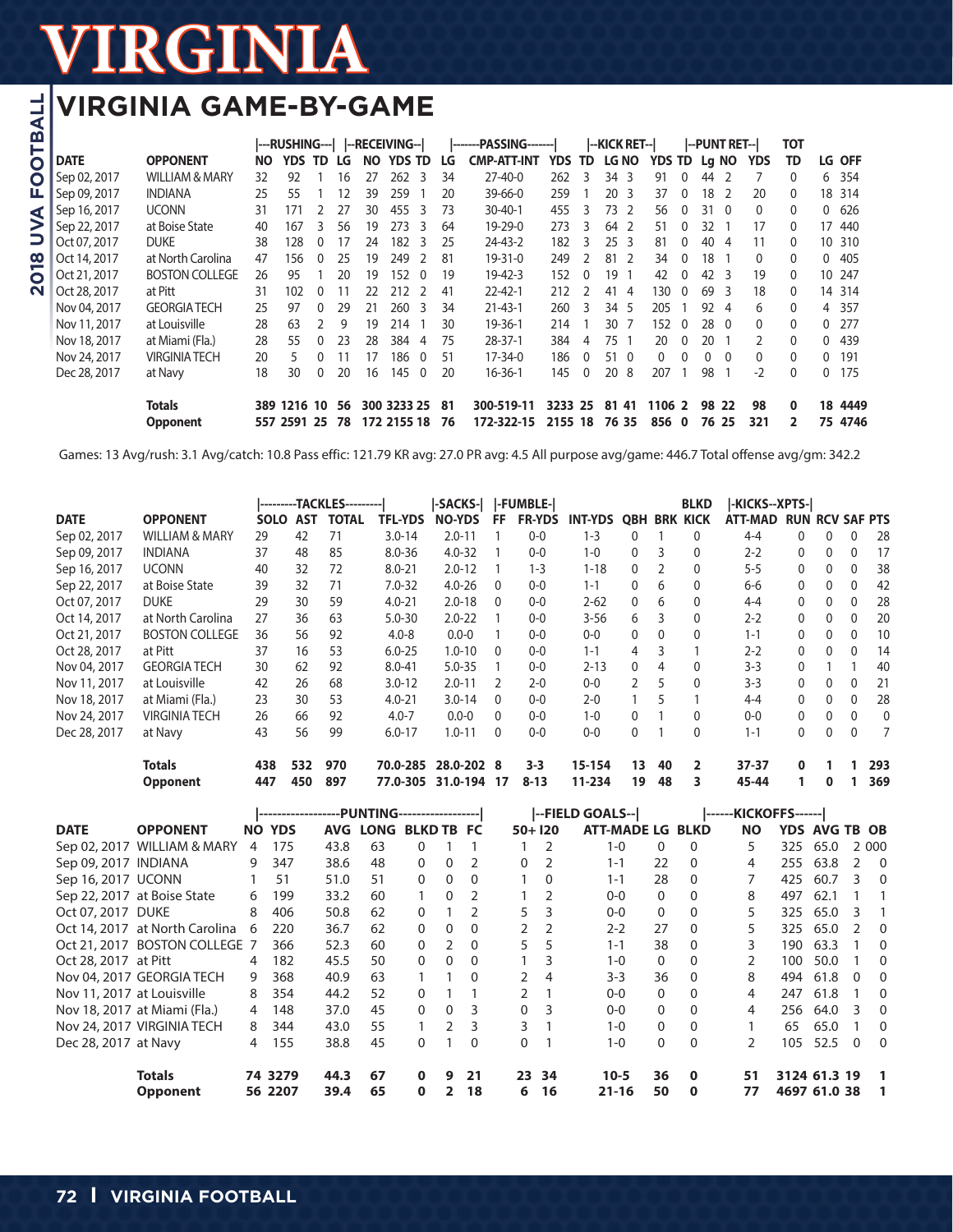

## **OPPONENT GAME-BY-GAME**

|              |                                           |           | ---RUSHING---          |          |          |              | --RECEIVING--1             |              |          |                          | -------PASSING-------    --KICK RET-- |              |          |          |              |              |          |          | --PUNT RET-- |          |    | ТОТ             |
|--------------|-------------------------------------------|-----------|------------------------|----------|----------|--------------|----------------------------|--------------|----------|--------------------------|---------------------------------------|--------------|----------|----------|--------------|--------------|----------|----------|--------------|----------|----|-----------------|
| <b>DATE</b>  | <b>OPPONENT</b>                           | <b>NO</b> | <b>YDS</b>             | TD.      | LG       | NΟ           | YDS                        | TD           | LG       | CMP-ATT-IN1              | YDS                                   | TD           | l G      | NΩ       | YDS          | TD           | LG       | NO.      | <b>YDS</b>   | TD       | LG | <b>OFF</b>      |
| Sep 02, 2017 | <b>WILLIAM &amp; MARY</b>                 | 41        | 168                    |          | 25       |              | 72                         |              | 28       | $7 - 13 - 1$             | 72                                    | $\Omega$     | 28       |          | 61           |              | 31       |          | $-7$         |          | 0  | 240             |
| Sep 09, 2017 | <b>INDIANA</b>                            | 41        | 111                    |          | 26       | 19           | 197                        |              | 32       | 19-30-1                  | 197                                   |              | 32       |          | 54           |              | 31       | 5        | 109          |          | 44 | 308             |
| Sep 16, 2017 | <b>UCONN</b>                              | 41        | 207                    |          | 39       | 18           | 227                        |              | 60       | $18 - 26 - 1$            | 227                                   |              | 60       | 4        | 126          |              | 60       |          | 8            |          | 8  | 434             |
| Sep 22, 2017 | at Boise State                            | 24        | 30                     |          | 8        | 28           | 353                        |              | 40       | $28 - 53 - 1$            | 353                                   |              | 40       | 6        | 142          | $\Omega$     | 31       | 3        | 14           | $\Omega$ | 14 | 383             |
| Oct 07, 2017 | <b>DUKE</b>                               | 32        | 131                    |          | 24       | 14           | 124                        |              | 30       | $14 - 42 - 2$            | 124                                   |              | 30       |          | 76           | $\Omega$     | 76       |          | 14           |          | 14 | 255             |
| Oct 14, 2017 | at North Carolina                         | 35        | 211                    |          | 56       |              | 46                         | 0            | 12       | $7 - 18 - 3$             | 46                                    | 0            | 12       | 3        | 47           | $\mathbf{0}$ | 20       | 2        | 31           |          | 31 | 257             |
| Oct 21, 2017 | <b>BOSTON COLLEGE</b>                     | 47        | 237                    |          | 76       | 19           | 275                        | 3            | 76       | 19-24-0                  | 275                                   | 3            | 76       |          | 55           | 0            | 28       |          | 6            |          |    | 512             |
| Oct 28, 2017 | at Pitt                                   | 40        | 176                    |          | 25       | 10           | 134                        |              | 32       | $10-18-1$                | 134                                   |              | 32       |          | 3            | 0            |          |          | 75           |          | 75 | 310             |
| Nov 04, 2017 | <b>GEORGIA TECH</b>                       | 52        | 220                    | -3       | 78       | 6            | 179                        |              | 49       | $6 - 22 - 2$             | 179                                   |              | 49       | 8        | 178          | 0            | 28       |          | 20           | 0        | 0  | 399             |
| Nov 11, 2017 | at Louisville                             | 43        | 298                    | -2       | 68       | 15           | 195                        | 3            | 35       | $15 - 26 - 0$            | 195                                   | 3            | 35       |          | 45           | 0            | 25       | 5        | 44           | 0        | 28 | 493             |
| Nov 18, 2017 | at Miami (Fla.)                           | 32        | 148                    | - 2      | 36       | 15           | 210                        | -3           | 36       | $15 - 28 - 2$            | 210                                   | 3            | 36       |          | 33           | 0            | 33       | $\Omega$ | $\mathbf{0}$ | 0        | 0  | 358             |
| Nov 24, 2017 | <b>VIRGINIA TECH</b>                      | 53        | 202                    | $\Omega$ | 19       | 14           | 143                        |              | 25       | $14 - 21 - 1$            | 143                                   |              | 25       | $\Omega$ | $\mathbf{0}$ | 0            |          |          | $\Omega$     | 0        | 0  | 345             |
| Dec 28, 2017 | at Navy                                   | 76        | 452                    |          | 39       | $\mathbf{0}$ | 0                          | $\mathbf{0}$ | 0        | $0 - 1 - 0$              | 0                                     | $\mathbf{0}$ | 0        |          | 36           | $\mathbf{0}$ | 20       |          |              |          |    | 452             |
|              | <b>Opponent totals</b><br><b>Virginia</b> | 557       | 2591 25<br>389 1216 10 |          | 78<br>56 |              | 172 2155 18<br>300 3233 25 |              | 76<br>81 | 172-322-15<br>300-519-11 | 2155<br>3233                          | 18<br>25     | 76<br>81 | 35<br>41 | 856<br>1106  | 0            | 76<br>98 | 25<br>22 | 321<br>98    | 2<br>0   | 18 | 75 4746<br>4449 |

Games: 13 Avg/rush: 4.7 Avg/catch: 12.5 Pass effic: 118.67 KR avg: 24.5 PR avg: 12.8 All purpose avg/game: 473.6 Total offense avg/gm: 365.1

|              |                           |             |     | ---------TACKLES--------- |                | -SACKS-   -FUMBLE- |               |               |                |            |               | <b>BLKD</b>  | -KICKS--XPTS- |              |              |                |            |
|--------------|---------------------------|-------------|-----|---------------------------|----------------|--------------------|---------------|---------------|----------------|------------|---------------|--------------|---------------|--------------|--------------|----------------|------------|
| <b>DATE</b>  | <b>OPPONENT</b>           | <b>SOLO</b> | AST | TOTAL                     | <b>TFL-YDS</b> | <b>NO-YDS</b>      | FF.           | <b>FR-YDS</b> | <b>INT-YDS</b> | <b>QBH</b> | <b>BRK</b>    | <b>KICK</b>  | ATT-MAD       | <b>RUN</b>   |              | <b>RCV SAF</b> | <b>PTS</b> |
| Sep 02, 2017 | <b>WILLIAM &amp; MARY</b> | 38          | 44  | 82                        | $9.0 - 41$     | $3.0 - 17$         | $\mathcal{P}$ | $0 - 0$       | $0-0$          | $\Omega$   | 3.            | $\Omega$     | $1 - 1$       | 0            | 0            |                | 10         |
| Sep 09, 2017 | <b>INDIANA</b>            | 41          | 38  | 79                        | $5.0 - 23$     | $1.0 - 11$         |               | $0 - 0$       | $0-0$          | 0          | 6             | $\Omega$     | $4 - 4$       | 0            | $\mathbf{0}$ | $\Omega$       | 34         |
| Sep 16, 2017 | <b>UCONN</b>              | 35          | 42  | 77                        | $2.0 - 9$      | $1.0 - 8$          | 3             | $0 - 0$       | $1 - 0$        | 0          |               | 0            | $0-0$         | 0            | 0            | $\Omega$       | 18         |
| Sep 22, 2017 | at Boise State            | 35          | 32  | 67                        | $4.0 - 9$      | $1.0 - 2$          |               | $0-0$         | $0-0$          | 0          |               |              | $3 - 3$       | 0            | 0            |                | 23         |
| Oct 07, 2017 | <b>DUKE</b>               | 35          | 48  | 83                        | $8.0 - 22$     | $1.0 - 7$          |               | $0-0$         | $2 - 49$       | 0          | 5             | $\mathbf{0}$ | $3 - 3$       | 0            | $\mathbf{0}$ | $\mathbf{0}$   | 21         |
| Oct 14, 2017 | at North Carolina         | 40          | 50  | 90                        | $7.0 - 25$     | $4.0 - 22$         | 3             | $1 - 13$      | $0-0$          |            |               | $\mathbf{0}$ | $2 - 2$       | 0            | $\mathbf{0}$ | $\Omega$       | 14         |
| Oct 21, 2017 | <b>BOSTON COLLEGE</b>     | 32          | 32  | 64                        | $7.0 - 27$     | $3.0 - 17$         | 0             | $0 - 0$       | $3-67$         | 0          | 8             | $\mathbf{0}$ | $5 - 5$       | 0            | 0            | $\mathbf{0}$   | 41         |
| Oct 28, 2017 | at Pitt                   | 47          | 20  | 67                        | $4.0 - 23$     | $3.0 - 22$         | 0             | $0 - 0$       | $1 - 16$       | 8          | 3             | $\mathbf{0}$ | $4 - 4$       | 0            | 0            | $\Omega$       | 31         |
| Nov 04, 2017 | <b>GEORGIA TECH</b>       | 31          | 36  | 67                        | $4.0 - 10$     | $0.0 - 0$          |               | $1 - 0$       | $1 - 27$       | $\Omega$   | 6             |              | $4 - 4$       |              | $\mathbf{0}$ | $\Omega$       | 36         |
| Nov 11, 2017 | at Louisville             | 34          | 30  | 64                        | $5.0 - 34$     | $4.0 - 33$         | 3             | $1 - 0$       | $1 - 45$       | 6          | 4             | $\mathbf{0}$ | $5 - 5$       | 0            | $\Omega$     | $\Omega$       | 38         |
| Nov 18, 2017 | at Miami (Fla.)           | 27          | 46  | 73                        | 11.0-47        | $5.0 - 34$         |               | $2 - 0$       | $1 - 30$       | 3          | $\mathcal{P}$ | $\Omega$     | $6 - 5$       | $\mathbf{0}$ | 0            | $\Omega$       | 44         |
| Nov 24, 2017 | <b>VIRGINIA TECH</b>      | 23          | 16  | 39                        | $7.0 - 24$     | $4.0 - 15$         |               | $1 - 0$       | $0-0$          | 0          | $\mathcal{P}$ |              | $1 - 1$       | $\mathbf{0}$ | $\mathbf{0}$ | $\Omega$       | 10         |
| Dec 28, 2017 | at Navy                   | 29          | 16  | 45                        | $4.0 - 11$     | $1.0 - 6$          | 0             | $2 - 0$       | $1 - 0$        |            | 4             | $\mathbf{0}$ | $7 - 7$       | 0            | $\mathbf{0}$ | $\mathbf{0}$   | 49         |
|              | <b>Opponent totals</b>    | 447         | 450 | 897                       | 77.0-305       | 31.0-194           | 17            | $8 - 13$      | 11-234         | 19         | 48            | 3            | 45-44         |              | 0            |                | 369        |
|              | <b>Virginia</b>           | 438         | 532 | 970                       | 70.0-285       | 28.0-202           | 8             | $3 - 3$       | 15-154         | 13         | 40            | 2            | 37-37         | 0            |              |                | 293        |

|                            |                                |     | -------------------PUNTING------------------ |            |                 |          |              |          |          |          | --FIELD GOALS--    |              |             |           | ------KICKOFFS------ |                      |                         |          |
|----------------------------|--------------------------------|-----|----------------------------------------------|------------|-----------------|----------|--------------|----------|----------|----------|--------------------|--------------|-------------|-----------|----------------------|----------------------|-------------------------|----------|
| <b>DATE</b>                | <b>OPPONENT</b>                | NO. | <b>YDS</b>                                   | <b>AVG</b> | LONG BLKD TB FC |          |              |          | $50+120$ |          | <b>ATT-MADE LG</b> |              | <b>BLKD</b> | <b>NO</b> |                      | <b>YDS AVG TB OB</b> |                         |          |
| Sep 02, 2017               | <b>WILLIAM &amp; MARY</b>      |     | 226                                          | 32.3       | 42              | $\Omega$ | $\Omega$     | 2        | 0        | 0        | $1 - 1$            | 41           | 0           | 3         | 191                  | 63.7                 | $\Omega$                | - 0      |
| Sep 09, 2017 INDIANA       |                                |     | 304                                          | 43.4       | 56              | $\Omega$ | 0            | 3        |          | 4        | $2 - 2$            | 51           | $\Omega$    | 6         | 345                  | 57.5                 | $\mathcal{L}$           | - 0      |
| Sep 16, 2017 UCONN         |                                |     | 30                                           | 30.0       | 30              | $\Omega$ | 0            | 0        | 0        |          | $0 - 0$            | $\mathbf{0}$ | 0           | 4         | 259                  | 64.8                 | $\mathcal{L}$           | - 0      |
|                            | Sep 22, 2017 at Boise State    | 8   | 343                                          | 42.9       | 50              | $\Omega$ |              | 4        |          |          | $0 - 0$            | $\mathbf{0}$ | 0           | 4         | 205                  | 51.2                 | $\mathcal{L}$           | _ ი      |
| Oct 07, 2017 DUKE          |                                | 10  | 433                                          | 43.3       | 59              | $\Omega$ | 3            |          |          |          | $0 - 0$            | $\mathbf{0}$ | 0           | 4         | 245                  | 61.2                 |                         | - 0      |
|                            | Oct 14, 2017 at North Carolina | 4   | 198                                          | 49.5       | 58              | $\Omega$ | $\mathbf{0}$ |          | 3        | 3        | $1 - 0$            | $\mathbf{0}$ | 0           | 3         | 195                  | 65.0                 |                         | - 0      |
| Oct 21, 2017               | <b>BOSTON COLLEGE 4</b>        |     | 152                                          | 38.0       | 43              | $\Omega$ | $\Omega$     |          | 0        | 0        | $2 - 2$            | 36           |             | 8         | 513                  | 64.1                 |                         | - റ      |
| Oct 28, 2017 at Pitt       |                                | 4   | 140                                          | 35.0       | 39              |          | $\Omega$     | $\Omega$ | 0        | $\Omega$ | $2 - 1$            | 30           | 0           | 6         | 377                  | 62.8                 | 2 0                     |          |
|                            | Nov 04, 2017 GEORGIA TECH      | 9   | 327                                          | 36.3       | 43              | $\Omega$ |              | 4        | 0        | 4        | $0 - 0$            | $\mathbf{0}$ | 0           | 6         | 318                  | 53.0                 | $\Omega$                | - റ      |
| Nov 11, 2017 at Louisville |                                | 3   | 121                                          | 40.3       | 43              | $\Omega$ | 0            |          | 0        |          | $2 - 1$            | 40           | 0           |           | 417                  | 59.6                 | $\Omega$                | $\Omega$ |
|                            | Nov 18, 2017 at Miami (Fla.)   | 5.  | 154                                          | 30.8       | 45              |          | 0            | 2        | 0        | 2        | $1 - 1$            | 44           | $\Omega$    | 8         | 515                  | 64.4                 | -6                      |          |
|                            | Nov 24, 2017 VIRGINIA TECH     | 6   | 244                                          | 40.7       | 57              | $\Omega$ | 3            | 3        |          | 3        | $2 - 1$            | 30           | 0           | 3         | 195                  | 65.0                 | $\overline{\mathbf{3}}$ | _ი       |
| Dec 28, 2017 at Navy       |                                | 3   | 96                                           | 32.0       | 38              | $\Omega$ | $\Omega$     |          | $\Omega$ |          | $1 - 0$            | $\mathbf{0}$ | $\Omega$    | 8         | 426                  | 53.2                 | $\Omega$                | $\Omega$ |
|                            | <b>Totals</b>                  | 78  | 3315                                         | 42.5       | 63              | 3.       | 9            | 14       | 23       | 29       | $12 - 8$           | 38           | $\bf{0}$    | 58        |                      | 3609 62.2 20 2       |                         |          |
|                            | <b>Opponent</b>                | 71  | 2768                                         | 39.0       | 59              | 2        | 8            | 24       | 8        | 21       | $14-9$             | 51           | 0           | 70        |                      | 4201 60.0 26 1       |                         |          |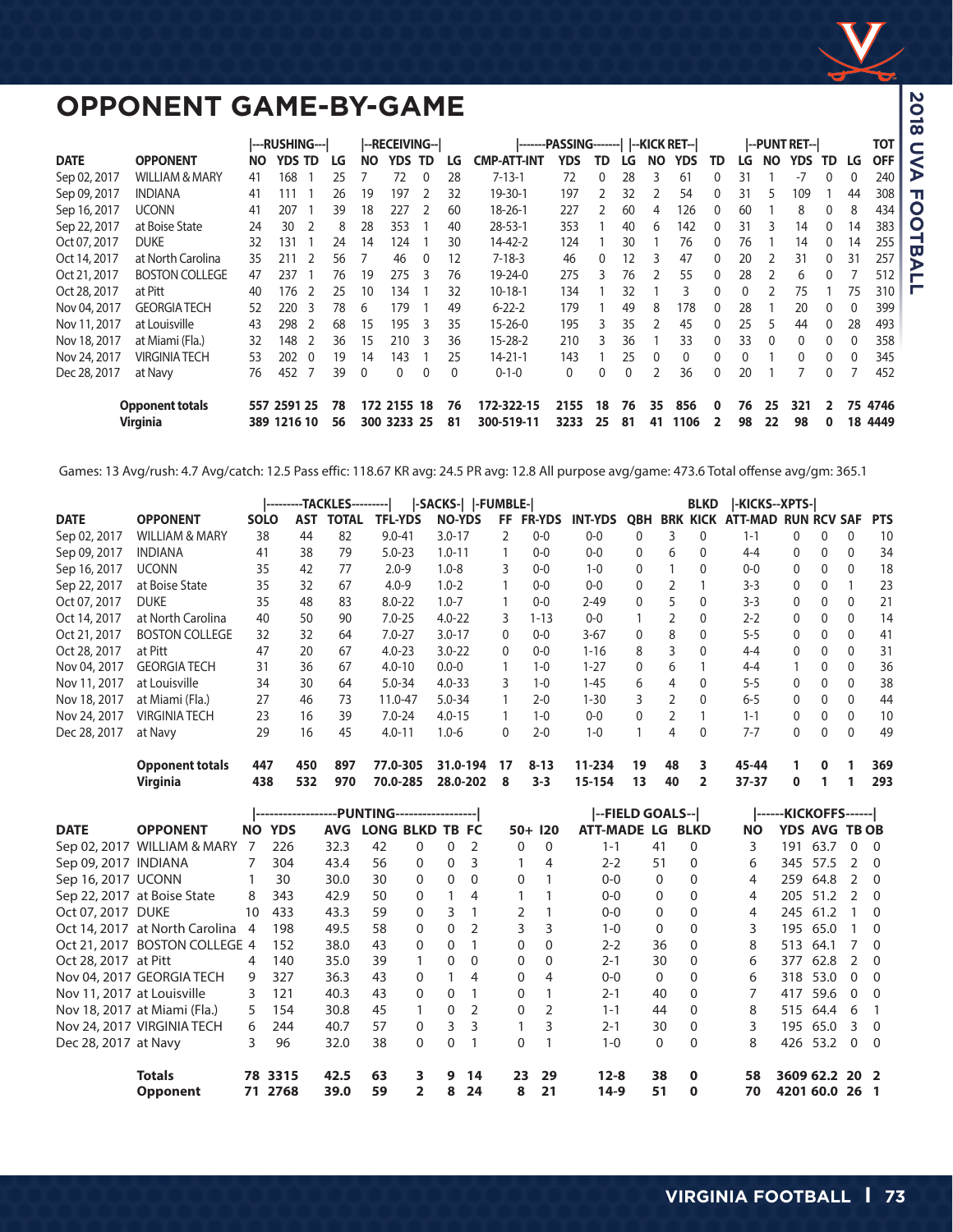## **VIRGINIA GAME SUPERLATIVES INDIVIDUAL GAME HIGHS**

**Rushes** 27 Jordan Ellis at North Carolina (Oct 14, 2017)

| <b>TD Rushes</b>           | 2              | Jo             |
|----------------------------|----------------|----------------|
| <b>Long Rush</b>           | 56             | $\overline{0}$ |
| <b>Pass attempts</b>       | 66             | Κu             |
| <b>Pass completions</b>    | 39             | Κu             |
| <b>Yards Passing</b>       | 455            | Κu             |
| <b>TD Passes</b>           | $\overline{4}$ | Κu             |
| <b>Long Pass</b>           | 81             | Κu             |
| <b>Receptions</b>          | 12             | 0 <sub>l</sub> |
| <b>Yards Receiving</b>     | 141            | Ar             |
| <b>TD Receptions</b>       | $\overline{2}$ | Ar             |
|                            |                | Do             |
|                            |                | Ar             |
| <b>Long Reception</b>      | 81             | $\overline{0}$ |
| <b>Field Goals</b>         | 3              | A.,            |
| <b>Long Field Goal</b>     | 38             | A.             |
| <b>Punts</b>               | 9              | Le             |
| <b>Punting Avg</b>         | 52.3           | Le             |
| <b>Long Punt</b>           | 63             | Le             |
|                            |                | Le             |
| <b>Punts inside 20</b>     | 5              | Le             |
| <b>Long Punt Return</b>    | 18             | Da             |
| <b>Long Kickoff Return</b> | 98             | Jo             |
| <b>Tackles</b>             | 19             | Mi             |
| <b>Sacks</b>               | 2.0            | Mi             |
|                            |                | Mi             |
|                            |                | Ch             |
| <b>Tackles For Loss</b>    | 3.0            | Ar             |
|                            |                | Ju             |
| <b>Interceptions</b>       | 1              | Ch             |
|                            |                | Ju             |
|                            |                | Br             |
|                            |                | Br             |
|                            |                | ٠.             |

**Yards Rushing** 136 Jordan Ellis at North Carolina (Oct 14, 2017) rdan Ellis at Boise State (Sep 22, 2017) lamide Zaccheaus at Boise State (Sep 22, 2017) **Pass attempts** 66 Kurt Benkert vs Indiana (Sep 09, 2017) **Pass completions** 39 Kurt Benkert vs Indiana (Sep 09, 2017) **Yards Passing** 455 Kurt Benkert vs UConn (Sep 16, 2017) **TD Passes** 4 Kurt Benkert at Miami (Fla.) (Nov 18, 2017) **Long Pass** 81 Kurt Benkert at North Carolina (Oct 14, 2017) lamide Zaccheaus vs Indiana (Sep 09, 2017) dre Levrone at Boise State (Sep 22, 2017) dre Levrone at Boise State (Sep 22, 2017) Doni Dowling vs Duke (Oct 07, 2017) dre Levrone vs Georgia Tech (Nov 04, 2017) lamide Zaccheaus at North Carolina (Oct 14, 2017) J. Mejia vs Georgia Tech (Nov 04, 2017) **J. Mejia vs Boston College (Oct 21, 2017) Puller Coleman vs Indiana (Sep 09, 2017) Puller Coleman vs Boston College (Oct 21, 2017) Long Coleman vs William & Mary (Sep 02, 2017)** ester Coleman vs Georgia Tech (Nov 04, 2017) **Puller Coleman vs Boston College (Oct 21, 2017)** aniel Hamm vs Indiana (Sep 09, 2017) **Long Reed at Navy (Dec 28, 2017)** icah Kiser vs Virginia Tech (Nov 24, 2017) icah Kiser vs Indiana (Sep 09, 2017) icah Kiser vs UConn (Sep 16, 2017) Chris Peace vs Georgia Tech (Nov 04, 2017) **Tackler Brown at Pitt (Oct 28, 2017)** an Thornhill at Navy (Dec 28, 2017) 1ris Peace vs William & Mary (Sep 02, 2017) an Thornhill vs Indiana (Sep 09, 2017) Brenton Nelson vs UConn (Sep 16, 2017) enton Nelson at Boise State (Sep 22, 2017) Juan Thornhill vs Duke (Oct 07, 2017) Quin Blanding vs Duke (Oct 07, 2017) Brenton Nelson at North Carolina (Oct 14, 2017) Bryce Hall at North Carolina (Oct 14, 2017) Chris Moore at North Carolina (Oct 14, 2017) Quin Blanding at Pitt (Oct 28, 2017) Quin Blanding vs Georgia Tech (Nov 04, 2017) Brenton Nelson vs Georgia Tech (Nov 04, 2017) Juan Thornhill at Miami (Fla.) (Nov 18, 2017) Quin Blanding at Miami (Fla.) (Nov 18, 2017)

Juan Thornhill vs Virginia Tech (Nov 24, 2017)

## **TEAM GAME HIGHS**

| <b>Rushes</b>           | 38             | vs Duke (Oct 07, 2017)             |
|-------------------------|----------------|------------------------------------|
| <b>Yards Rushing</b>    | 171            | vs UConn (Sep 16, 2017)            |
| Yards Per Rush          | 5.5            | vs UConn (Sep 16, 2017)            |
| <b>TD Rushes</b>        | $\overline{2}$ | vs UConn (Sep 16, 2017)            |
|                         |                | at Boise State (Sep 22, 2017)      |
|                         |                | at Louisville (Nov 11, 2017)       |
| Pass attempts           | 46             | at Georgia Tech (Nov 19, 2016)     |
| <b>Pass completions</b> | 27             | vs Central Michigan (Sep 24, 2016) |
|                         |                | at Georgia Tech (Nov 19, 2016)     |
| Yards Passing           | 455            | vs UConn (Sep 16, 2017)            |
| <b>Yards Per Pass</b>   | 11.4           | vs UConn (Sep 16, 2017)            |
| <b>TD Passes</b>        | 4              | at Miami (Nov 18, 2017)            |
| <b>Total Plays</b>      | 91             | vs Indiana (Sep 09, 2017)          |
| <b>Total Offense</b>    | 626            | vs UConn (Sep 16, 2017)            |
| <b>Yards Per Play</b>   | 8.8            | vs UConn (Sep 16, 2017)            |
| <b>Points</b>           | 42             | at Boise State (Sep 22, 2017)      |
| Sacks Bv                | 5              | vs Georgia Tech (Nov 04, 2017)     |
| <b>First Downs</b>      | 27             | vs UConn (Sep 16, 2017)            |
| <b>Penalties</b>        | 9              | vs UConn (Sep 16, 2017)            |
| <b>Penalty Yards</b>    | 109            | vs UConn (Sep 16, 2017)            |
| <b>Turnovers</b>        | 3              | vs Richmond (Sep 03, 2016)         |
|                         |                | vs Miami (Fla.) (Nov 12, 2016)     |
|                         |                | at Navy (Dec 28, 2017)             |
| <b>Interceptions By</b> | 3              | at North Carolina (Oct 14, 2017)   |
| Punts                   | 9              | vs Indiana (Sep 09, 2017)          |
|                         |                | vs Georgia Tech (Nov 04, 2017)     |
| <b>Punting Avg</b>      | 52.3           | vs Boston College (Oct. 21, 2017)  |
| <b>Long Punt</b>        | 63             | vs William & Mary (Sep 02, 2017)   |
| <b>Punts inside 20</b>  | 5              | vs Boston College (Oct 21, 2017)   |
| <b>Long Punt Return</b> | 18             | vs Indiana (Sep 09, 2017)          |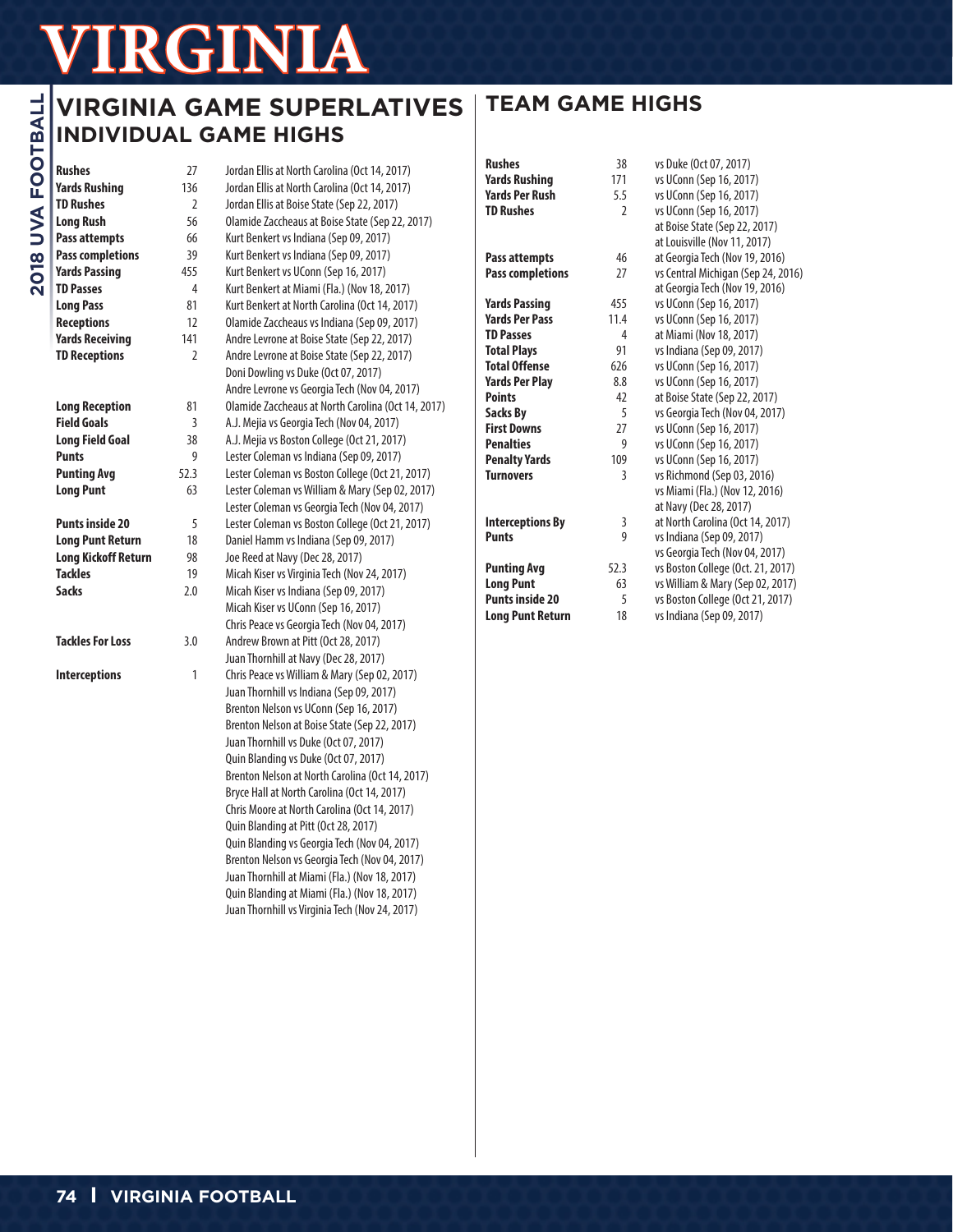

### **OPPONENT INDIVIDUAL GAME HIGHS**

| Rushes                     | 29             | TaQı        |
|----------------------------|----------------|-------------|
| <b>Yards Rushing</b>       | 157            | Mich        |
| <b>TD Rushes</b>           | 5              | Zach        |
| <b>Long Rush</b>           | 78             | TaQı        |
| Pass attempts              | 42             | <b>Bret</b> |
|                            |                | Dani        |
| <b>Pass completions</b>    | 24             | <b>Bret</b> |
| <b>Yards Passing</b>       | 285            | <b>Bret</b> |
| <b>TD Passes</b>           | 3              | Antl        |
|                            |                | Lam         |
|                            |                | Mali        |
| <b>Long Pass</b>           | 76             | Antl        |
| <b>Receptions</b>          | 13             | Cedr        |
| <b>Yards Receiving</b>     | 209            | Cedr        |
| <b>TD Receptions</b>       | $\overline{2}$ | Herd        |
|                            |                | Tom         |
|                            |                | Jayl        |
| <b>Long Reception</b>      | 76             | Kob         |
| <b>Field Goals</b>         | $\overline{2}$ | Griff       |
|                            |                | Colt        |
| <b>Long Field Goal</b>     | 51             | Griff       |
| <b>Punts</b>               | 10             | Aust        |
| <b>Punting Avg</b>         | 49.5           | Lent        |
| <b>Long Punt</b>           | 59             | Aust        |
| <b>Punts inside 20</b>     | 4              | Hay         |
|                            |                | Pres        |
| <b>Long Punt Return</b>    | 75             | Oua         |
| <b>Long Kickoff Return</b> | 76             | Shai        |
| <b>Tackles</b>             | 15             | Gile:       |
| <b>Sacks</b>               | 3.0            | Jam         |
| <b>Tackles For Loss</b>    | 3.5            | Joe (       |
| <b>Interceptions</b>       | 1              | Tyle        |

**Rushes** 29 TaQuon Marshall, vs Georgia Tech (Nov 04, 2017) **hael Carter, at North Carolina (Oct 14, 2017) h Abey, at Navy (Dec 28, 2017)** uon Marshall, vs Georgia Tech (Nov 04, 2017) tt Rypien, at Boise State (Sep 22, 2017) iel Jones vs Duke (Oct 07, 2017) tt Rypien, at Boise State (Sep 22, 2017) It Rypien, at Boise State (Sep 22, 2017) **Thony Brown, vs Boston College (Oct 21, 2017)** ar Jackson, at Louisville (Nov 11, 2017) ik Rosier, at Miami (Fla.) (Nov 18, 2017) **Long Pass** 76 Anthony Brown, vs Boston College (Oct 21, 2017) rick Wilson, at Boise State (Sep 22, 2017) **Yards Receiving** 209 Cedrick Wilson, at Boise State (Sep 22, 2017) gy Mayala, vs UConn (Sep 16, 2017) Sweeney, vs Boston College (Oct 21, 2017) len Smith, at Louisville (Nov 11, 2017) ay White, vs Boston College (Oct 21, 2017) fin Oakes, vs Indiana (Sep 09, 2017) ton Lichtenberg, vs Boston College (Oct 21, 2017 fin Oakes, vs Indiana (Sep 09, 2017) **Punts** 10 Austin Parker, vs Duke (Oct 07, 2017) **t, H, at North Carolina (Oct 14, 2017)** tin Parker, vs Duke (Oct 07, 2017) don Whitehead, vs Indiana (Sep 09, 2017) sley Harvin III, vs Georgia Tech (Nov 04, 2017) dree Henderson, at Pitt (Oct 28, 2017) un Wilson, vs Duke (Oct 07, 2017) **Example 15 Giles-Harris, J, vs Duke (Oct 07, 2017) Rearns, at Louisville (Nov 11, 2017)** Giles-Harris, vs Duke (Oct 07, 2017) **Intercept Coyle, vs UConn (Sep 16, 2017)** Jeremy McDuffie, vs Duke (Oct 07, 2017) Mark Gilbert, vs Duke (Oct 07, 2017) Hamp Cheevers, vs Boston College (Oct 21, 2017) Will Harris, vs Boston College (Oct 21, 2017) John Lamot, vs Boston College (Oct 21, 2017)

Saleem Brightwell, at Pitt (Oct 28, 2017)

Dee Smith, at Louisville (Nov 11, 2017) Jaquan Johnson, at Miami (Fla.) (Nov 18, 2017) Sean Williams, at Navy (Dec 28, 2017)

Bruce Jordan-Swilling, vs Georgia Tech (Nov 04, 2017)

### **OPPONENT TEAM GAME HIGHS**

| <b>Rushes</b>           | 76             | at Navy (Dec 28, 2017)           |
|-------------------------|----------------|----------------------------------|
| <b>Yards Rushing</b>    | 452            | at Navy (Dec 28, 2017)           |
| <b>Yards Per Rush</b>   | 6.9            | at Louisville (Nov 11, 2017)     |
| <b>TD Rushes</b>        | 7              | at Navy (Dec 28, 2017)           |
| <b>Pass attempts</b>    | 53             | at Boise State (Sep 22, 2017)    |
| <b>Pass completions</b> | 28             | at Boise State (Sep 22, 2017)    |
| <b>Yards Passing</b>    | 353            | at Boise State (Sep 22, 2017)    |
| <b>Yards Per Pass</b>   | 11.5           | vs Boston College (Oct 21, 2017) |
| <b>TD Passes</b>        | 3              | vs Boston College (Oct 21, 2017) |
|                         |                | at Louisville (Nov 11, 2017)     |
|                         |                | at Miami (Fla.) (Nov 18, 2017)   |
| <b>Total Plays</b>      | 77             | at Boise State (Sep 22, 2017)    |
|                         |                | at Navy (Dec 28, 2017)           |
| <b>Total Offense</b>    | 512            | vs Boston College (Oct 21, 2017) |
| <b>Yards Per Play</b>   | 7.2            | vs Boston College (Oct 21, 2017) |
| <b>Points</b>           | 49             | at Navy (Dec 28, 2017)           |
| <b>Sacks By</b>         | 5              | at Miami (Fla.) (Nov 18, 2017)   |
| <b>First Downs</b>      | 27             | at Louisville (Nov 11, 2017)     |
| <b>Penalties</b>        | 9              | at Boise State (Sep 22, 2017)    |
| <b>Penalty Yards</b>    | 78             | vs Indiana (Sep 09, 2017)        |
| <b>Turnovers</b>        | 3              | at North Carolina (Oct 14, 2017) |
| <b>Interceptions By</b> | $\overline{3}$ | vs Boston College (Oct 21, 2017) |
| <b>Punts</b>            | 10             | vs Duke (Oct 07, 2017)           |
| <b>Punting Avg</b>      | 49.5           | at North Carolina (Oct 14, 2017) |
| <b>Long Punt</b>        | 59             | vs Duke (Oct 07, 2017)           |
| <b>Punts inside 20</b>  | 4              | vs Indiana (Sep 09, 2017)        |
|                         |                | vs Georgia Tech (Nov 04, 2017)   |

**Long Punt Return** 75 at Pitt (Oct 28, 2017)

**VIRGINIA FOOTBALL I 75**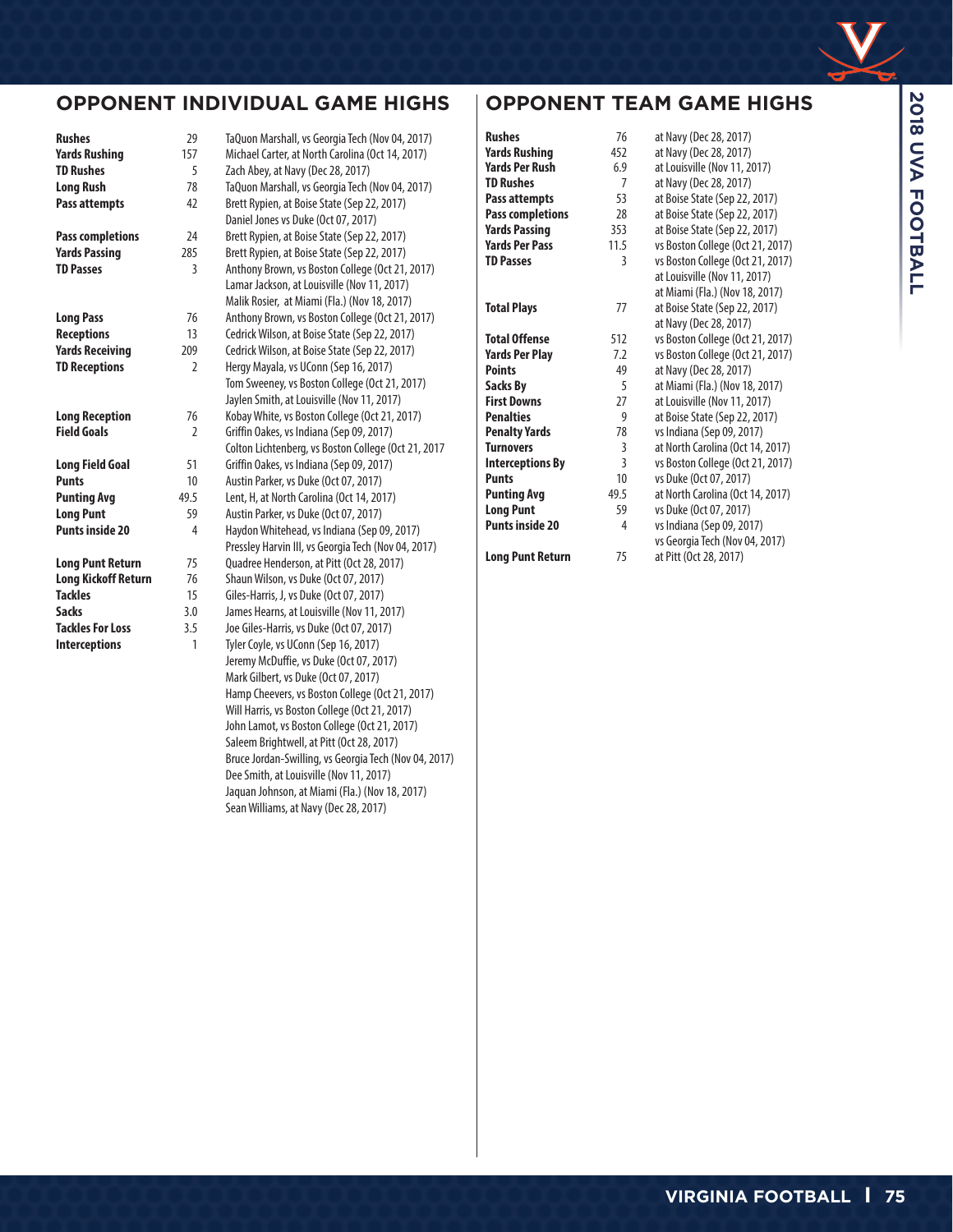## **PASSING GAME-BY-GAME**

|                                                                                                             |                                                                                                                                                                                                                                                              | KGI                                                                                             |                                                                                                  |                                   |                                                                                                                            |                                                                                                                 |                                    |                                                                                                 |                                             |                                                                                         |                                                                                                                                        |
|-------------------------------------------------------------------------------------------------------------|--------------------------------------------------------------------------------------------------------------------------------------------------------------------------------------------------------------------------------------------------------------|-------------------------------------------------------------------------------------------------|--------------------------------------------------------------------------------------------------|-----------------------------------|----------------------------------------------------------------------------------------------------------------------------|-----------------------------------------------------------------------------------------------------------------|------------------------------------|-------------------------------------------------------------------------------------------------|---------------------------------------------|-----------------------------------------------------------------------------------------|----------------------------------------------------------------------------------------------------------------------------------------|
| $\frac{1}{4}$                                                                                               | <b>PASSING GAME-BY-GAME</b>                                                                                                                                                                                                                                  |                                                                                                 |                                                                                                  |                                   |                                                                                                                            |                                                                                                                 |                                    |                                                                                                 |                                             |                                                                                         |                                                                                                                                        |
| m<br>O<br>O<br>ш<br>⋖<br>$\geq$<br>$\boldsymbol{\infty}$<br>$\overline{\mathbf{o}}$<br>$\mathbf{\tilde{N}}$ | <b>BENKERT, K</b><br>WILLIAM & MARY<br>INDIANA<br><b>UCONN</b><br><b>BOISE STATE</b><br>DUKE<br>NORTH CAROLINA<br><b>BOSTON COLLEGE</b><br>PITT<br><b>GFORGIA TECH</b><br>LOUISVILLE<br>MIAMI (FLA.)<br><b>VIRGINIA TECH</b><br><b>NAVY</b><br><b>TOTALS</b> | <b>ATT</b><br>39<br>66<br>40<br>29<br>43<br>31<br>33<br>42<br>43<br>36<br>37<br>34<br>36<br>509 | <b>COMP</b><br>27<br>39<br>30<br>19<br>24<br>19<br>17<br>22<br>21<br>19<br>28<br>17<br>16<br>298 | <b>INT</b><br>$\theta$<br>9       | <b>PCT</b><br>69.2<br>59.1<br>75.0<br>65.5<br>55.8<br>61.3<br>51.5<br>52.4<br>48.8<br>52.8<br>75.7<br>50.0<br>44.4<br>58.5 | <b>YARDS</b><br>262<br>259<br>455<br>273<br>182<br>249<br>126<br>212<br>260<br>214<br>384<br>186<br>145<br>3207 | TD<br>3<br>25                      | <b>LONG</b><br>34<br>20<br>73<br>64<br>25<br>81<br>19<br>41<br>34<br>30<br>75<br>51<br>20<br>81 | <b>SACK</b><br>31                           | <b>YDS</b><br>17<br>8<br>22<br>17<br>22<br>$\overline{0}$<br>33<br>34<br>15<br>6<br>194 | <b>EFFIC</b><br>151.0<br>97.1<br>190.3<br>178.7<br>105.1<br>150.1<br>77.5<br>105.7<br>118.0<br>106.3<br>193.1<br>96.0<br>72.7<br>124.1 |
|                                                                                                             | <b>STONE, L</b><br><b>BOSTON COLLEGE</b><br><b>TOTALS</b>                                                                                                                                                                                                    | <b>ATT</b><br>9<br>9                                                                            | <b>COMP</b><br>2<br>$\overline{\mathbf{c}}$                                                      | <b>INT</b><br>2<br>$\overline{2}$ | <b>PCT</b><br>22.2<br>22.2                                                                                                 | <b>YARDS</b><br>26<br>26                                                                                        | TD<br>$\theta$<br>$\mathbf{0}$     | <b>LONG</b><br>15<br>15                                                                         | <b>SACK</b><br>$\left( \right)$<br>$\bf{0}$ | <b>YDS</b><br>0<br>$\bf{0}$                                                             | <b>EFFIC</b><br>2.0<br>2.0                                                                                                             |
|                                                                                                             | <b>TEAM</b><br>WILLIAM & MARY<br><b>TOTALS</b>                                                                                                                                                                                                               | <b>ATT</b>                                                                                      | <b>COMP</b><br>0                                                                                 | <b>INT</b><br>0<br>0              | <b>PCT</b><br>0.0<br>0.0                                                                                                   | <b>YARDS</b><br>0                                                                                               | <b>TD</b><br>$\left( \right)$<br>0 | <b>LONG</b><br>$\left( \right)$<br>0                                                            | <b>SACK</b><br>$\bf{0}$                     | <b>YDS</b><br>$\left( \right)$<br>0                                                     | <b>EFFIC</b><br>0.0<br>0.0                                                                                                             |

## **RUSHING GAME-BY-GAME**

|                   | NO-YDS/TD    | <b>WM</b>                | IND        | <b>UCONN</b>             | <b>BSU</b>                      | DU                       | ΝC                       | BC                | <b>UP</b>                | GI                       | UL                       | UM                       | V1         | <b>NAVY</b> |
|-------------------|--------------|--------------------------|------------|--------------------------|---------------------------------|--------------------------|--------------------------|-------------------|--------------------------|--------------------------|--------------------------|--------------------------|------------|-------------|
| ELLIS,            | 215-836/6    | $20 - 80/1$              | $14 - 44/$ | $20 - 95/1$              |                                 |                          | 24-93/2 25-96/0 27-136/0 | $12 - 58/0$       | 15-58/0                  | 13-48/0                  | $3 - 58/1$               | $1 - 24/0$               | $10 - 9/0$ | $1 - 37/0$  |
| ZACCHEAUS, O      | $27 - 182/1$ | $\qquad \qquad$          |            | $4 - 47/0$               | 2-64/1                          | $3 - 6/0$                | $4 - 13/0$               | $3 - 12/0$        | 2-7/0                    | $3 - 2/0$                | 1-2/0                    | $5 - 29/0$               |            |             |
| REED, J           | 21-112/1     | $\overline{\phantom{a}}$ | 2-7/0      |                          | DNP                             | -4/0                     | $1 - 12/0$               | 2-9/1             | $4 - 14/0$               | 1-29/0                   | 1-1/0                    | $5 - 27/0$               | $2 - -2/0$ | $2 - 11/0$  |
| HAMM, D           | 26-99/1      | $7 - 35/0$               | $4 - 0/0$  | $4 - 19/1$               | $3 - 15/0$                      | 1-5/0                    | $3 - 8/0$                | $2 - 4/0$         | $2 - 13/0$               | $\overline{\phantom{a}}$ | $\overline{\phantom{0}}$ |                          |            |             |
| SHARP. C          | $1 - 40/1$   | 1--4/0                   | 1-1/0      | $\overline{\phantom{a}}$ | $\overline{\phantom{a}}$        | 1-5/0                    | $3 - 8/0$                | $\qquad \qquad =$ | 1-8/0                    | $1 - 2/0$                | $2 - 16/1$               | $\overline{\phantom{0}}$ | $1 - 4/0$  |             |
| KIER, PK          | $6 - 32/0$   | $\overline{\phantom{0}}$ |            |                          |                                 | $\overline{\phantom{a}}$ | -                        | 2-16/0            | $\overline{\phantom{a}}$ | $\overline{\phantom{a}}$ | $4 - 16/0$               | DNP                      |            |             |
| CROSS, D          | $5 - 27/0$   | $\overline{\phantom{a}}$ |            | -                        | $3 - 14/0$                      | $\overline{\phantom{m}}$ | 1-0/0                    | $1 - 13/0$        |                          |                          | $\overline{\phantom{a}}$ |                          |            |             |
| <b>GRIFFIN, N</b> | 1-3/0        | DNP                      | 1-3/0      | DNP                      | $\hspace{0.1mm}-\hspace{0.1mm}$ | $\overline{\phantom{a}}$ |                          |                   |                          |                          | $\overline{\phantom{a}}$ | DNP                      |            |             |
| ATKINS, L         | 1-1/0        | $\overline{\phantom{a}}$ |            | -                        | $1 - 1/0$                       | $\overline{\phantom{a}}$ |                          |                   |                          |                          |                          |                          |            |             |
| TEAM              | $11 - -53/0$ | $1 - -2/0$               | DNP        | DNP                      | $4 - 26/0$                      | $2 - -5/0$               | $2 - -4/0$               | DNP               | DNP                      | $1 - -2/0$               | DNP                      | DNP                      | -          | $1 - 14/0$  |
| <b>BENKERT, K</b> | $65 - 63/0$  | $3 - -17/0$              | 3-0/C      | $3 - 10/0$               |                                 | $3 - 6/0$ $5 - 17/0$     | 6--17/0                  | $4 - -17/0$       | 7-2/0                    | $6 - 18/0$               | 7--30/0                  | 7--25/0                  | 7--6/0     | $4 - -4/0$  |

## **RECEIVING GAME-BY-GAME**

|                   | NO-YDS/TD    | WМ         | <b>IND</b>               | <b>UCONN</b>             | <b>BSU</b>  | DU                       | <b>NC</b>   | <b>BC</b>                | <b>UP</b>                | GT                       | UL                       | UM                       | VT         | <b>NAVY</b>              |
|-------------------|--------------|------------|--------------------------|--------------------------|-------------|--------------------------|-------------|--------------------------|--------------------------|--------------------------|--------------------------|--------------------------|------------|--------------------------|
| ZACCHEAUS, OWR    | 85-895/5     | $5 - 56/1$ | 12-72/0                  | $9 - 122/1$              | $4 - 29/0$  | $8 - 69/1$               | $5 - 100/1$ | $6 - 57/0$               | $8 - 80/0$               | $9 - 98/0$               | $4 - 44/0$               | $6 - 67/1$               | $4 - 39/0$ | $5 - 62/0$               |
| LEVRONE, A WR     | 34-689/7     | $2 - 56/1$ | $2 - 24/0$               | $4 - 127/1$              | $5 - 141/2$ | $2 - 29/0$               | ۰.          | 1-9/0                    | $2 - 21/0$               | $3 - 67/2$               | $6 - 92/0$               | $2 - 37/1$               | $2 - 59/0$ | $3 - 27/0$               |
| DOWLING, DWR      | 50-647/5     | $6 - 76/0$ | $5 - 24/0$               | $6 - 136/1$              | 2-39/       | $5 - 52/2$               | $5 - 62/0$  | $-4/0$                   | $2 - 46/0$               | $4 - 67/1$               | $3 - 38/0$               | $7 - 70/0$               | $2 - 18/0$ | $2 - 15/0$               |
| <b>BUTTS, ETE</b> | $32 - 266/2$ | $2 - 9/0$  | $6 - 54/0$               | $\overline{\phantom{a}}$ | $4 - 43/0$  | $1 - 5/0$                | $3 - 33/1$  | $3 - 22/0$               | $4 - 31/0$               | $\qquad \qquad =\qquad$  | $2 - 29/1$               | $2 - 21/0$               | $3 - 9/0$  | $2 - 10/0$               |
| REED, JWR         | $23 - 244/2$ | $4 - 31/0$ | $3 - 23/1$               | $2 - 16/0$               | <b>DNP</b>  | $2 - 2/0$                | $3 - 26/0$  | $1 - 17/0$               | $1 - 4/0$                | $2 - 9/0$                | $\overline{\phantom{a}}$ | $2 - 81/1$               | $1 - 23/0$ | $2 - 12/0$               |
| ELLIS, J RB       | 22-137/1     | $2 - 11/1$ | $2 - 5/0$                | $1 - 9/0$                |             | 1-5/0                    | 1-14/0      | $2 - 8/0$                | $1 - 0/0$                | 1-5/0                    | $2 - 0/0$                | $6 - 57/0$               | $1 - 4/0$  | $2 - 19/0$               |
| DUBOIS, HWR       | $16 - 120/1$ |            | $4 - 25/0$               | $\overline{\phantom{a}}$ | $2 - 12/0$  | $3 - 20/0$               | DNP         | -8/0                     | $2 - 26/1$               | $1 - 7/0$                | $1 - 2/0$                | $1 - 14/0$               | $1 - 6/0$  |                          |
| HAMM, DRB         | $22 - 100/1$ | $4 - -3/0$ | $2 - 1/0$                | $3 - 11/0$               | $7 - 9/0$   | 2-0/0                    | 1-8/0       | $4 - 27/0$               | $1 - 2/0$                | $\overline{\phantom{a}}$ | $-9/0$                   | 1-26/1                   | 1-10/0     |                          |
| CRAFT, WWR        | $5 - 55/0$   | $1 - 18/0$ | $1 - 11/0$               | $3 - 26/0$               |             |                          | DNP         | DNP                      | DNP                      | DNP                      | DNP                      | DNP                      | DNP        | DNP                      |
| JANA, TWR         | $2 - 21/0$   |            | $1 - 12/0$               |                          |             |                          |             |                          |                          |                          |                          |                          | $-9/0$     |                          |
| HOGG, BWR         | $2 - 16/0$   | 1-8/0      | 1-8/0                    | $\overline{\phantom{a}}$ | $\sim$      | DNP                      | DNP         | DNP                      | DNP                      | DNP                      | DNP                      | DNP                      | DNP        | DNP                      |
| COWLEY, TTE       | $2 - 16/0$   | $\sim$     |                          |                          |             |                          |             | $\overline{\phantom{a}}$ | $\overline{\phantom{a}}$ | $1 - 7/0$                | $\overline{\phantom{a}}$ | $\overline{\phantom{a}}$ | 1-9/0      | $\overline{\phantom{0}}$ |
| ATKINS, LTB       | $1 - 11/0$   |            |                          |                          |             |                          |             |                          |                          |                          | $\overline{\phantom{a}}$ | $1 - 11/0$               |            |                          |
| BURNEY, RTE       | $2 - 8/1$    |            |                          |                          |             | $\overline{\phantom{0}}$ | $-6/0$      | ۰.                       | $1 - 2/1$                |                          |                          |                          |            |                          |
| CROSS, DWR        | 1-8/0        |            | $\overline{\phantom{a}}$ | $1 - 8/0$                |             |                          |             |                          |                          |                          |                          |                          |            |                          |
| SHARP, CRB        | $1 - 0/0$    |            | $\overline{\phantom{a}}$ | $1 - 0/0$                |             |                          |             |                          |                          |                          |                          |                          |            |                          |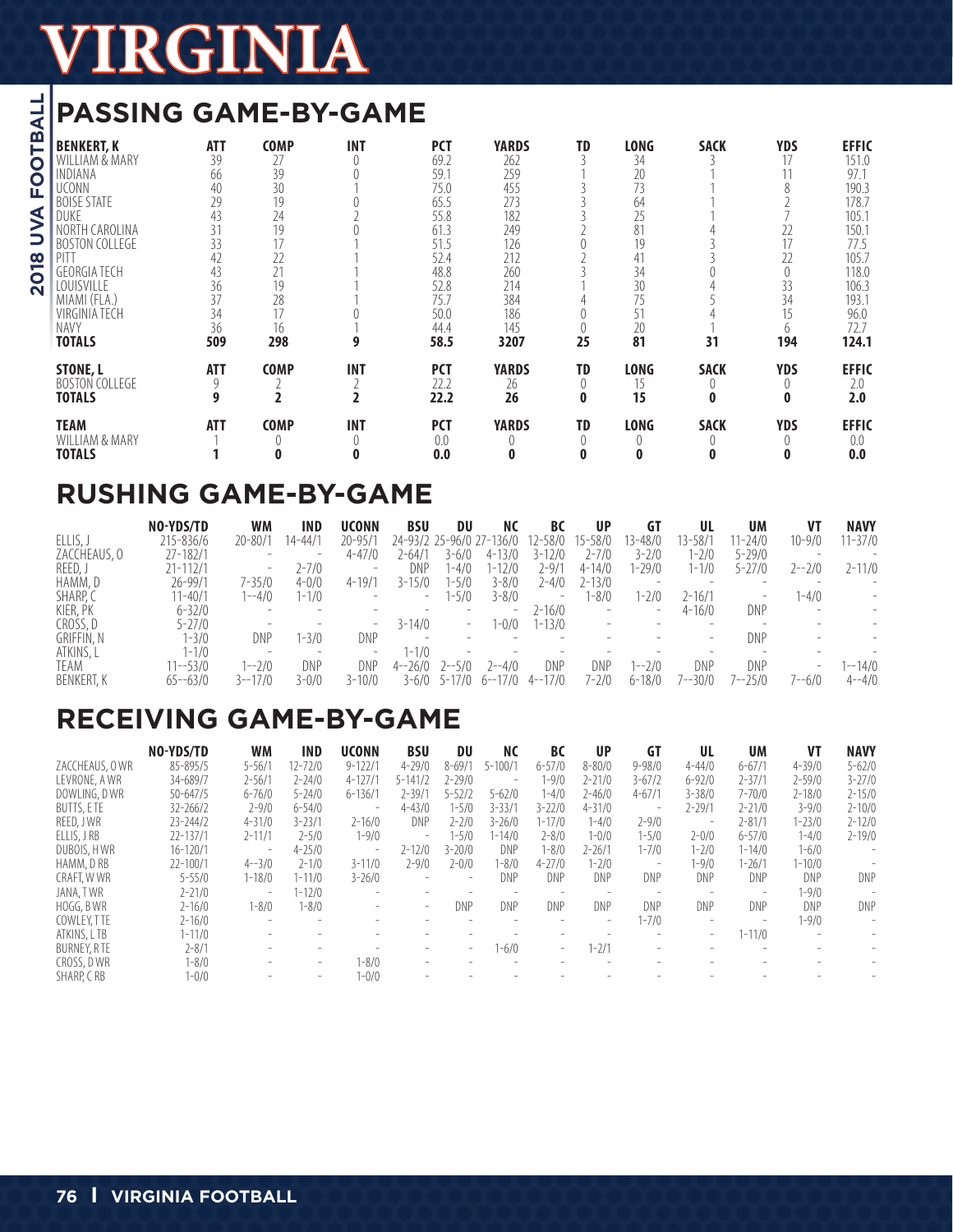

**2018 UVA FOOTBALL**

| <b>PUNT</b><br>HAMM, D  | <b>RETURNS</b><br>NO-YDS<br>$22 - 98$ | <b>WM</b><br>$2 - 7$     | IU<br>$2 - 20$ | <b>UCONN</b>                                         | <b>BOISE</b><br>$1 - 17$ | DU<br>$4 - 11$                                       | <b>NC</b><br>$1 - 0$     | <b>BC</b><br>$3 - 19$    | <b>UP</b><br>$3 - 18$    | GT<br>$4 - 6$   | UL<br>$\overline{\phantom{a}}$ | UM<br>$1 - 2$         | VT<br>$\overline{\phantom{a}}$                             | <b>NAVY</b><br>$1 - 2$               |
|-------------------------|---------------------------------------|--------------------------|----------------|------------------------------------------------------|--------------------------|------------------------------------------------------|--------------------------|--------------------------|--------------------------|-----------------|--------------------------------|-----------------------|------------------------------------------------------------|--------------------------------------|
|                         | <b>KICK RETURNS</b>                   |                          |                |                                                      |                          |                                                      |                          |                          |                          |                 |                                |                       |                                                            |                                      |
| REED, J<br>ZACCHEAUS, 0 | NO-YDS<br>29-861<br>$7 - 145$         | <b>WM</b><br>$3 - 91$    | ΙU<br>$2 - 23$ | <b>UCONN</b><br>$\overline{\phantom{a}}$<br>$2 - 56$ | <b>BOISE</b><br>DNP      | DU<br>$3 - 81$                                       | <b>NC</b><br>$2 - 34$    | <b>BC</b><br>$1 - 42$    | <b>UP</b><br>$4 - 130$   | GT<br>$3 - 170$ | UL<br>$7 - 152$                | <b>UM</b><br>$1 - 20$ | VT<br>$\overline{\phantom{a}}$<br>$\overline{\phantom{0}}$ | <b>NAVY</b><br>$3 - 118$<br>$5 - 89$ |
| HAMM, D<br>DUBOIS, H    | $4 - 68$<br>$1 - 32$                  | $\overline{\phantom{a}}$ | $1 - 14$       | $\overline{\phantom{a}}$                             | $1 - 19$<br>$1 - 32$     | $\overline{\phantom{a}}$<br>$\overline{\phantom{a}}$ | DNP                      |                          | $\overline{\phantom{a}}$ | $2 - 35$        |                                |                       |                                                            |                                      |
|                         | <b>INTERCEPTION</b><br>NO-YDS         | <b>WM</b>                | IU             | <b>RETURNS</b><br><b>UCONN</b>                       | <b>BOISE</b>             | DU                                                   | <b>NC</b>                | BC                       | <b>UP</b>                | <b>GT</b>       | UL                             | <b>UM</b>             | VT                                                         | <b>NAVY</b>                          |
| NELSON, B               | $4 - 31$                              | $\overline{a}$           |                | $1 - 18$                                             | $1 - 1$                  | $\overline{\phantom{a}}$                             | $1 - 12$                 |                          | $\overline{\phantom{a}}$ | $1 - 0$         | $\overline{\phantom{a}}$       |                       |                                                            | $\overline{\phantom{0}}$             |
| BLANDING, Q             | $4 - 72$                              | $\qquad \qquad -$        |                |                                                      | $\overline{\phantom{a}}$ | $1 - 58$                                             | $\overline{\phantom{a}}$ | $\overline{\phantom{a}}$ | $1 - 1$                  | $1 - 13$        | $\overline{\phantom{a}}$       | $1 - 0$               | $\overline{\phantom{0}}$                                   | $\overline{\phantom{a}}$             |
| THORNHILL, J            | $4 - 4$                               | $\overline{\phantom{a}}$ | $1 - 0$        | $\overline{\phantom{0}}$                             | $\overline{\phantom{a}}$ | $1 - 4$                                              |                          | $\overline{\phantom{a}}$ | <b>DNP</b>               |                 | $\overline{\phantom{a}}$       | $1 - 0$               | $1 - 0$                                                    | $\overline{\phantom{a}}$             |
| HALL, B                 | $1 - 36$                              | $\overline{\phantom{a}}$ |                |                                                      |                          | $\overline{\phantom{0}}$                             | $1 - 36$                 |                          |                          |                 |                                |                       |                                                            | $\sim$                               |
| PEACE, C                | $1 - 3$                               | $1 - 3$                  |                |                                                      |                          |                                                      |                          |                          |                          |                 |                                |                       |                                                            | $\overline{\phantom{a}}$             |
| MOORE, C                | $1 - 8$                               |                          |                |                                                      |                          | $\overline{\phantom{0}}$                             | $1 - 8$                  |                          | $\overline{\phantom{a}}$ | DNP             |                                |                       |                                                            | $\overline{\phantom{a}}$             |

### **DEFENSE GAME-BY-GAME TOTAL TACKLES**

|                            | <b>UA-A</b>            | <b>TOT</b> | <b>WM</b>             | ΙU                    | <b>UCONN</b>             | <b>BOISE</b>                        | DU                    | <b>NC</b>          | BC                       | <b>UP</b>                       | GT                 | UL                       | <b>UM</b>          | <b>VT</b>                | <b>NAVY</b>        |
|----------------------------|------------------------|------------|-----------------------|-----------------------|--------------------------|-------------------------------------|-----------------------|--------------------|--------------------------|---------------------------------|--------------------|--------------------------|--------------------|--------------------------|--------------------|
| KISER, M                   | $50 - 95$              | 145        | $2 - 5$               | $4 - 10$              | $7 - 8$                  | $3 - 6$                             | $3 - 7$               | $3 - 5$            | $5 - 4$                  | $5 - 2$                         | $5 - 13$           | $4 - 5$                  | $3 - 6$            | $5 - 14$                 | $1 - 10$           |
| BLANDING, Q<br>MACK, J LB  | $62 - 75$<br>$38 - 76$ | 137<br>114 | $4 - 8$<br>$0 - 3$    | $6 - 6$<br>$7 - 9$    | $4 - 5$<br>$2 - 3$       | $8 - 2$<br>$0 - 3$                  | $3 - 5$<br>$3 - 7$    | $5 - 5$<br>$2 - 7$ | $6 - 7$<br>$6 - 6$       | $5 - 4$<br>$4 - 4$              | $1 - 3$<br>$5 - 8$ | $5 - 4$<br>$4 - 5$       | $2 - 6$<br>$2 - 2$ | $5 - 12$<br>$2 - 11$     | $8 - 8$<br>$1 - 8$ |
| PEACE, CLB                 | $32 - 36$              | 68         | $0 - 4$               | $1 - 1$               | $3 - 3$                  | $3 - 4$                             | $4 - 2$               | $3 - 3$            | $4 - 3$                  | $5-0$                           | $3 - 4$            | $1 - 1$                  | $2-0$              | $0 - 6$                  | $3 - 5$            |
| NELSON, B                  | $35 - 29$              | 64         |                       | $4 - 2$               | $5 - 3$                  | $3 - 2$                             | $3 - 2$               | $2 - 2$            | $4 - 7$                  | $4 - 2$                         | $2 - 1$            | $2 - 2$                  | $0 - 1$            | $2 - 3$                  | $4 - 2$            |
| THORNHILL, J               | $47 - 16$              | 63         | $7 - 3$               | $3 - 1$               | $4 - 0$                  | $7 - 2$                             | $3 - 1$               | $1 - 0$            | $1 - 1$                  | <b>DNP</b>                      | $3 - 2$            | $4 - 0$                  | $3 - 1$            | $3 - 3$                  | $8 - 2$            |
| HANBACK, É                 | $20 - 38$              | 58         | $2 - 4$               | $1 - 5$               | $1 - 3$                  | $1 - 1$                             | $1 - 1$               | $1 - 2$            | $1 - 2$                  | $2 - 1$                         | $2 - 8$            | $1 - 1$                  | $3 - 4$            | $1 - 4$                  | $3 - 2$            |
| HALL, B                    | $29 - 18$              | 47         | $1 - 4$               | $2 - 2$               | $4 - 2$                  | $3-0$                               | $1 - 2$               | $1 - 1$            | $1 - 3$                  | $2 - 0$                         | $1 - 0$            | $6 - 1$                  | $3 - 1$            | $0 - 2$                  | $4 - 0$            |
| COOK, M<br>BROWN, A        | $20 - 26$<br>$18 - 28$ | 46<br>46   | $5 - 8$               | $3 - 2$<br>$2 - 4$    | $2 - 3$<br>$0 - 1$       | DNP<br>$1 - 1$                      | <b>DNP</b><br>$1 - 1$ | DNP<br>$1 - 3$     | <b>DNP</b><br>$1 - 2$    | $2-0$<br>$5-0$                  | $1 - 5$<br>$2-6$   | $3-2$<br>$1 - 2$         | $1 - 0$<br>$0 - 3$ | $1 - 1$<br>$2 - 3$       | $2 - 5$<br>$2 - 2$ |
| MOORE. C                   | $20 - 21$              | 41         | $4 - 1$               | $0 - 3$               | $2 - 0$                  | $3 - 2$                             | $2 - 2$               | $3 - 3$            | $1 - 2$                  |                                 | <b>DNP</b>         | $2 - 1$                  | $0 - 1$            | $2 - 4$                  | $1 - 2$            |
| BLOUNT,                    | $14 - 20$              | 34         |                       | $1 - 0$               | $1 - 0$                  | $1 - 1$                             | $1 - 0$               | $1 - 0$            | $2 - 8$                  | $0 - 2$                         | $0 - 3$            | $2 - 0$                  | $2 - 3$            | $\sim$                   | $3 - 3$            |
| MOYE.                      | $7 - 11$               | 18         | $1 - 1$               | $1 - 2$               | $0 - 1$                  | $1 - 0$                             | $1 - 0$               | $1 - 1$            | $0 - 3$                  | $() - 1$                        | $1 - 0$            | $1 - 1$                  | $0 - 1$            | $\overline{\phantom{a}}$ | <b>DNP</b>         |
| ALONSO, M                  | $6 - 8$                | 14         |                       | DNP                   | DNP                      |                                     |                       |                    | $0 - 1$                  | $\overline{a}$                  | $1 - 2$            | $\overline{\phantom{a}}$ | $2 - 1$            | $2 - 3$                  | $1 - 1$            |
| SNOWDEN, C                 | $6 - 7$                | 13         | DNP                   | DNP                   | DNP                      | $0 - 2$                             | $1 - 0$               | $0 - 1$            | $1 - 1$                  |                                 | $2 - 0$            | $2 - 1$                  | $\overline{a}$     | $\overline{\phantom{a}}$ | $0 - 2$            |
| STALKER, C.J.<br>WRIGHT, S | $5 - 3$<br>$5-2$       | 8          | DNP<br>$0 - 1$        | $1 - 0$               | DNP<br>$2 - 0$           | $2-0$<br>$1 - 0$                    |                       | $1 - 0$            | $1 - 1$<br>$0 - 1$       | DNP<br>$\overline{\phantom{a}}$ |                    | $1 - 0$                  |                    | DNP<br>DNP               | $1 - 2$<br>DNP     |
| HAMM, D                    | $3 - 3$                | 6          |                       |                       | $\overline{a}$           |                                     |                       | $0 - 1$            | $0 - 1$                  | $1 - 0$                         | $0 - 1$            | $1 - 0$                  |                    | $\overline{\phantom{a}}$ | $1 - 0$            |
| ATKINS, L                  | $3 - 3$                | 6          |                       |                       | $\overline{\phantom{a}}$ | $() - 1$                            | $1 - 0$               | $0 - 1$            | $1 - 0$                  | $\overline{\phantom{a}}$        | $0 - 1$            | $1 - 0$                  |                    |                          |                    |
| REED,                      | $1 - 2$                | 3          |                       |                       | $\overline{a}$           | DNP                                 |                       | $1 - 0$            |                          | $\overline{a}$                  | $0 - 2$            |                          |                    |                          |                    |
| ZANDIER, Z                 | $1 - 2$                | 3          | <b>DNP</b>            |                       |                          | $1 - 1$                             |                       |                    | $0 - 1$                  |                                 |                    |                          |                    |                          | DNP                |
| TRUCILLÁ, J                | $2 - 1$                |            | $1 - 0$               |                       | $1 - 0$                  |                                     | <b>DNP</b>            | DNP                |                          | $\overline{\phantom{a}}$        | DNP                | <b>DNP</b>               | DNP                | DNP                      | $0 - 1$            |
| SHARP, C<br>CROSS, D       | $3-0$<br>$2 - 1$       |            | $1 - 0$               | $1 - 0$               |                          | $1 - 0$                             |                       |                    | $0 - 1$                  | $1 - 0$                         | $1 - 0$            |                          |                    |                          |                    |
| GAHM, M                    | $1 - 1$                |            |                       |                       | $1 - 0$                  | $0 - 1$                             |                       | DNP                | DNP                      | DNP                             | <b>DNP</b>         | <b>DNP</b>               | DNP                |                          |                    |
| GRANT, N                   | $1 - 1$                |            |                       |                       | DNP                      |                                     |                       |                    | $\overline{\phantom{a}}$ | $\overline{\phantom{a}}$        | $() - 1$           | $1 - 0$                  |                    |                          |                    |
| URIE, B                    | $0 - 2$                |            | <b>DNP</b>            | DNP                   | DNP                      | DNP                                 | DNP                   | DNP                | <b>DNP</b>               |                                 | $0 - 2$            |                          |                    |                          |                    |
| COWLEY, T                  | $2-0$                  |            |                       |                       |                          |                                     |                       | $1 - 0$            | $1 - 0$                  |                                 |                    |                          |                    |                          |                    |
| BROWN, E                   | $0 - 2$<br>$1 - 0$     |            | <b>DNP</b><br>$1 - 0$ | <b>DNP</b><br>DNP     | $\sim$<br>DNP            | $() - 1$<br>DNP                     | <b>DNP</b><br>DNP     | $() - 1$<br>DNP    | DNP                      | DNP                             | DNP                | <b>DNP</b>               | DNP                | DNP                      | DNP                |
| HARRIS,<br>SPAZIAŃI, J     | $1 - 0$                |            |                       |                       |                          |                                     |                       |                    |                          | $\overline{\phantom{a}}$        |                    |                          | $\overline{a}$     | $1 - 0$                  |                    |
| ZACCHEAUS, O               | $1 - 0$                |            |                       |                       |                          |                                     |                       |                    |                          | $1 - 0$                         |                    |                          |                    |                          |                    |
| <b>BURNEY, R</b>           | $() - 1$               |            |                       |                       |                          |                                     |                       |                    |                          |                                 |                    |                          |                    |                          | $0 - 1$            |
| HOGG, B                    | $1 - 0$                |            |                       |                       | $1 - 0$                  |                                     | <b>DNP</b>            | DNP                | DNP                      | DNP                             | DNP                | <b>DNP</b>               | DNP                | DNP                      | DNP                |
| DOWLING, D                 | $1 - 0$                |            |                       |                       |                          |                                     | $1 - 0$               |                    |                          |                                 |                    |                          |                    |                          |                    |
| KIRVEN, J                  | $() - 1$               |            | DNP                   | DNP                   | $\overline{\phantom{a}}$ | $0 - 1$                             |                       |                    | $() - 1$                 |                                 |                    |                          |                    |                          | <b>DNP</b>         |
| BRATTON, D<br>CROWELL, G   | $() - 1$<br>$0 - 1$    |            | <b>DNP</b>            | DNP<br>$\overline{a}$ | DNP<br>DNP               | $\overline{\phantom{a}}$<br>$0 - 1$ | DNP                   | DNP                | DNP                      | <b>DNP</b>                      | DNP                | <b>DNP</b>               | DNP                | DNP                      | DNP                |
| COLEMAN, L                 | $0 - 1$                |            |                       | $0 - 1$               |                          |                                     |                       |                    |                          |                                 |                    |                          |                    |                          |                    |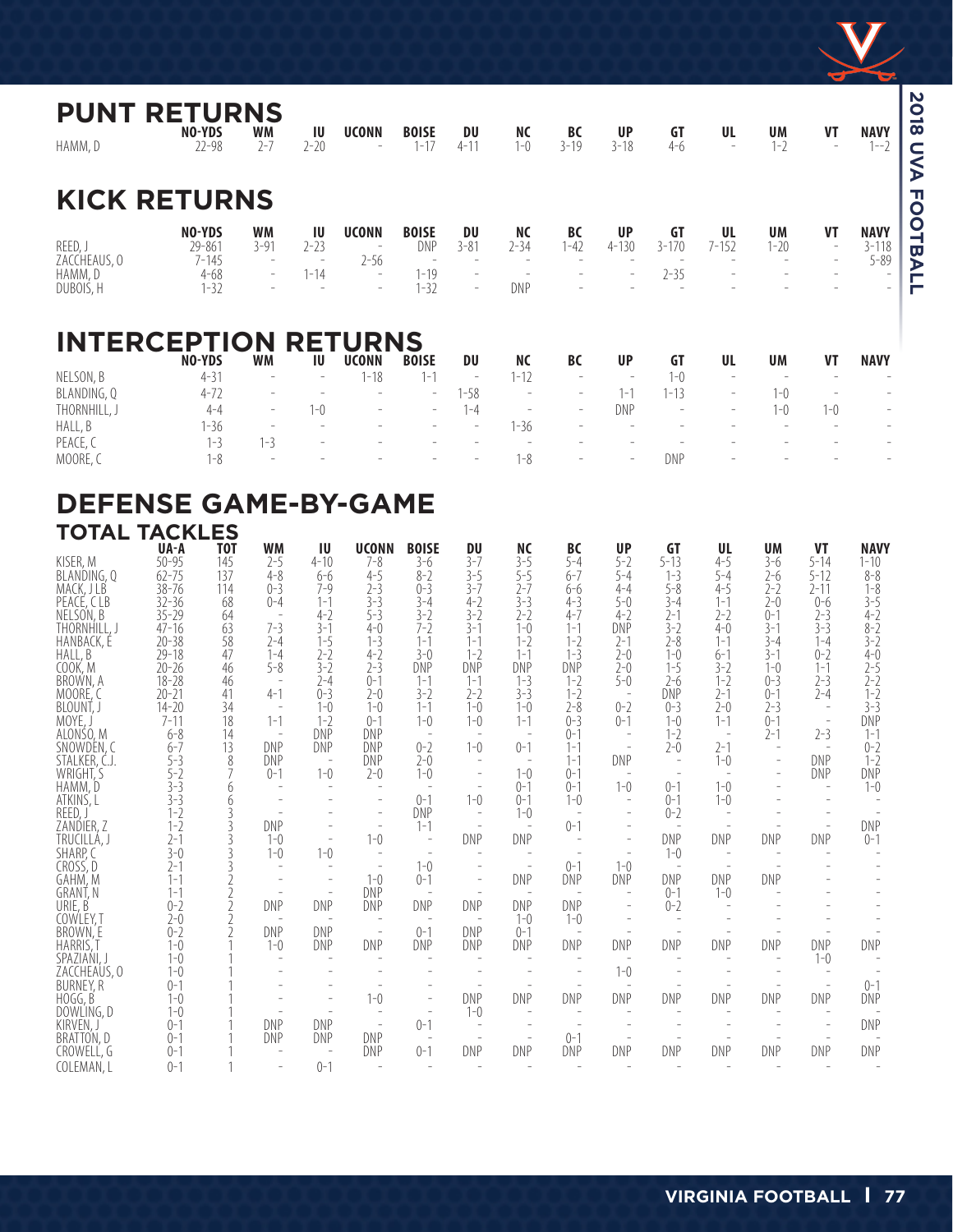| <b>TACKLES FOR</b> |          |            | <b>LOSS</b>              |                          |                          |            |                          |                          |                          |                          |                          |                          |                          |                          |             |
|--------------------|----------|------------|--------------------------|--------------------------|--------------------------|------------|--------------------------|--------------------------|--------------------------|--------------------------|--------------------------|--------------------------|--------------------------|--------------------------|-------------|
|                    | UA-A     | <b>TOT</b> | W&M                      | ΙU                       | <b>UCONN</b>             | <b>BSU</b> | <b>DU</b>                | ΝC                       | BC                       | <b>UP</b>                | <b>GT</b>                | UL                       | <b>UM</b>                | VT                       | <b>NAVY</b> |
| PEACE, C           | $8 - 5$  | 10.5       | $\overline{\phantom{a}}$ | $1.0 - 7$                | $0.5 - 1$                | $.5 - 6$   | $1.0 - 8$                | $.5 - 17$                | $1.5 - 2$                | $\overline{\phantom{a}}$ | $2.0 - 15$               | $\overline{\phantom{a}}$ | $1.0 - 7$                | $0.5 - 2$                |             |
| <b>BROWN, A</b>    | $8 - 5$  | 10.5       | $\overline{\phantom{a}}$ | $2.0 - 3$                | $\overline{\phantom{0}}$ | $1.0 - 7$  | $\overline{\phantom{a}}$ | $1.0 - 2$                | $\overline{\phantom{a}}$ | $3.0 - 15$               | $.5 - 4$                 | $\overline{\phantom{a}}$ | $0.5 - 1$                |                          | 1.5-6       |
| KISER, M           | $9 - 1$  | 9.5        | $.0 - 4$                 | $2.0 - 20$               | $2.0 - 12$               |            | $1.0 - 2$                |                          | $\overline{\phantom{0}}$ | $1.0 - 1$                |                          | $1.0 - 1$                | $\overline{\phantom{0}}$ | $1.5 - 2$                |             |
| MACK, J            | $5 - 4$  | 7.0        | $\overline{\phantom{a}}$ | $0.5 - 3$                | $1.5 - 2$                |            |                          | $\overline{\phantom{a}}$ | $1.0 - 5$                | $\overline{\phantom{a}}$ | $2.0 - 1$                | $.5 - 11$                | $\overline{\phantom{a}}$ | $0.5 - 1$                |             |
| HANBACK, E         | $4 - 3$  | 5.5        | $\overline{\phantom{m}}$ | $1.0 - 2$                | $1.0 - 1$                | $0.5 - 1$  |                          |                          |                          |                          | $1.0 - 7$                | $\overline{\phantom{m}}$ | $1.0 - 7$                | $1.0 - 1$                |             |
| THORNHILL, J       | $4 - 1$  | 4.5        | $1.0 - 3$                | $\overline{\phantom{a}}$ | $\overline{\phantom{a}}$ |            |                          |                          |                          | DNP                      | $0.5 - 2$                |                          |                          |                          | $3.0 - 3$   |
| COOK. M            | $3-2$    | 4.0        | $1.0 - 7$                | $1.0 - 1$                | $1.0 - 2$                | DNP        | DNP                      | DNP                      | DNP                      | $\qquad \qquad -$        | $\qquad \qquad =$        | $0.5 - 0$                |                          | $\overline{\phantom{0}}$ | $0.5 - 6$   |
| BLANDING, O        | $2 - 3$  | 3.5        | $\overline{\phantom{a}}$ | $\overline{\phantom{a}}$ | $\overline{\phantom{0}}$ | $1.0 - 3$  | $\overline{\phantom{a}}$ | $\overline{\phantom{a}}$ | $0.5 - 1$                | $1.0 - 1$                | $0.5 - 1$                |                          | $\overline{\phantom{a}}$ | $0.5 - 1$                |             |
| HALL, B            | $3-0$    | 3.0        | -                        | $\overline{\phantom{0}}$ | $1.0 - 2$                |            |                          |                          | $\overline{\phantom{0}}$ | $1.0 - 8$                | $\overline{\phantom{0}}$ | $\overline{\phantom{a}}$ | $1.0 - 5$                | $\overline{\phantom{0}}$ |             |
| WRIGHT, S          | $2 - 0$  | 2.0        | $\qquad \qquad -$        | $\overline{\phantom{0}}$ | $1.0 - 1$                | $1.0 - 12$ | $\overline{\phantom{a}}$ |                          |                          |                          |                          |                          | $\overline{\phantom{a}}$ | DNP                      | <b>DNP</b>  |
| SNOWDEN, C         | $1 - 2$  | 2.0        | <b>DNP</b>               | DNP                      | DNP                      | $0.5 - 1$  | $1.0 - 10$               | $0.5 - 2$                |                          | $\overline{\phantom{0}}$ |                          |                          |                          |                          |             |
| MOORE, C           | $2-0$    | 2.0        | $\overline{\phantom{a}}$ | $\overline{\phantom{a}}$ |                          |            | $1.0 - 1$                | $1.0 - 3$                |                          | $-$                      | DNP                      | $\overline{\phantom{0}}$ | $\overline{\phantom{a}}$ | $\overline{\phantom{a}}$ |             |
| NELSON, B          | $1 - 2$  | 2.0        | $\overline{\phantom{a}}$ |                          | $\overline{\phantom{a}}$ | $1.0 - 2$  | $\overline{\phantom{a}}$ | $\overline{\phantom{a}}$ | $0.5 - 0$                | $-$                      | $0.5 - 1$                |                          |                          |                          |             |
| MOYE, J            | $0 - 3$  | 1.5        | $\overline{\phantom{a}}$ | $0.5 - 0$                | $\overline{\phantom{0}}$ |            | $\qquad \qquad -$        | $0.5 - 5$                | $0.5 - 0$                | $\overline{\phantom{a}}$ | $\overline{\phantom{a}}$ |                          |                          | $\overline{\phantom{a}}$ | DNP         |
| BROWN, E           | $0 - 2$  | 1.0        | <b>DNP</b>               | DNP                      | $\overline{\phantom{a}}$ | $0.5 - 0$  | DNP                      | $0.5 - 1$                |                          |                          |                          |                          |                          |                          |             |
| ALONSO, M          | $0 - 1$  | 0.5        | $\overline{\phantom{a}}$ | DNP                      | <b>DNP</b>               |            |                          |                          |                          |                          |                          | $\overline{\phantom{a}}$ | $0.5 - 1$                |                          |             |
| BLOUNT, J          | $0 - 1$  | 0.5        | -                        | $\overline{\phantom{a}}$ |                          |            |                          |                          |                          |                          |                          |                          |                          | $\overline{\phantom{0}}$ | $0.5 - 1$   |
| BURNEY, R          | $() - 1$ | 0.5        |                          |                          |                          |            |                          |                          |                          |                          |                          |                          |                          | $\overline{\phantom{0}}$ | $0.5 - 1$   |

| <b>SACKS</b> |                |     |                          |                          |                          |                          |                          |                          |                          |                          |                          |                          |                          |                          |                          |
|--------------|----------------|-----|--------------------------|--------------------------|--------------------------|--------------------------|--------------------------|--------------------------|--------------------------|--------------------------|--------------------------|--------------------------|--------------------------|--------------------------|--------------------------|
|              | UA-A           | тот | W&M                      | ΙU                       | <b>UCONN</b>             | <b>BSU</b>               | DU                       | <b>NC</b>                | BC                       | <b>UP</b>                | GT                       | UL                       | <b>UM</b>                | VT                       | <b>NAVY</b>              |
| PEACE, C     | 7-1            |     | $\qquad \qquad -$        | $1.0 - 7$                | $\overline{\phantom{a}}$ | 1.0-6                    | 1.0-8                    | $.5 - 17$                | $\overline{\phantom{a}}$ | $\overline{\phantom{a}}$ | $2.0 - 15$               | $\overline{\phantom{0}}$ | $1.0 - 7$                | $\overline{\phantom{0}}$ | $\overline{\phantom{0}}$ |
| KISER, M     | 5-0            | 5.0 | $1.0 - 4$                | $2.0 - 20$               | $2.0 - 12$               | $\overline{\phantom{a}}$ | $\overline{\phantom{a}}$ | $\overline{\phantom{0}}$ | $\overline{\phantom{a}}$ |                          | $\overline{\phantom{a}}$ |                          |                          |                          |                          |
| BROWN, A     | 2-3            | 3.5 | $\overline{\phantom{a}}$ | -                        | $\overline{\phantom{a}}$ | 1.0-7                    | $\overline{\phantom{a}}$ | $\overline{\phantom{0}}$ | $\overline{\phantom{0}}$ | $1.0 - 10$               | $0.5 - 3$                | $\qquad \qquad$          | $0.5 - 1$                | $\overline{\phantom{0}}$ | $0.5 - 5$                |
| MACK, J      | 2-2            | 3.0 | $\qquad \qquad -$        | $0.5 - 3$                | $\overline{\phantom{a}}$ | $\overline{\phantom{a}}$ |                          |                          |                          | $\overline{\phantom{0}}$ | $1.0 - 8$                | $.5 - 11$                | $\overline{\phantom{0}}$ |                          |                          |
| COOK, M      | -1             | 2.0 | $1.0 - 7$                | -                        | $\qquad \qquad -$        | DNP                      | DNP                      | DNP                      | DNP                      | $\overline{\phantom{a}}$ | $\overline{\phantom{0}}$ | $0.5 - 0$                | $\overline{\phantom{0}}$ | $\overline{\phantom{0}}$ | $0.5 - 6$                |
| SNOWDEN, C   | l – 1          |     | DNP                      | DNP                      | DNP                      | $0.5 -$                  | $.0 - 10$                | $\overline{\phantom{a}}$ | $\overline{\phantom{a}}$ |                          | $\overline{\phantom{a}}$ |                          |                          |                          | $\overline{\phantom{0}}$ |
| HANBACK, E   | $\overline{ }$ |     | $-$                      | $0.5 - 2$                | $\overline{\phantom{0}}$ |                          | $\overline{\phantom{0}}$ |                          | $\overline{\phantom{a}}$ | $\overline{\phantom{a}}$ | $1.0 - 7$                |                          |                          |                          | $\overline{\phantom{0}}$ |
| HALL, B      | $ -($          |     | $\overline{\phantom{a}}$ |                          |                          |                          |                          |                          |                          |                          |                          | $\overline{\phantom{0}}$ | $1.0 - 5$                |                          |                          |
| WRIGHT, S    | 1-0            | 1.0 | $\overline{\phantom{a}}$ | $\overline{\phantom{0}}$ | $\overline{\phantom{a}}$ | $1.0 - 12$               | $\overline{\phantom{a}}$ |                          |                          |                          |                          |                          | $\overline{\phantom{0}}$ | <b>DNP</b>               | DNP                      |
| MOYE, J      | $() - 1$       | 0.5 | $\overline{\phantom{a}}$ | $\overline{\phantom{a}}$ |                          | $\overline{\phantom{a}}$ | $\overline{\phantom{0}}$ | $0.5 - 5$                | $\overline{\phantom{a}}$ |                          | $\overline{\phantom{a}}$ |                          |                          | $\overline{\phantom{0}}$ | DNP                      |
| ALONSO, M    | $()$ -         |     | $-$                      | DNP                      | DNP                      | $\overline{\phantom{a}}$ | $\overline{\phantom{a}}$ | $\overline{\phantom{a}}$ | $\overline{\phantom{a}}$ |                          |                          | $\overline{\phantom{0}}$ | $0.5 - 1$                |                          | $\overline{\phantom{0}}$ |
| THORNHILL, J | ()-            | 0.5 | $\overline{\phantom{a}}$ | -                        | $\overline{\phantom{a}}$ |                          |                          |                          | $\overline{\phantom{0}}$ | DNP                      | $0.5 - 2$                |                          |                          |                          |                          |
| BROWN, E     | ()-            | 0.5 | DNP                      | DNP                      | $\qquad \qquad =$        | $0.5 - 0$                | DNP                      |                          |                          |                          |                          |                          |                          |                          |                          |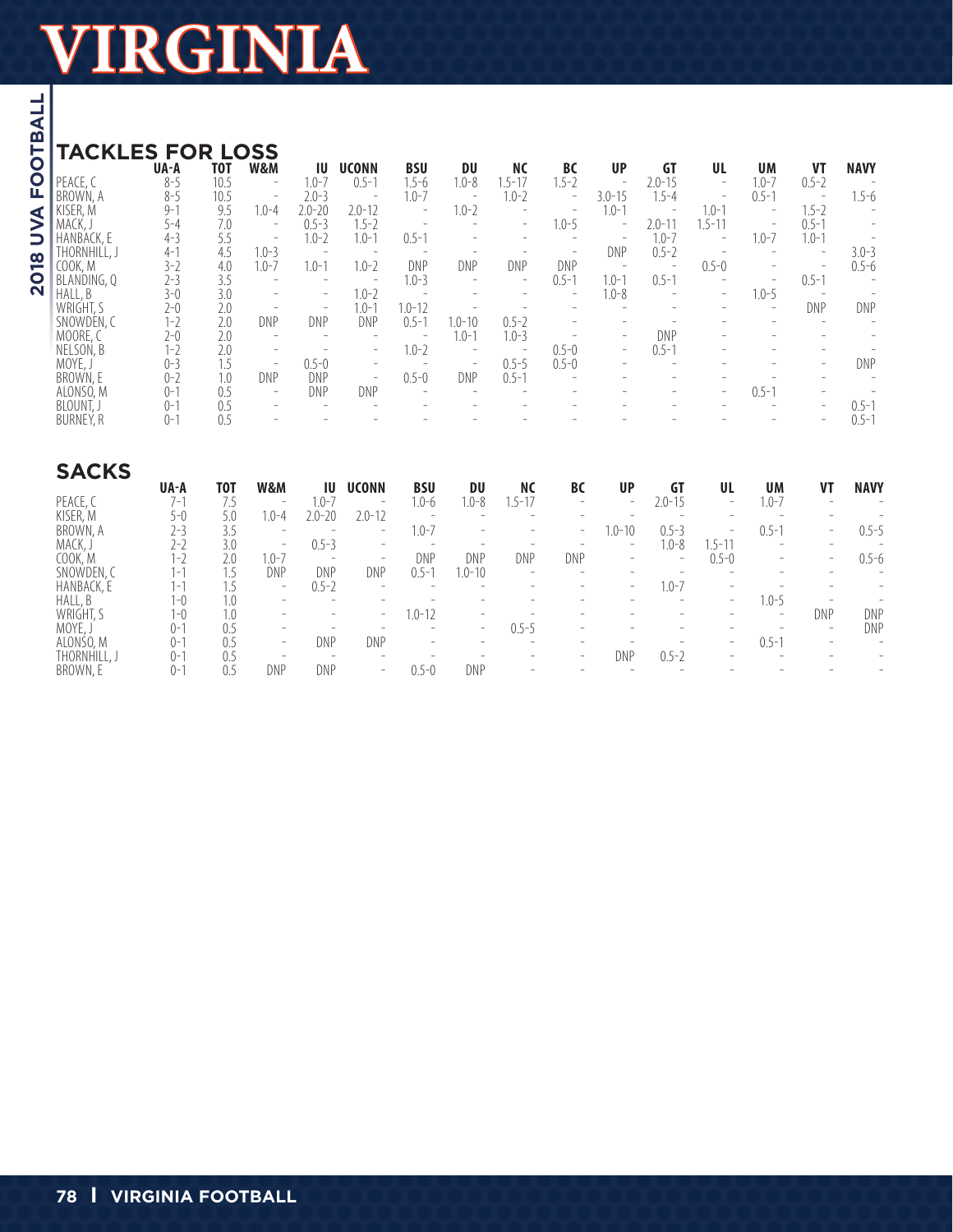# **GAME 1 • UVA 28, William & Mary 10 Sept. 2 • Charlottesville, Va.**

## **GAME 2 • Indiana 34, UVA 17 Sept. 9 • Charlottesville, Va.**

#### **Game Notes**

| <b>Game Notes</b>                                                                                                                                                     | Game Notes                                                                                                                |  |  |  |  |  |  |  |  |
|-----------------------------------------------------------------------------------------------------------------------------------------------------------------------|---------------------------------------------------------------------------------------------------------------------------|--|--|--|--|--|--|--|--|
| • UVA won its first season-opening game since 2013 (19-16 vs. BYU)                                                                                                    | • Virginia is 2-1 all-time vs. Indiana and 41-58-2 all-time vs. current Big Ten schools                                   |  |  |  |  |  |  |  |  |
| . UVA has won nine of its last 10 meetings vs. William & Mary and improved to 29-6-1 all-time vs.                                                                     | • The 34-17 loss ended UVA's four-game winning streak vs. Big Ten foes                                                    |  |  |  |  |  |  |  |  |
| the Tribe                                                                                                                                                             | • Zane Zandier (LB) made his collegiate debut                                                                             |  |  |  |  |  |  |  |  |
| • The Cavaliers improved to 75-21-7 all-time in home openers and 81-38-9 all-time in season                                                                           | • Tanner Cowley (WR), Richard Burney (TE) and Juwan Moye (DT) made their first career starts                              |  |  |  |  |  |  |  |  |
| openers                                                                                                                                                               | • QB Kurt Benkert went 39-for-66 for 259 yards and one touchdown                                                          |  |  |  |  |  |  |  |  |
| . UVA did not commit a turnover, breaking its 42-game streak of having at least one turnover (Oct.                                                                    | • Benkert 39 completions and 66 attempts marked career bests                                                              |  |  |  |  |  |  |  |  |
| 12, 2013 at Maryland)                                                                                                                                                 | . Benkert's 39 completions were the most for a Cavalier quarterback since David Watford's 43 vs.                          |  |  |  |  |  |  |  |  |
| . UVA held an opponent to 10 or fewer points for the first time since shutting out VMI on Sept. 21,                                                                   | Georgia Tech in 2013<br>· Benkert's 66 attempts marked a Virginia school record, surpassing Watford's 61 vs. Georgia Tech |  |  |  |  |  |  |  |  |
| 2013                                                                                                                                                                  |                                                                                                                           |  |  |  |  |  |  |  |  |
| • QB Kurt Benkert went 27-of-39 for 262 yards and three TDs                                                                                                           | in 2013<br>. HB Olamide Zaccheaus had a career-best 12 receptions for 72 yards                                            |  |  |  |  |  |  |  |  |
| • Benkert has thrown three or more TDs in five games at UVA                                                                                                           | • Zaccheaus extended his reception streak to 18 games                                                                     |  |  |  |  |  |  |  |  |
| • HB Olamide Zaccheaus tallied his ninth career receiving TD with a 17-yarder in the third quarter                                                                    | • Zaccheaus' 12 receptions are the sixth most in a single game in UVA history                                             |  |  |  |  |  |  |  |  |
| - Zaccheaus (5 catches, 56 yards) extended his reception streak to 17 games                                                                                           | • With 12 receptions, Zaccheaus becomes the first UVA receiver with double-digit receptions in a                          |  |  |  |  |  |  |  |  |
| . RB Jordan Ellis set career highs in rushes (20) and rushing yards (80)                                                                                              | game since Taquan Mizzell caught 10 against Syracuse in 2015                                                              |  |  |  |  |  |  |  |  |
| • Ellis added a pair of TDs (1 rushing, 1 receiving)<br>• Andre Levrone's 34-yard TD reception marked his third career receiving TD (first since freshman             | • RB Jordan Ellis tallied his third rushing touchdown (5th career)                                                        |  |  |  |  |  |  |  |  |
| season in 2014)                                                                                                                                                       | • WR Joe Reed tallied his first career touchdown (7-yard from Benkert)                                                    |  |  |  |  |  |  |  |  |
| • Ben Hogg had his first career reception, coming on UVA's first play from scrimmage                                                                                  | • TE Evan Butts had career highs in receptions (6) and yards (54)                                                         |  |  |  |  |  |  |  |  |
| . Doni Dowling extended his reception streak to six games and finished with team highs in catches                                                                     | • Butts' six receptions were more than a Virginia TE had all last year in a game (2, three times)                         |  |  |  |  |  |  |  |  |
| $(6)$ and yards $(76)$                                                                                                                                                | . WR Doni Dowling extended his reception streak to seven games and finished with five catches                             |  |  |  |  |  |  |  |  |
| • S Juan Thornhill had a career-high 10 tackles                                                                                                                       | for 24 yards                                                                                                              |  |  |  |  |  |  |  |  |
| . OLB Malcolm Cook had his first career sack and a career-high 13 tackles                                                                                             | • WR Terrell Jana had his first career reception                                                                          |  |  |  |  |  |  |  |  |
| • OLB Chris Peace recorded his first career interception                                                                                                              | • S Juan Thornhill had his first interception of the season (4th career)                                                  |  |  |  |  |  |  |  |  |
| • FS Quin Blanding (14 tackles) moved past Randy Neal (367 tackles, 1991-94) into eighth on UVA's                                                                     | • LB Micah Kiser (14 tackles) matched a career high with two sacks                                                        |  |  |  |  |  |  |  |  |
| all-time tackle list with 372                                                                                                                                         | • Kiser has 17 career sacks, moving past Wali Rainer (16 sacks, 1995-98) for No. 12 all-time at UVA                       |  |  |  |  |  |  |  |  |
| • Lester Coleman had a 63-yard punt and averaged 43.8 yards on four punts in his collegiate                                                                           | • LB Jordan Mack had a career-high 16 tackles                                                                             |  |  |  |  |  |  |  |  |
| punting debut                                                                                                                                                         | • Mack's 16 tackles are the most by a Cavalier since Quin Blanding had 16 against Pitt last season                        |  |  |  |  |  |  |  |  |
|                                                                                                                                                                       | • FS Quin Blanding (12 tackles) moved past Russ Swan (373 tackles, 1982-85), Steve Greer (376                             |  |  |  |  |  |  |  |  |
| <b>Score by Quarters:</b>                                                                                                                                             | tackles, 2009-12) and James Farrior (381 tackles, 1993-96) into fifth on UVA's all-time tackle list                       |  |  |  |  |  |  |  |  |
| W&M<br>0<br>$7 - 10$<br>0<br>3                                                                                                                                        | with 382                                                                                                                  |  |  |  |  |  |  |  |  |
| $7 - 28$<br>$\overline{7}$<br>$\overline{7}$<br>$\overline{7}$<br>Virginia                                                                                            | • A.J. Mejia's 22-yard field goal marked his first career field goal                                                      |  |  |  |  |  |  |  |  |
|                                                                                                                                                                       |                                                                                                                           |  |  |  |  |  |  |  |  |
| <b>Scoring Summary:</b>                                                                                                                                               | <b>Scoring Summary:</b><br>Indiana<br>0<br>17<br>$-34$<br>10<br>7                                                         |  |  |  |  |  |  |  |  |
| 1st $4:27$<br>Jordan Ellis 1 yd run (A.J. Meja kick), 13-80 5:40, W&M 0 - VA 7<br>VA<br>2nd 1:31                                                                      | $-17$<br>$\overline{3}$<br>$\overline{7}$<br>7 <sup>7</sup><br>$\mathbf{0}$<br>Virginia                                   |  |  |  |  |  |  |  |  |
| Andre Levrone 34 yd pass from Benkert (A.J. Meja kick), 7-70 2:58, W&M 0 - VA 14<br>VA<br>WM<br>10:27<br>Kris Hooper 41 yd field goal, 8-46 4:33, W&M 3 - VA 7<br>3rd |                                                                                                                           |  |  |  |  |  |  |  |  |
| 7:08<br>Olamide Zaccheaus 17 yd pass from Benkert (A.J. Meja kick), 6-56 3:09, W&M 3 - VA 21<br>VA                                                                    | <b>Scoring Summary:</b>                                                                                                   |  |  |  |  |  |  |  |  |
| Tommy McKee 2 yd run (Hooper kick). 13-71 5:02, W&M 10 - VA 21<br>6:50<br>WM<br>4th                                                                                   | 2nd 8:08<br>A.J. Mejia 22 yd field goal, 7-20 2:44, IND 0 - VA 3<br>VA                                                    |  |  |  |  |  |  |  |  |
| :55<br>Jordan Ellis 1 yd pass from Benkert (A.J. Meja kick), 7-25 3:33, W&M 10 -VA 28<br>VA                                                                           | Simmie Cobbs Jr. 29 yd pass from Ramsey (Griffin Oakes kick), 6-59 1:52, IND 7 - VA 3<br>6:16<br>IND                      |  |  |  |  |  |  |  |  |
|                                                                                                                                                                       | IND<br>Peyton Ramsey 26 yd run (Griffin Oakes kick), 4-30 1:12, IND 14 - VA 3<br>3:31                                     |  |  |  |  |  |  |  |  |
| Attendance-38,828                                                                                                                                                     | 00:00<br>IND<br>Griffen Oakes 51 yd field goal, 6-12 1:35, IND 17 - VA 3                                                  |  |  |  |  |  |  |  |  |
| W&M<br>UVA<br>W&M<br>UVA                                                                                                                                              | VA<br>3rd<br>10:30<br>Jordan Ellis 12 yd run (A.J. Mejia kick), 8-55 2:38, IND 17-VA 10                                   |  |  |  |  |  |  |  |  |
| Punts (Number-Avg)<br>$7 - 32.3$<br>$4 - 43.8$<br>19<br><b>First Downs</b><br>12                                                                                      | 7:32<br>Griffin Oakes 48 yd field goal, 8-45 2:58, IND 20 - VA 10<br>IND                                                  |  |  |  |  |  |  |  |  |
| Fumbles-Lost<br>$2 - 0$<br>$2 - 0$<br>Rushes-Yards (Net)<br>41-168 32-92                                                                                              | 00:53<br>IND<br>Donavan Hale 32 yd pass from Ramsey (Griffin Oakes kick) 1-32 0:07, IND 27 - VA 10                        |  |  |  |  |  |  |  |  |
| Penalties-Yards<br>$2 - 10$<br>$3 - 15$<br>262<br>Passing Yards (Net)<br>72                                                                                           | 4th 12:45<br>VA<br>Joe Reed 7 yd pass from Kurt Benkert (A.J. Mejia kick) 10-75 3:08, IND 27 - VA 17                      |  |  |  |  |  |  |  |  |
| 28:00<br>32:00<br><b>Possession Time</b><br>Passes Comp-Att-Int<br>7-13-1 27-40-0                                                                                     | 5:56<br>J-Shun Harris 44 yd punt return (Griffin Oakes kick), IND 34 -VA 17<br>IND                                        |  |  |  |  |  |  |  |  |
| <b>Third-Down Conversions</b><br>1 of 11<br>9 of 18<br><b>Total Offense Plays-Yards</b><br>54-240<br>72-354                                                           |                                                                                                                           |  |  |  |  |  |  |  |  |
| <b>Fourth-Down Conversions</b><br>$2$ of $2$<br>Fumble Returns-Yards<br>$0-0$<br>$0-0$<br>$2$ of 4                                                                    | Attendance-38,993                                                                                                         |  |  |  |  |  |  |  |  |
| Red-Zone Scores-Chances<br>$1 - 1$<br>$3 - 4$<br>Punt Returns-Yards<br>$1 - 7$<br>$2 - 7$                                                                             | <b>IND</b><br><b>UVA</b><br>UVA<br><b>IND</b>                                                                             |  |  |  |  |  |  |  |  |
| Sacks By: Number-Yards<br>$3 - 17$<br>$2 - 11$<br>Kickoff Returns-Yards<br>$3 - 61$<br>$3 - 91$                                                                       | 22<br>Punts (Number-Avg)<br>$7 - 43.4$<br>$9 - 38.6$<br><b>First Downs</b><br>19                                          |  |  |  |  |  |  |  |  |
| Interception Returns-Yards<br>$0-0$<br>$1 - 3$                                                                                                                        | Fumbles-Lost<br>$1 - 0$<br>Rushes-Yards (Net)<br>41-121<br>$25 - 55$<br>$2 - 0$                                           |  |  |  |  |  |  |  |  |
|                                                                                                                                                                       | $5 - 36$<br>Penalties-Yards<br>$7 - 78$<br>Passing Yards (Net)<br>197<br>259                                              |  |  |  |  |  |  |  |  |
| RUSHING: W&M Tommy McKee 15-89; Noah Giles 11-54; Jaret Anderson 7-18, Brehon Britt 6-11;                                                                             | <b>Possession Time</b><br>25:07<br>34:53<br>Passes Comp-Att-Int<br>30-19-1 66-39-0                                        |  |  |  |  |  |  |  |  |
| Devonte Dedmon 1-0; Brandon Battle 1--4. Virginia-Jordan Ellis 20-80; Daniel Hamm 7-35;                                                                               | <b>Third-Down Conversions</b><br>4 of 15<br>10 of 24<br><b>Total Offense Plays-Yards</b><br>71-308 91-314                 |  |  |  |  |  |  |  |  |
| TEAM 1-minus; Chris Sharp 1--4; Kurt Benkert 3--17.                                                                                                                   | <b>Fourth-Down Conversions</b><br><b>Fumble Returns-Yards</b><br>1 of 2<br>1 of 3<br>$0-0$<br>$0-0$                       |  |  |  |  |  |  |  |  |
| PASSING: W&M - Tommy McKee 6-12-1-63: Brandon Battle 1-1-0-9. Virginia-Kurt Benkert                                                                                   | Red-Zone Scores-Chances<br>Punt Returns-Yards<br>$5 - 109$<br>$2 - 20$<br>$1 - 2$<br>$3 - 4$                              |  |  |  |  |  |  |  |  |

Punt Returns-Yards<br>
Kickoff Returns-Yards
2-54
3-37 Kickoff Returns-Yards 2-54<br>Interception Returns-Yards 0-0 Interception Returns-Yards 0-0 1-0

1-1; Kurt Benkert 3-0; Daniel Hamm 4-0.

Benkert 39-66-0-259.

**RUSHING: INDIANA -**Morgan Ellis 12-47; Peyton Ramsey 12-42; Mike Majette 12-15; Richard Lagow 3-9; Cole Gest 2-8. **Virginia**-Jordan Ellis 14-44; Joe Reed 2-7; Nash Griffin 1-3; Chris Sharp

**PASSING: INDIANA**- Peyton Ramsey 16-20-0-173; Richard Lagow 3-10-1-24 **Virginia**-Kurt

**RECEIVING: INDIANA**- Simmie Cobbs Jr. 5-62; Ian Thomas 4-31; Luke Timian 4-25; Donavan Hale 2-49; Mike Majette 2-18; Ricky Brookins 1-8; Morgan Ellison 1-4. **Virginia**-Olamide Zaccheaus 12- 72; Evan Butts 6-54; Doni Dowling 5-24; Hasise Dubois 4-25; Joe Reed 3-23; Andre Levrone 2-24; Jordan Ellis 2-5; Daniel Hamm 2-1; Terrell Jana 1-12; Warren Craft 1-11, Ben Hogg 1-8.

**PASSING:W&M** - Tommy McKee 6-12-1-63; Brandon Battle 1-1-0-9. **Virginia**-Kurt Benkert 27-39-0-262; TEAM 0-1-0-0.

**RECEIVING:W&M**- Caskin 2-37; Daniel Kuzjak 2-21; Devonte Dedmon 2-11; Jack Armstrong 1-3. **Virginia**- Doni Dowling 6-76; Olamide Zaccheaus 5-56; Joe Reed 4-31; Daniel Hamm 4- -3, Andre Levrone 2-56; Jordan Ellis 2-11, Evan Butts 2-9; Warren Craft 1-18; Ben Hogg 1-8.

Red-Zone Scores-Chances 1-2 3-4<br>Sacks Bv: Number-Yards 1-11 4-32

Sacks By: Number-Yards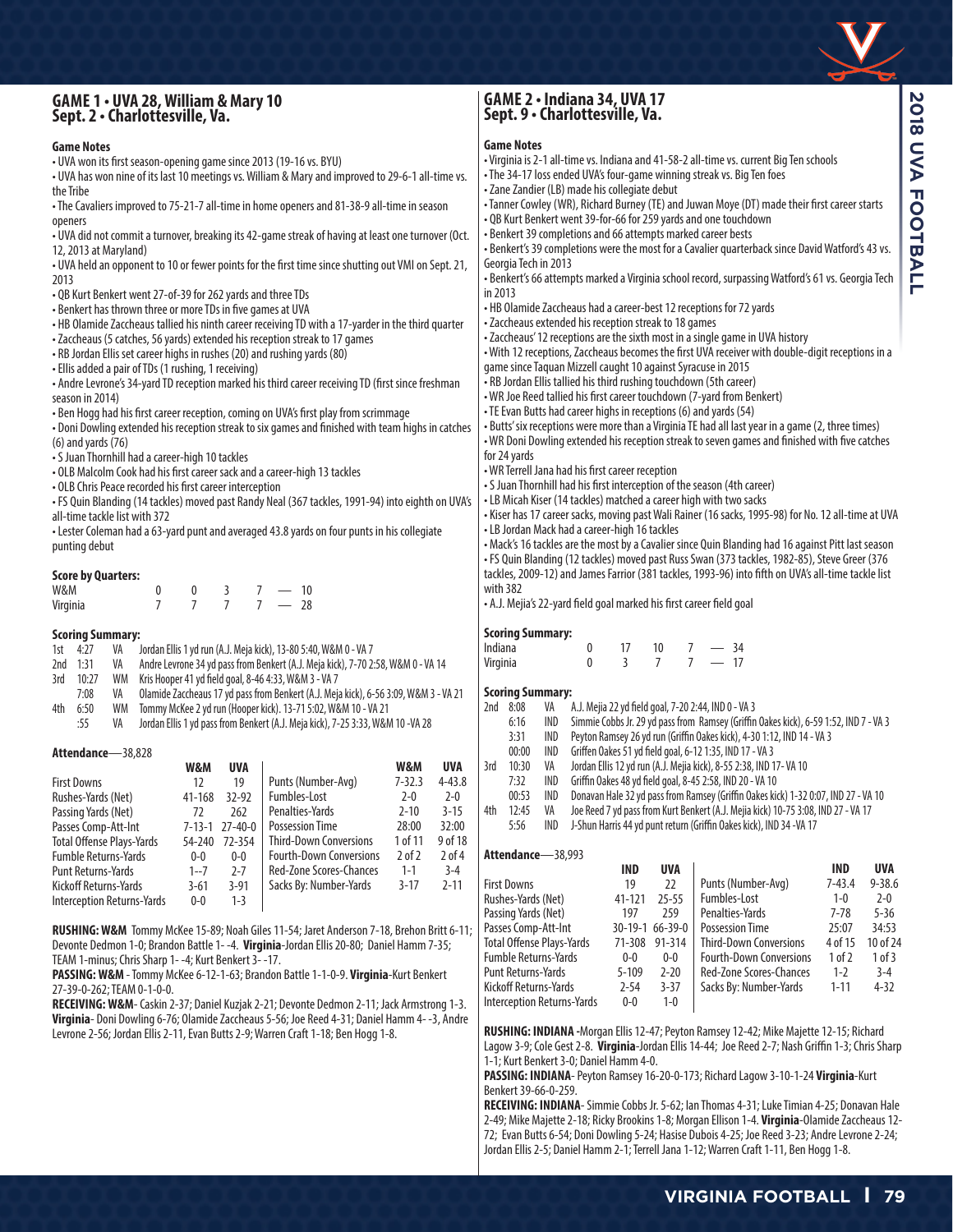## **GAME 3 • UVA 38, UConn 18 Sept. 16 • Charlottesville, Va.**

### **Game Notes**

• Virginia is 2-2 all-time vs. UConn in the series that dates back to 2007

• The Cavaliers' 38 points marked a series high vs. UConn (previous high was 17 in 2007)

• UVA's 24-point halftime lead was its largest at the break since a 30-point lead over Indiana in 2009

• UVA's first scoring drive of 9:46 marked its longest scoring drive by time in school history, surpassing its 9:15 scoring drive vs. NC State in 1984

• UVA's 626 yards of total offense is the sixth-most in school history and most since 643 vs. Duke in 2010

#### • QB Kurt Benkert passed for a school-record 455 yards, surpassing his own school record of 421 set last year vs. Central Michigan

• Only three times in UVA history has a quarterback passed for over 400 yards and Benkert has done it twice. Marc Verica was the first at Duke (417) in 2010

• UVA had three players – Doni Dowling (136 yards), Andre Levrone (127 yards) and Olamide Zaccheaus (122 yards) – with 100 or more receiving yards in a game for the first time in school history • It was the 10th time in program history multiple Cavaliers had at least 100 yards receiving in a game

• The last time UVA had multiple players with 100 or more receiving yards in a game was Tim Smith (151 yards) and Darius Jennings (119 yards) vs. Georgia Tech in 2013

• Dowling had a career-high 136 receiving yards and extended his reception streak to eight games

• Levrone totaled a career-high 127 receiving yards, including a career-long 73-yard TD reception • Zaccheaus extended his reception streak to 19 games and became the 37th Cavalier to reach 1,000 career receiving yards

• Zaccheaus totaled 225 all-purpose yards, second most in his career (231 vs. Boise State in 2015) • Daniel Hamm tallied his first rushing touchdown of the season (sixth career) and became the first UVA player in school history to record at least one rushing TD in five straight seasons

• Jordan Ellis had a career-best 95 rushing yards and tallied his third rushing touchdown (sixth career)

• Micah Kiser (2 sacks) moved into 10th on UVA's all-time sack list with 19, passing Eli Harold (17.5 sacks, 2012-14) ad Ron Mattes (18 sacks, 1981-84)

• Kiser led UVA with 15 tackles and recovered his fourth career fumble

• Quin Blanding (9 tackles) moved past Byron Thweatt (387 tackles, 1997-2000) into fourth on UVA's all-time tackle list with 391

## **Scoring Summary:**<br>1st 2:06 VA [

1st 2:06 VA Daniel Hamm 3 yd run (A.J. Mejia kick), 18-88 9:46, UCONN 0 - VA 7

- 2nd 8:13 VA A.J. Mejia 28 yd field goal, 12-87 5:08, UCONN 0 VA 10
- 4:29 VA Doni Dowling 42 yd pass from Kurt Benkert (A.J. Mejia kick), 2-67 0:26, UCONN 0 VA 17
- 0:31 VA Jordan Ellis 7 yd run (A.J. Mejia kick), 6-53 1:48, UCONN 0 VA 24
- 3rd 1:24 VA Olamide Zaccheaus 30 yd pass from Kurt Benkert (A.J. Mejia kick) 9-89 4:46, UCONN 0 VA 31
- 0:50 UC Hergy Mayala 60 yd pass from Shirreffs (Quayon Skanes rush failed), 2-73 0:34, UCONN 6 VA 31
- 4th 6:58 UC Hergy Mayala 17 yd pass from Shirreffs (Shirreffs rush failed), 13-78 5:05, UCONN 12- VA 31 6:02 VA Andre Levrone 73 yd pass from Kurt Benkert (A.J. Mejia kick), 2-75 0:56, UCONN 12 - VA 38
	- 2:06 UC Kevin Mensah 30 yd run (Shirreffs pass failed), 9-87 3:56, UCONN 18 VA 38

#### **Attendance**—33,056

|                                   | <b>UCONN</b>  | <b>UVA</b>    |                                | <b>UCONN</b> | <b>UVA</b> |
|-----------------------------------|---------------|---------------|--------------------------------|--------------|------------|
| <b>First Downs</b>                | 23            | 27            | Punts (Number-Avg)             | $1 - 30.0$   | $1 - 51.0$ |
| Rushes-Yards (Net)                | 41-207        | $31 - 171$    | Fumbles-Lost                   | $1 - 1$      | $3-0$      |
| Passing Yards (Net)               | 777           | 455           | Penalties-Yards                | $1 - 5$      | $3-0$      |
| Passes Comp-Att-Int               | $26 - 18 - 1$ | $40 - 30 - 1$ | <b>Possession Time</b>         | 26:54        | 33:06      |
| <b>Total Offense Plays-Yards</b>  | 67-434        | $71 - 626$    | <b>Third-Down Conversions</b>  | 5 of 11      | 7 of 12    |
| <b>Fumble Returns-Yards</b>       | $0 - 0$       | $1 - 3$       | <b>Fourth-Down Conversions</b> | 1 of 4       | $2$ of $3$ |
| <b>Punt Returns-Yards</b>         | $1 - 8$       | $0 - 0$       | <b>Red-Zone Scores-Chances</b> | $1 - 4$      | $3 - 4$    |
| Kickoff Returns-Yards             | $4 - 126$     | $2 - 56$      | Sacks By: Number-Yards         | $1 - 8$      | $2 - 12$   |
| <b>Interception Returns-Yards</b> | $1 - 0$       | $1 - 18$      |                                |              |            |

**RUSHING: UCONN -**Bry. Shirreffs 14-90; Kevin Mensah 6-49; Nate Hopkins 10-34; Arkeel Newsome 6-16; Don. Williams 1-13; Keyion Dixon 1-4; Jason Thompson 1-2; Quayon Shakes 1-1; Team 1-minus 2 **Virginia**-Jordan Ellis 20-95; Olamide Zaccheaus 4-47; Daniel Hamm 4-19; Kurt Benkert 3-10

**PASSING: UCONN**- Bry. Shirreffs 18-26-1-227 **Virginia**-Kurt Benkert 30-40-1-455 **RECEIVING: UCONN** - Quayon Skanes 4-47; Tyraiq Beals 4-19; Arkeel Newsome 3-41; Hergy Mayala 2-77; Keyion Dixon 2-11; Tyler Davis 1-18; Tommy Myers 1-9; Nate Hopkins 1-5 **Virginia**-Olamide Zaccheaus 9-122; Doni Dowling 6-136; Andre Levrone 4-127; Warren Craft 3-26; Daniel Hamm 3-11; Joe Reed 2-16; Jordan Ellis 1-9; De'Vante Cross 1-8; Chris Sharp 1-0

# **GAME 4 • UVA 42, Boise State 23 Sept. 22 • Boise, Idaho**

#### **Game Notes**

- UVA is 1-1 all-time against Boise State
- UVA wins its fifth game all-time west of the Mississippi River and first since 1999 at BYU
- UVA's 42 points are the most in a road non-conference game since a 44-14 win at Temple in 2004 • UVA won its first road non-conference game since 2011 (at Indiana)
- UVA becomes first non-conference team to win at Albertsons Stadium in 17 years
- By 19 points, UVA hands Boise State its sixth loss at Albertsons Stadium since 2002, which the previous five were a combined 23 points
- For the second time this season UVA scored 21 points in the first half

• UVA scored a touchdown on its opening possession of the second half for the third time this season. The only game UVA did not score on its opening possession of the second half was against UConn, which was the only game UVA scored on its opening possession of the game

• UVA's one-play 56-yard touchdown drive is the 10th longest one-play scoring drive in program history

• The 56-yard rushing touchdown was UVA's longest rush since the 2015 Pitt game (Albert Reid – 71)

• Jordan Ellis (TB) rushed for 30 yards on UVA's first touchdown of the game, a drive that went 53 yards

• Olamide Zaccheaus (HB) finished the game with four receptions, becoming the 21st player in UVA history with 100 career receptions

• Zaccheaus extended his active reception streak to 20 games

• Zaccheaus had a career-long 56-yard rushing touchdown in the third quarter.

• Kurt Benkert (QB) finished with three passing touchdowns, giving him 31 for his career and passing Matt Johns for No. 5 all-time in the UVA record book

• Benkert has thrown for at least one touchdown in eight straight games

• Benkert has thrown for at least three touchdowns three times this season and seven times in his career

#### **Score by Quarters:**

| -------<br>---------- |  |   |  |
|-----------------------|--|---|--|
| Virginia              |  |   |  |
| <b>Boise State</b>    |  | a |  |

#### **Scoring Summary:**

| 1st - | 12:02 | BSU Ryan Wolpin 5 yd run (Haden Hoggarth, kick), 7-80 2:58, VA 0 - BSU 7        |  |
|-------|-------|---------------------------------------------------------------------------------|--|
|       |       | $\lambda$ lordan Ellis 2 vd run (A J Maiia kick) $\lambda$ 53 A.34 VA 7 - RSU 7 |  |

- 3:07 VA Jordan Ellis 2 yd run (A.J. Mejia kick), 9-53 4:24, VA 7 BSU 7 2nd 4:11 VA Andre Levrone 30 yd pass from Kurt Benkert (A.J. Mejia kick), 7-88 2:59, VA 14- BSU 7
	-
	- 1:07 VA Doni Dowling 27 yd pass from Kurt Benkert (A.J. Mejia kick), 2-35 0:31, VA 21 BSU 7
	- 0:21 BSU Jake Roh 2 yd run (Haden Hoggarth kick), 7-65 0:46, VA 21 BSU 14
- 3rd 13:31 VA Andre Levrone 64 yd pass from Kurt Benkert (A.J. Mejia kick), 3-75 1:29, VA 28 BSU 14
	- 6:51 VA Olamide Zaccheaus 56 yd (A.J. Mejia kick), 1-56 0:06, VA 35 BSU 14
- 4th 14:14 VA Jordan Ellis 1 yd run (A.J. Mejia kick), 9-70 3:42, VA 42 BSU 14
	- 2:07 BSU Team Safety, VA 42 BSU 16<br>1:03 BSU Cedrick Wilson 40 vd pass fro
	- BSU Cedrick Wilson 40 yd pass from Montell Cozart (Haden Hoggarth kick), 4-55 1:04, VA 42 - BSU 23

#### **Attendance**—33,947

|                                   | <b>UVA</b>      | <b>BSU</b> |                                | <b>UVA</b>     | <b>BSU</b> |
|-----------------------------------|-----------------|------------|--------------------------------|----------------|------------|
| <b>First Downs</b>                | 21              | 22         | Punts (Number-Avg)             | $6 - 33.2$     | $8 - 42.9$ |
| Rushes-Yards (Net)                | 40-167          | $24 - 30$  | Fumbles-Lost                   | $2 - 0$        | $1 - 0$    |
| Passing Yards (Net)               | 273             | 353        | Penalties-Yards                | $3 - 23$       | $9 - 64$   |
| Passes Comp-Att-Int               | 29-19-0 53-28-1 |            | <b>Possession Time</b>         | 33:23          | 26:37      |
| <b>Total Offense Plays-Yards</b>  | 69-440          | 77-383     | <b>Third-Down Conversions</b>  | 9 of 15        | 4 of 16    |
| <b>Fumble Returns-Yards</b>       | $0 - 0$         | $0-0$      | <b>Fourth-Down Conversions</b> | 0 <sub>0</sub> | 1 of 4     |
| Punt Returns-Yards                | $1 - 17$        | $3 - 14$   | <b>Red-Zone Scores-Chances</b> | $2 - 3$        | $2 - 3$    |
| Kickoff Returns-Yards             | $2 - 51$        | $6 - 142$  | Sacks By: Number-Yards         | $4 - 26$       | $1 - 2$    |
| <b>Interception Returns-Yards</b> | $1 - 1$         | $0-0$      |                                |                |            |

**RUSHING:Virginia**- Jordan Ellis 24-93; Olamide Zaccheaus 2-64; Daniel Hamm 3-15; De'Vante Cross 3-14; Kurt Benkert 3-6; Lamont Atkins 1-1; Team 4 - -26. **BOISE STATE -** Robert Mahone 3-21; Montell Cozart 5-12; Alex Mattison 7-11; Ryan Wolpin 3-5; Jake Roh 1-2; CT Thomas 1-1; Cedrick Wilson 1-1; Alec Dhaenens 1- -5; Brett Rypien 2- -18.

**PASSING: Virginia**-Kurt Benkert 19-29-0-273. **BOISE STATE**- Brett Rypien 24-42-1-285; Montell Cozart 4-11-0-68.

**RECEIVING: Virginia**-Andre Levrone 5-141; Evan Butts 4-43; Olamide Zaccheaus 4-29; Doni Dowling 2-39; Hasise Dubois 2-12; Daniel Hamm 2-9. **BOISE STATE** - Cedrick Wilson 13-209; AJ Richardson 5-80; Jake Roh 5-42; Alex Mattison 2-16; Octavius Evans 2-2; Sean Modster 1-4.

**2018 UVA FOOTBALL O18 UVA FOOTBALL**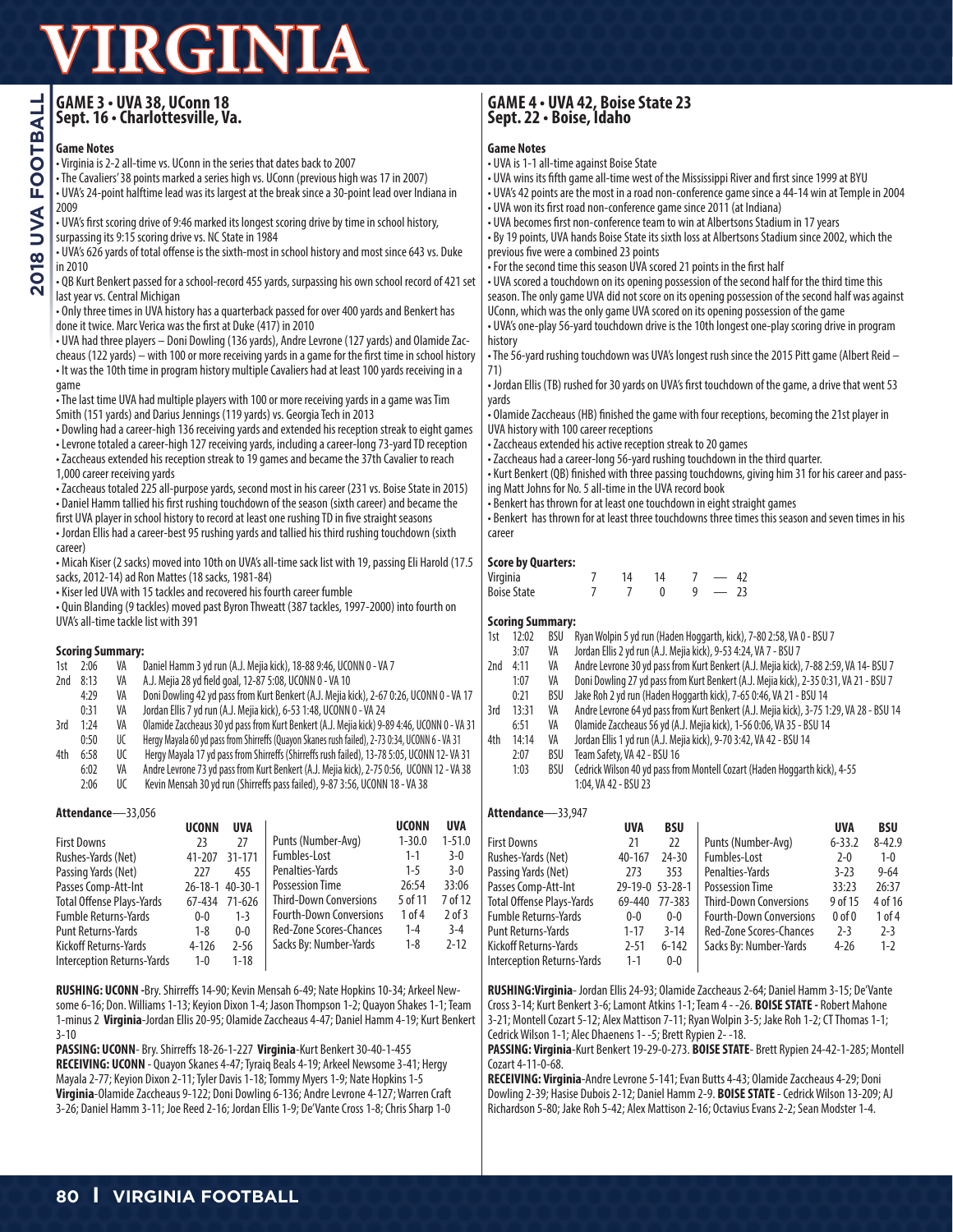# **GAME 5 • UVA 28, Duke 21 Oct. 7 • Charlottesville, Va.**

#### **Game Notes**

• UVA is 36-33 all-time against Duke

• UVA is 25-39 all-time in ACC openers

• UVA has won three straight against Duke

• UVA has won its ACC opener for the second straight season (Both vs. Duke)

• UVA is 4-1 for the first time since the 2007 season (started 7-1)

• UVA's 10-play, 79-yard touchdown drive on its first possession of the second half marks the fourth time in five games this season the Cavaliers have scored on their first possession of the second half

• UVA has forced Duke QB Daniel Jones to throw seven combined interceptions (two in 2017) during the 2016 and 2017 meetings

• HB Olamide Zaccheaus finished with eight catches to extend his consecutive game streak with at least once reception to 21

• With eight receptions Zaccheaus moves to No. 10 all-time at UVA with 110 career catches, passing Canaan Severin (102), Tyrone Davis, Bruce McGonnigal, Kevin Parks (103), Terry Kirby (105) and Patrick Jeffers (108)

• Zaccheaus' 69 receiving yards places him No. 26 all-time in program history with 1,148 career receiving yards

• WR Doni Dowling recorded his third and fourth receiving touchdown of the season and now has eight for his career

• With three passing touchdowns QB Kurt Benkert moves passes Scott Gardner (1972-75) and Aaron Brooks (1995-98) for No. 3 all-time at UVA with 34 career passing touchdowns

• Benkert has thrown for at least three touchdowns in 8 of his 16 career games at UVA

• Benkert has thrown for at least three touchdowns in four of UVA's five games this season

• TB Jordan Ellis rushed for a career-high 96 yards

Defensive Player Notes

• FS Quin Blanding secured his first interception of the season (seventh of his career) when he returned it 58 yards for a touchdown on Duke's first offensive possession.

• Blanding's interception return for a touchdown was the first pick-6 by a Cavalier since the 2014 game against Pitt (Max Valles, 35 yards)

• Blanding's return of 58 yards was a career long interception for an interception return

• The 58-yard return ties for the fifth longest in the ACC this season

• Blanding finished with eight tackles, pushing him to No. 33 all-time in ACC history

• ILB Micah Kiser finished the game with 10 tackles, marking the 18th double-tackle game in 29 career starts

#### **Scoring Summary:**

| Duke     |  |  |  |
|----------|--|--|--|
| Virginia |  |  |  |

### **Scoring Summary:**<br>1st 12:08 VA (

**Attendance**—38,638

0uin Blanding 58 vd interception return (A.J. Meija kick), DU 0 - VA 7

- 1:15 DU Jeremy McDuffie 42 yd interception return (Parker kick), DU 7 VA 7 2nd 5:21 DU Davis Koppenhaver 7 yd pass from Daniel Jones (Parker kick), 15-88 6:56, DU 14 - VA 7
- 0:45 VA Olamide Zaccheaus 11 yd pass from Kurt Benkert (Mejia kick) 6-69 2:19, DU 14 VA 14
- 3rd 10:30 VA Doni Dowling 5 yd pass from Kurt Benkert (A.J. Mejia kick), 10-79 3:29, DU 14 VA 21
- 4th 7:08 VA Doni Dowling 17 yd pass from Kurt Benkert (A.J. Mejia kick) 13-80 6:05, DU 14 VA 28
- 6:14 DU Quentin Harris 4 yd run (Austin Parker kick), 3-12 0:54, DU 21 VA 28

| Allenuance—30,030                |               |               |                                |             |            |
|----------------------------------|---------------|---------------|--------------------------------|-------------|------------|
|                                  | DU            | <b>UVA</b>    |                                | DU          | <b>UVA</b> |
| <b>First Downs</b>               | 17            | 21            | Punts (Number-Avg)             | $10 - 43.3$ | $8 - 50.8$ |
| Rushes-Yards (Net)               | 32-131        | 38-128        | Fumbles-Lost                   | $0 - 0$     | $1 - 0$    |
| Passing Yards (Net)              | 174           | 182           | Penalties-Yards                | $7 - 68$    | $7 - 67$   |
| Passes Comp-Att-Int              | $42 - 14 - 2$ | $43 - 24 - 2$ | <b>Possession Time</b>         | 24:20       | 35:40      |
| <b>Total Offense Plays-Yards</b> | 74-225        | $81 - 310$    | <b>Third-Down Conversions</b>  | 5 of 17     | 8 of 18    |
| <b>Fumble Returns-Yards</b>      | $0-0$         | $0-0$         | <b>Fourth-Down Conversions</b> | $0$ of $1$  | $0$ of $2$ |
| <b>Punt Returns-Yards</b>        | $1 - 14$      | $4 - 11$      | Red-Zone Scores-Chances        | $2-2$       | $3-3$      |
| Kickoff Returns-Yards            | $1 - 76$      | $3 - 81$      | Sacks By: Number-Yards         | $1 - 7$     | $2 - 18$   |
| Interception Returns-Yards       | $2 - 49$      | $2 - 62$      |                                |             |            |
|                                  |               |               |                                |             |            |

**RUSHING: Duke-** Brittain Brown 10-54; Daniel Jones 9-36; Shaun Wilson 7-28; Quentin Harris 3-8; Deon Jackson 3-5; **Virginia**- Jordan Ellis 25-96; Kurt Benkert 5-17; Olamide Zaccheaus 3-6; Chris Sharp 1-5; Daniel Hamm 1-5; Joe Reed 1-4; Team 2- -5.

**PASSING: Duke**- Daniel Jones 14-42-2-124. **Virginia** - Kurt Benkert 24-43-2-182

**RECEIVING: Duke**- Quay Chambers 3-17; T.J. Rahming 2-39; Scott Bracey 2-26; Daniel Helm 2-15; Shaun Wilson 2- -4; Jonathan Lloyd 1-20. Davis Koppenhaver 1-7; Brittain Brown 1-4.

**Virginia**- Olamide Zaccheaus 8-69; Doni Dowling 5-52; Hasise Dubois 3-20; Andre Levrone 2-29; Joe Reed 2-2; Daniel Hamm 2-0; Evanv Butts 1-5; Jordan Ellis 1-5.

## **GAME 6 • UVA 20, North Carolina 14 Oct. 14 • Chapel Hill, N.C.**

#### **Game Notes**

- UVA is 55-63-4 all-time against North Carolina
- UVA's win snapped a seven-game losing streak in the series, dating back to 2009
- UVA is 5-1 for the first time since the 2007 season (started 7-1)
- UVA is 2-0 to start ACC play for the first time since the 2014 season and fourth time since the 2007 season (started 4-0)
- Olamide Zaccheaus' 81-yard touchdown reception in the third quarter is the fourth-longest oneplay scoring drive in program history
- Ross Gardner (WR) made his collegiate debut on the opening kick return of the game
- On offense, Terrell Jana (WR) and Jamari Peacock (FB) made their first career starts • With 136 rushing yards on 27 carries, Jordan Ellis (TB) recorded his first career 100-yard rushing game

• With five catches, Olamide Zaccehaus (HB) extended his active game streak with at least one catch to 22 games

- Zaccheaus moves his career total for receptions to 115, passing Herman Moore (114) and Wali Lundy (114) for No. 12 all-time at UVA
- Zaccheaus finished with 100 yards receiving, which is his second 100-yard receiving game of the season and third of his career
- Evan Butts (TE) scored his first touchdown of the season (fifth of his career) in the second quarter on a 10-yard pass from Kurt Benkert
- Bryce Hall (CB) collected his first interception of the season in the second quarter and third of his career
- Chris Moore (DB) secured his first career interception in the third quarter
- Brenton Nelson (SS) secured his team-leading third interception of the season in the third quarter
- With 10 tackles Quin Blanding (FS) now has 22 double-digit tackle games in 42 career games
- Blanding now has 419 career tackles, ranking No. 29 in ACC history, tied with Duke's Darrell Spells • A.J. Mejia's 20-yard field goal in the second quarter was the first field goal attempt by UVA since
- he nailed a 28-yarder against UConn on Sept. 16
- Mejia added a 27-yard field goal for his first game with at least two field goals.

#### **Score by Quarters:**

| .<br>Virginia  |  |  | 20 |
|----------------|--|--|----|
| North Carolina |  |  | 14 |

#### **Scoring Summary:**

- 2nd 14:17 VA A.J. MeJia 20 yd field goal, 18-78 8:08, VA 3 NC 0
	- 0:57 VA Evan Butts 10 yd oass from Kurt Benkert (A.J. Mejia kick), 11-67 4:45, VA 10 NC 0<br>13:46 NC Michael Carter 1 yd run (Freeman Jones kick), 4-75 1:14 VA 10 NC 7
- 3rd 13:46 NC Michael Carter 1 yd run (Freeman Jones kick), 4-75 1:14 VA 10 NC 7
	-
- 9:52 NC Michael Carter 47 yd run (Freeman Jones kick), 1-47, 0:08 VA 10 NC 14<br>3:25 VA Olamide Zaccheaus 81 vd pass from Benkert (A.J. Meija kick). 1-81 0:13. 3:25 VA Olamide Zaccheaus 81 yd pass from Benkert (A.J. Mejia kick), 1-81 0:13, VA 17 - NC 14
- 4th 14:14 VA A.J. Mejia 27 yd field goal, 6-21, 3:22, VA 20 NC 14

#### **Attendance**—50,000

| <b>AUCHAIRE</b><br>JU,UUU         |               |              |                                |            |            |
|-----------------------------------|---------------|--------------|--------------------------------|------------|------------|
|                                   | <b>UVA</b>    | NС           |                                | <b>UVA</b> | NС         |
| <b>First Downs</b>                | 23            | 12           | Punts (Number-Avg)             | $6 - 36.7$ | $4 - 49.5$ |
| Rushes-Yards (Net)                | 47-156        | $35 - 211$   | Fumbles-Lost                   | $3-1$      | $1 - 0$    |
| Passing Yards (Net)               | 249           | 46           | Penalties-Yards                | $6 - 54$   | $6 - 52$   |
| Passes Comp-Att-Int               | $31 - 19 - 0$ | $18 - 7 - 3$ | <b>Possession Time</b>         | 39:58      | 20:02      |
| <b>Total Offense Plays-Yards</b>  | 78-405        | $53 - 257$   | <b>Third-Down Conversions</b>  | 4 of 16    | 3 of 11    |
| <b>Fumble Returns-Yards</b>       | $0 - 0$       | $1 - 13$     | <b>Fourth-Down Conversions</b> | $3$ of $3$ | $0$ of $1$ |
| <b>Punt Returns-Yards</b>         | $1 - 0$       | $2 - 31$     | <b>Red-Zone Scores-Chances</b> | $3 - 4$    | $1 - 2$    |
| Kickoff Returns-Yards             | $2 - 34$      | $3 - 47$     | Sacks By: Number-Yards         | $2 - 22$   | $4 - 22$   |
| <b>Interception Returns-Yards</b> | $3 - 56$      | $0-0$        |                                |            |            |
|                                   |               |              |                                |            |            |

**RUSHING: Virginia -** Jordan Ellis 27-136; Olamide Zaccheaus 4-13; Joe Reed 1-12; Daniel Hamm 3-8; Chris Sharp 3-8; De'Vante Cross 1-0; Team - -2; Kurt Benkert 6- -17. **North Carolina**- Michael Carter 13-157; Jordan Brown 10-30; Brandon Harris 10-25; Jonathin Sutton 2- -1.

**PASSING: Virginia**- Kurt Benkert 19-31-0-249. **North Carolina**- Brandon Harris 7-18-3-46 **RECEIVING: Virginia**- Olamide Zaccheaus 5-100; Doni Dowling 5-62; Evan Butts 3-33; Joe Reed 3-26; Jordan Ellis 1-14; Daniel Hamm 1-8; Richard Burney 1-6. **North Carolina**- Brandon Fritts 2-15; Dazz Newsome 2-11; Anthony Ratkuff 1-12; Jake Bargas 1-4; Michael Carter 1-4.

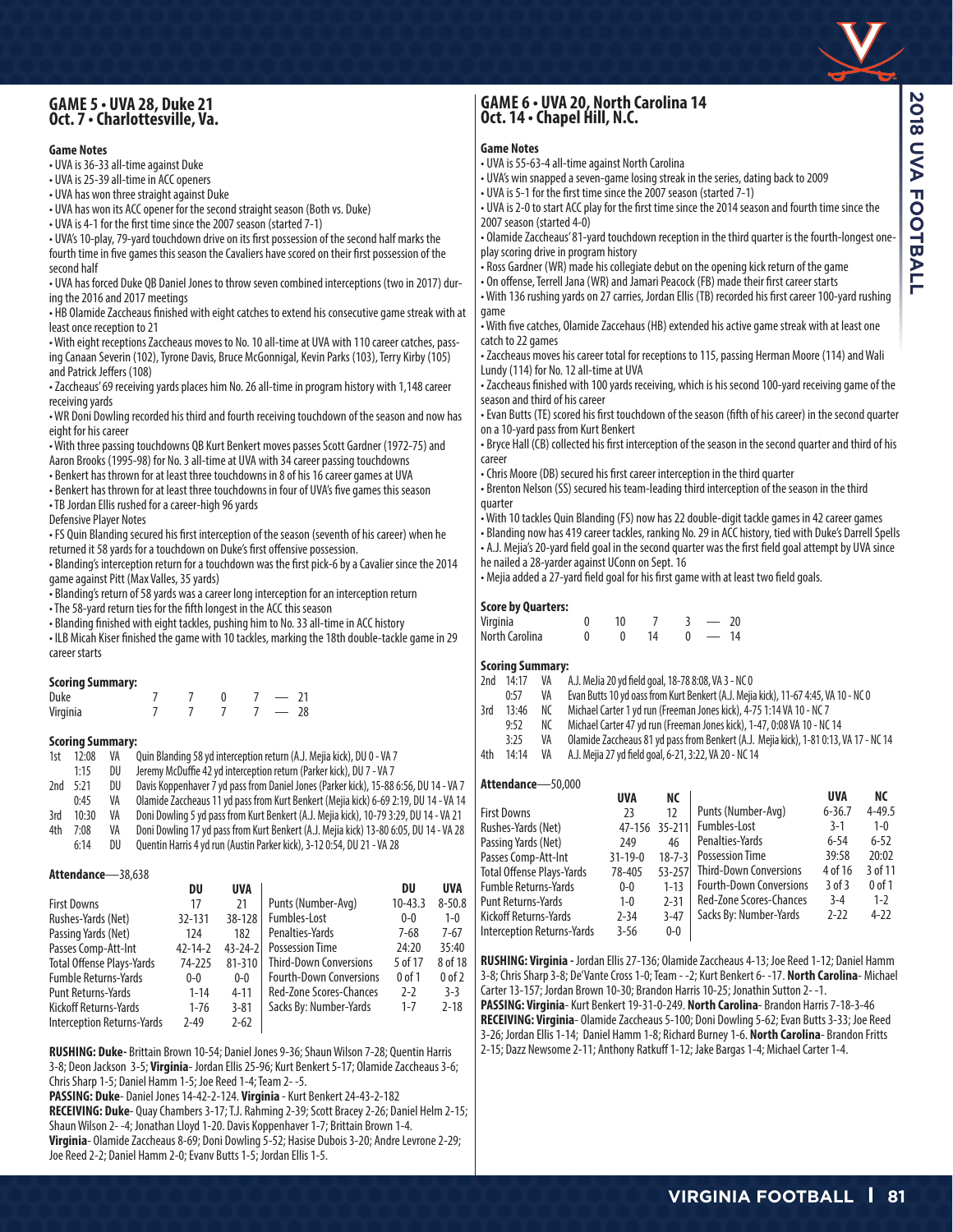| GAME 7 · Boston College 41, UVA 10<br> Oct. 21 · Charlottesville, Va. |
|-----------------------------------------------------------------------|
|                                                                       |
|                                                                       |

#### **Game Notes**

• UVA is 0-6 all-time vs. Boston College

• The 31-point victory was the largest in the series, which dates back to 1963

• The Cavaliers had a season-low 247 yards of total offense (310 vs. Duke)

• UVA's 109 total yards in the first half marked a season low (126 vs. Indiana)

• Kurt Benkert (126 yards) moved past Matt Johns (4,233 yards) into 10th on UVA's career passing yards list with 4,358

• Benkert's 126 yards passing marked a season low

• QB Lindell Stone made his collegiate debut, completing 2-of-9 passes for 26 yards and two interceptions

• Joe Reed recorded his first career rushing touchdown

• Zaccheaus (6 receptions) moved into 10th on UVA's career receptions list with 121

• Olamide Zaccheaus (57 yards) moved into 20th on UVA's career receiving yards list with 1,305 • Zaccheaus increased his reception streak to 23 games

• Quin Blanding (13 tackles) is tied for second with Charles McDaniel (1982-85) on UVA's career tackles list with 432

• Brenton Nelson had a career-high 11 tackles

• Joey Blount had a career-high 10 tackles

• A.J. Mejia had a career-long 38-yard field goal

• De'Vante Cross played offense, defense and special teams for the second time this season (at Duke)

• Punter Lester Coleman set the UVA single-game punting average, averaging 52.3 yards per punt over his seven punts.

#### **Scoring Summary:**

| <b>Boston College</b> |  |  |    |
|-----------------------|--|--|----|
| Virginia              |  |  | 10 |

#### **Score by Quarters:**

- 1st 6:51 BC Colton Lichtenberg 30 yd field goal, 15-85 5:40, BC 3 VA 0
- 4:16 BC Thadd Smith 76 yd run (Colton Lichtenberg kick), 4-90 1:07, BC 10 VA 0
- 1:57 BC Kobay White 76 yd pass from Brown (Colton Lichtenberg kick), 3-81 1:25, BC 17 VA 0
- 2nd 11:35 BC Tom Sweeney 10 yd pass from Brown (Colton Lichtenberg kick), 9-80 3:09, BC 24 VA 0
- 0:42 VA Joe Reed 1 yd run (A.J. Mejia kick), 14-59 7:07, BC 24 VA 7
- 3rd 10:42 BC Colton Lichtenberg 36 yd field goal, 10-50 4:18, BC 27 VA 7
- 2:11 BC Tom Sweeney 3 yd pass from Brown (Colton Lichtenberg kick), 15-92 6:33, BC 42 VA 7<br>14:53 VA A.J. Mejia 38 yd field goal, 9-55 2:18, BC 34 VA 10 4th 14:53 VA A.J. Mejia 38 yd field goal, 9-55 2:18, BC 34 - VA 10
- 9:30 BC John Lamot 40 yd interception return (Colton Lichtenberg kick), BC 41 VA 10

#### **Attendance**—39,216

|                              | ВC       | <b>UVA</b>      |                                | BC         | <b>UVA</b>     |
|------------------------------|----------|-----------------|--------------------------------|------------|----------------|
| <b>First Downs</b>           | 19       | 19              | Punts (Number-Avg)             | $6 - 38.0$ | $7 - 52.3$     |
| Rushes-Yards (Net)           | 47-237   | $26 - 95$       | Fumbles-Lost                   | $2 - 0$    | $0-0$          |
| Passing Yards (Net)          | 275      | 152             | Penalties-Yards                | $5 - 52$   | $1 - 15$       |
| Passes Comp-Att-Int          |          | 24-19-0 42-19-3 | <b>Possession Time</b>         | 33:35      | 26:25          |
| Total Offense Plays-Yards    | 71-512   | 68-247          | <b>Third-Down Conversions</b>  | 10 of 19   | 7 of 16        |
| <b>Fumble Returns-Yards</b>  | $0-0$    | $0-0$           | <b>Fourth-Down Conversions</b> | $2$ of $3$ | 0 <sub>0</sub> |
| <b>Punt Returns-Yards</b>    | $2 - 6$  | $3 - 19$        | <b>Red-Zone Scores-Chances</b> | 4-5        | $2 - 2$        |
| <b>Kickoff Returns-Yards</b> | $2 - 55$ | $1 - 42$        | Sacks By: Number-Yards         | $3 - 17$   | $0 - 0$        |
| Interception Returns-Yards   | $3 - 67$ | $0-0$           |                                |            |                |

**RUSHING:Boston College**- AJ Dillon 24-89; Thadd SMith 2-79; Anthony Brown 5-32; Jon Hilliman 12-32; Richard Wilson 2-5; Travis Levy 1-2; Team 1- -2. **Virginia -** Jordan Ellis 12-58; PK Kier 2-16; De'Vante Cross 1-13; Olamide Zaccheaus 3-12; Joe Reed 2-9; Daniel Hamm 2-4; Kurt Benkurt 4- -17.

**PASSING:Boston College**-Anthony Brown 19-24-0-275. **Virginia**- Kurt Benkert 17-33-1-126; Lindell Stone 2-9-2-26.

**RECEIVING: Boston College**-Tom Sweeney 4-55; Kobay White 3-85; Jon Hilliman 3-33; Chris Garrison 3-24; Travis Levy 3-9; Michael Walker 2-59; Jeff Smith 1-10. **Virginia**- Olamide Zaccheaus 6-57; Daniel Hamm 4-27; Evan Butts 3-22; Jordan Ellis 2-8; Joe Reed 1-17; Andre Levrone 1-9; Hasise Dubois 1-8; Doni Dowling 1-4.

# **GAME 8 • Pitt 31, UVA 14 Oct. 28 • Pittsburgh, Pa.**

#### **Game Notes**

- •UVA is 3-7 all-time against Pitt
- UVA is 0-4 all-time at Heinz Field
- DB Joey Blount made his first collegiate start at cornerback
- WR Braedon Urie made his collegiate debut on special teams
- WR Joe Reed returned his first kick of the game for a career-long 69 yards
- HB Olamide Zaccheaus finished eight receptions, extending his streak of games with a catch to 24 games
- Zaccheaus is now tied for No. 7 all-time with Perry Jones in career receptions with 129
- WR Hasise Dubois' 19-yard touchdown reception in the second quarter was his first career score • TE Richard Burney's two-yard touchdown reception is his third career catch and his second career touchdown

• With 212 passing yards, Kurt Benkert recorded his 12th career game of 200 yards or more of passing, pushing him to No. 4 all-time at UVA. He is tied with Aaron Brooks

- Benkert now has 4,570 career passing yards, pushing up to No. 9 all-time at UVA
	- With two receptions, Doni Dowling became the 22nd player in program history to reach 100 career receptions

• With nine tackles, Quin Blanding passed Jamie Sharper (435) for the all-time UVA career record. Blanding now has a UVA record 441 career tackles

- Blanding now ranks No. 21 all-time in ACC history with 441 tackles
- Blanding recorded his second interception of the season and 8th of his career in the third quarter • ILB Micah Kiser had seven tackles, pushing him past Anthony Poindexter (342) for No. 12 all-time at UVA. Kiser now has 345 career stops

#### **Scoring Summary:**

| Virginia   |    |  |    |
|------------|----|--|----|
| Pittsburgh | 14 |  | 31 |

#### **Score by Quarters:**

- 1st 8:25 UP Darrin Hall 14 yd run (Alex Kessman kick), 6-51 3:05, VA 0 UP 7
- Jester Weah 19 yd pass from Dinucci (Alex Kessman kick), 9-72 3:56, VA 0 UP 14
- 6:14 UP Quadree Henderson 75 yd punt return (Alex Kessman kick), VA 0 UP 21
- 1:13 VA Hasise Dubois 19 yd pass from Benkert (A.J. Mejia kick), 6-71 1:30, VA 7 UP 21
- 3rd 7:15 UP Qadree Ollison 25 yd run (Alex Kessman kick), 10-82 5:43, VA 7 UP 28
- 4th 14:54 VA Richard Burney 2 yd pass from Benkert (A.J. Mejia kick) 9-42 2:07, VA 14 UP 28 11:09 UP Alex Kessman 30 yd field goal, 8-48 3:45, VA 14 - UP 31

#### **Attendance**—30,889

|                             | <b>UVA</b>    | <b>UP</b>     |                                | UVA        | <b>UP</b>      |
|-----------------------------|---------------|---------------|--------------------------------|------------|----------------|
| First Downs                 | 20            | 19            | Punts (Number-Avg)             | $4 - 45.5$ | $4 - 35.0$     |
| Rushes-Yards (Net)          | 31-102        | 40-176        | Fumbles-Lost                   | $0 - 0$    | $1 - 0$        |
| Passing Yards (Net)         | 212           | 134           | Penalties-Yards                | $3 - 45$   | $6 - 65$       |
| Passes Comp-Att-Int         | $42 - 22 - 1$ | $18 - 10 - 1$ | <b>Possession Time</b>         | 30:36      | 29:24          |
| Total Offense Plays-Yards   | 73-314        | 58-310        | <b>Third-Down Conversions</b>  | 6 of 17    | 5 of 12        |
| <b>Fumble Returns-Yards</b> | $0-0$         | $0-0$         | <b>Fourth-Down Conversions</b> | 1 of 5     | 0 <sub>0</sub> |
| Punt Returns-Yards          | $3 - 18$      | $2 - 75$      | <b>Red-Zone Scores-Chances</b> | $2 - 4$    | $3-3$          |
| Kickoff Returns-Yards       | $4 - 130$     | $1 - 3$       | Sacks By: Number-Yards         | $1 - 10$   | $3 - 22$       |
| Interception Returns-Yards  | $1 - 1$       | $1 - 16$      |                                |            |                |
|                             |               |               |                                |            |                |

**RUSHING: Virginia-** Jordan Ellis 15-58; Joe Reed 4-14; Daniel Hamm 2-13; Chris Sharp 1-8; Olamide Zaccheaus 2-7; Kurt Benkert 7-2. **Pitt**- Darrin Hall 25-111; Qadree Ollison 6-47; Quadree Henderson 1-25; Maurice Ffrench 1- -1; A.J. Davis 1- -1; Ben DiNucci 5- -2; Team 1- -3. **PASSING: Virginia -** Kurt Benkert 22-42-1-212, **Pitt**- Ben DiNucci 10-18-1-134 **RECEIVING: Virginia -** Olamide Zaccheaus 8-80; Evan Butts 4-31; Doni Dowling 2-46; Hasise Dubois 2-26; Andre Levrone 2-21; Joe Reed 1-4; Richard Burney 1-2; Daniel Hamm 1-2; Jordan Ellis 1-0; **Pitt**- Jester Weah 2-31; Matt Flanagan 2-22; Quadree Henderson 2-14; Maurice Ffrench 1-32; Rafael Araujo-Lopes 1-18; Qadree Ollison 1-16; Chris Clark 1-1.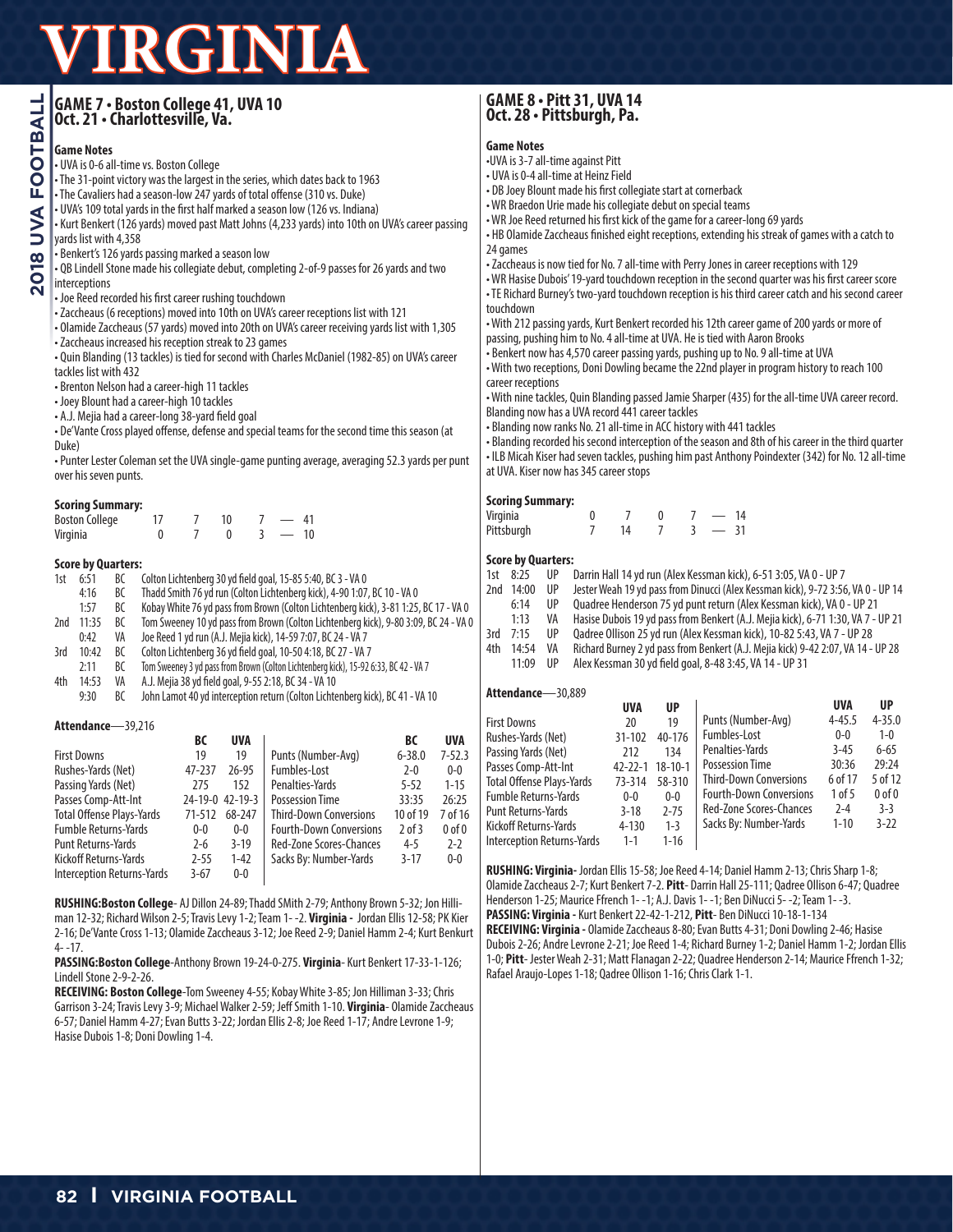## **GAME 9 • UVA 40, Georgia Tech 36 Nov. 4 • Charlottesville, Va.**

#### **Game Notes**

- Virginia is 19-20-1 all-time against Georgia Tech
- Virginia has won 11 of last 13 meetings against Georgia Tech at Scott Stadium
- UVA head coach Bronco Mendenhall is 3-1 all-time against Georgia Tech
- UVA's five sacks of Georgia Tech are the most yielded this season by the Yellow Jackets
- UVA forced GT quarterback TaQuon Marshall to throw his first two interceptions of the season
- Collegiate Debuts: Freshman Chris Glaser (right tackle, left tackle)
- First career starts: Ben Knutson (right guard), PK Kier (running back) and Mandy Alonso (defensive end)
- ILB Micah Kiser tied a career high with 18 tackles
- For the ninth time in 19 career starts, Kurt Benkert has thrown for three or more touchdowns in a game
- Benkert threw for 260 yards, his 13th career game of passing for 200 yards or more, which ranks No. 4 all-time at UVA

• Benkert now has 4,830 career passing yards, passing Michael Rocco (4,731) for No. 8 all-time at UVA

• Joe Reed had a 92-yard kickoff return for a touchdown, the first kickoff return for a touchdown in his career and career-long kickoff return. It was the eighth-longest kickoff return in Virginia history.

• It was the first time Virginia has returned a kickoff for a touchdown since 2010, when Terence Fells-Danzer returned one against Eastern Michigan.

• Joe Reed set a new career high with 170 kick return high yards. His previous career-high of 130 all-purpose yards came in the last game at Pitt

#### **Score by Quarters:**

| Georgia Tech |    |  | 36 |
|--------------|----|--|----|
| Virginia     | 10 |  | 40 |

## **Scoring Summary:**<br>1st 12:17 VA /

- 1st 12:17 VA A.J. Mejia 36 yd field goal, 7-16 2:43, GT 0 VA 3
- TaQuon Marshall 1 yd run (Brenton King kick), 4-53 1:45, GT 7 VA 3
- 2nd 14:53 VA A.J. Mejia 23 yd field goal, 5-38 1:05, GT 7 VA 6
- 2:31 GT KirVonte Benson 1 yd run (Brenton King kick), 4-14 1-39, GT 14 VA 6
- 2:17 VA Joe Reed 92 yd kickoff return (A.J. Mejia kick), GT 14 VA 13
- 3rd 14:40 GT TaQuon Marshall 78 yd run (Brenton King kick), 1-78 0:20, GT 21 VA 13
	- 14:25 GT B. Jordan-Swilling 27 yd interception return (Brenton King kick), GT 28 VA 13
	- Andre Levrone 34 yd pass from Benkert (A.J. Mejia kick), 8-78 2:46, GT 28 VA 20
	- 10:05 VA Doni Dowling 28 yd pass from Kurt Benkert (Zaccheaus pass from Benkert), 2-30 0:40, GT 28 VA 28
- 4th 10:44 VA A.J. Mejia 33 yd field goal, 7-28 2:12, GT 28 VA 31
	- Team Safety, GT 28 VA 33
	- 3:10 GT Ricky Jeune 33 yd pass from Marshall (TaQuon Marshall rush), 9-90 4:00, GT 36 VA 33
	- Andre Levrone 27 yd pass from Benkert (A.J. Mejia kick), 5-64 1:48, GT 36 VA 40

#### **Attendance**—38,448

|                                  | GT           | <b>UVA</b>    |                                | GТ         | <b>UVA</b> |
|----------------------------------|--------------|---------------|--------------------------------|------------|------------|
| <b>First Downs</b>               | 16           | 15            | Punts (Number-Avg)             | $9 - 36.3$ | $9 - 40.9$ |
| Rushes-Yards (Net)               | $52 - 220$   | 25-97         | Fumbles-Lost                   | $1 - 0$    | $1 - 1$    |
| Passing Yards (Net)              | 179          | 260           | Penalties-Yards                | $6 - 45$   | $4 - 25$   |
| Passes Comp-Att-Int              | $22 - 6 - 2$ | $43 - 21 - 1$ | <b>Possession Time</b>         | 33:09      | 26:51      |
| <b>Total Offense Plays-Yards</b> | 74-399       | 68-357        | <b>Third-Down Conversions</b>  | 6 of 17    | 4 of 17    |
| <b>Fumble Returns-Yards</b>      | $0 - 0$      | $0-0$         | <b>Fourth-Down Conversions</b> | 1 of 2     | $0$ of $0$ |
| <b>Punt Returns-Yards</b>        | $1 - 20$     | $4-6$         | Red-Zone Scores-Chances        | $2-2$      | $3-3$      |
| Kickoff Returns-Yards            | $8 - 178$    | $5 - 205$     | Sacks By: Number-Yards         | $0 - 0$    | $5 - 35$   |
| Interception Returns-Yards       | $1 - 27$     | $2 - 13$      |                                |            |            |

**RUSHING: Georgia Tech -**TaQuon Marshall 29-143; KirVonte Benson 17-63; Jerry Howard 2-7; J.J. Green 2-5; Qua Searcy 1-2; Clinton Lynch 1-0. **Virginia**-Jordan Ellis 13-48; Joe Reed 1-29; Kurt Benkert 6-18; Chris Sharp 1-2; Olamide Zaccheaus 3-2; Team 1- -2.

**PASSING: Georgia Tech**- TaQoun Marshall 6-22-2-179. **Virginia**-Kurt Benkert 21-43-1-260. **RECEIVING: Georgia Tech**- Ricky Jeune 3-96; Jalen Camp 1-49; Qua Sercy 1-34; Clinton Lynch 1-0. **Virginia**-Olamide Zaccheaus 9-98; Doni Dowling 4-67; Andre Levrone 3-67; Joe Reed 2-9; Tanner Cowley 1-7; Hasise Dubois 1-7; Jordan Ellis 1-5.

## **GAME 10 • Louisville 38, UVA 21 Nov. 11 • Louisville, Ky.**

#### **Game Notes**

- Virginia scored a touchdown on its opening drive of the game for the second time this season. UVA also scored a game-opening touchdown against Indiana.
- UVA has scored on its game-opening drive for the second week in a row. The Cavaliers opened the Georgia Tech game with a field goal.
- TB Lamont Atkins made his first collegiate start.
- With Olamide Zaccheaus extended his reception streak to 26 games.
- The four catches by Zaccheaus gives him 70 for the season, tying Heath Miller for No. 3 on the UVA single-season reception list.
- Zaccheaus now has 1,527 career receiving yards, which now ranks No. 14 all-time at UVA.
- WR Andre Levrone tied a career high with six receptions
- QB Kurt Benkert became the sixth player in program history with 5,000 career passing yards.
- Benkert now has 5,044 career passing yards, placing him No. 6 all-time at UVA.
- With 214 yards passing, Benkert recorded his 14-career game of 200 or more passing yards, tying him for No. 3 all-time at UVA with Marc Verica.
- TB Chris Sharp's seven-yard touchdown run in the first quarter was his first career score. • ILB Micah Kiser recovered his second fumble of the season in the first quarter.

• With nine tackles, Kiser moved passed Randy Neal (1991-94) for No. 9 all-time in career tackles. Kiser now has 372 career tackles.

• With nine tackles, Quin Blanding now has 454 career tackles, which ranks No. 1 all-time at UVA and No. 18 all-time in the ACC.

• LS Joe Spaziani recovered a fumble in the third quarter.

#### **Score by Quarters:**

| .<br>Virginia |                  |    |  |    |
|---------------|------------------|----|--|----|
| Louisville    | 10 <sup>10</sup> | 14 |  | 38 |

## **Scoring Summary:**<br>1st **10:20** VA

- 1st 10:20 VA Chris Sharp 7 yd run (A.J. Mejia kick), 7-54 3:47, VA 7 LOU 0
	- 9:16 LOU Lamar Jackson 68 yd run (Blanton Creque kick), 3-75 1:04, VA 7 LOU 7
- 2nd 13:08 LOU Blanton Creque 40 yd field goal, 9-17 3:06, VA 7 LOU 10
- 5:52 LOU Seth Dawkins 14 yd pass from Jackson (Blanton Creque kick), 11-91 4:54, VA 7 LOU 17
- 0:48 VA Evan Butts 25 yd pass from Kurt Benkert (A.J. Mejia kick), 6-58 1:36, VA 14 LOU 17
- 3rd 6:51 LOU Jaylen Smith 24 yd pass from Jackson (Blanton Creque kick), 10-80 4:55, VA 14 LOU 17
- 3:58 LOU Jaylen Smith 21 yd pass from Jackson (Blanton Creque kick), 4-59 1:41, VA 14 LOU 31
- 4th 13:57 LOU Dae Williams 3 yd run (Blanton Creque kick), 7-40 2:41, VA 14 LOU 38
- 1:48 VA Jordan Ellis 3 yd run (A.J. Mejia kick), 12-80 5:55, VA 21 LOU 38

#### **Attendance**—46,787

|                            | UVA       | <b>LOU</b>      |                                | <b>UVA</b>     | <b>LOU</b> |
|----------------------------|-----------|-----------------|--------------------------------|----------------|------------|
| <b>First Downs</b>         | 16        | 27              | Punts (Number-Avg)             | $8 - 44.2$     | $3 - 40.3$ |
| Rushes-Yards (Net)         | $28 - 63$ | 43-298          | Fumbles-Lost                   | $3-1$          | $4-2$      |
| Passing Yards (Net)        | 214       | 195             | Penalties-Yards                | $8 - 73$       | $6 - 65$   |
| Passes Comp-Att-Int        |           | 36-19-1 26-15-0 | <b>Possession Time</b>         | 30:01          | 29:59      |
| Total Offense Plays-Yards  | 64-277    | 69-493          | <b>Third-Down Conversions</b>  | 6 of 15        | 4 of 11    |
| Fumble Returns-Yards       | $0 - 0$   | $0-0$           | <b>Fourth-Down Conversions</b> | 0 <sub>0</sub> | $2$ of $2$ |
| Punt Returns-Yards         | $0 - 0$   | $5 - 44$        | <b>Red-Zone Scores-Chances</b> | $2-2$          | $3 - 4$    |
| Kickoff Returns-Yards      | $7 - 152$ | $2 - 45$        | Sacks By: Number-Yards         | $2 - 11$       | $4 - 33$   |
| Interception Returns-Yards | $0-0$     | $1 - 45$        |                                |                |            |
|                            |           |                 |                                |                |            |

**RUSHING: Virginia**-Jordan Ellis 13-58; Chris Sharp 2-16; PK Kier 4-16; Olamide Zaccheaus 1-2; Joe Reed 1-1; Kurt Benkert 7- -30; **Louisville -** Lamar Jackson 15-147; Dae Williams 15-88; Malik Williams 10-55; Reggie Bonnafon 3-8.

**PASSING: Virginia**-Kurt Benkert 19-36-1-214. **Louisville**-Lamar Jackson 15-26-0-195. **RECEIVING: Virginia**-Andre Levrone 6-92; Olamide Zaccheaus 4-42; Doni Dowling 3-28; Evan Butts 2-29; Jordan Ellis 2-0; Daniel Hamm 1-9; Hasise Dubois 1-2. **Louisville**- Jaylen Smith 5-84; Seth Dawkins 5-55; Charles Standberry 2-10; Traveon Sameul 1-35; Kemari Averett 1-10; Dez Fitzpatrick 1-1.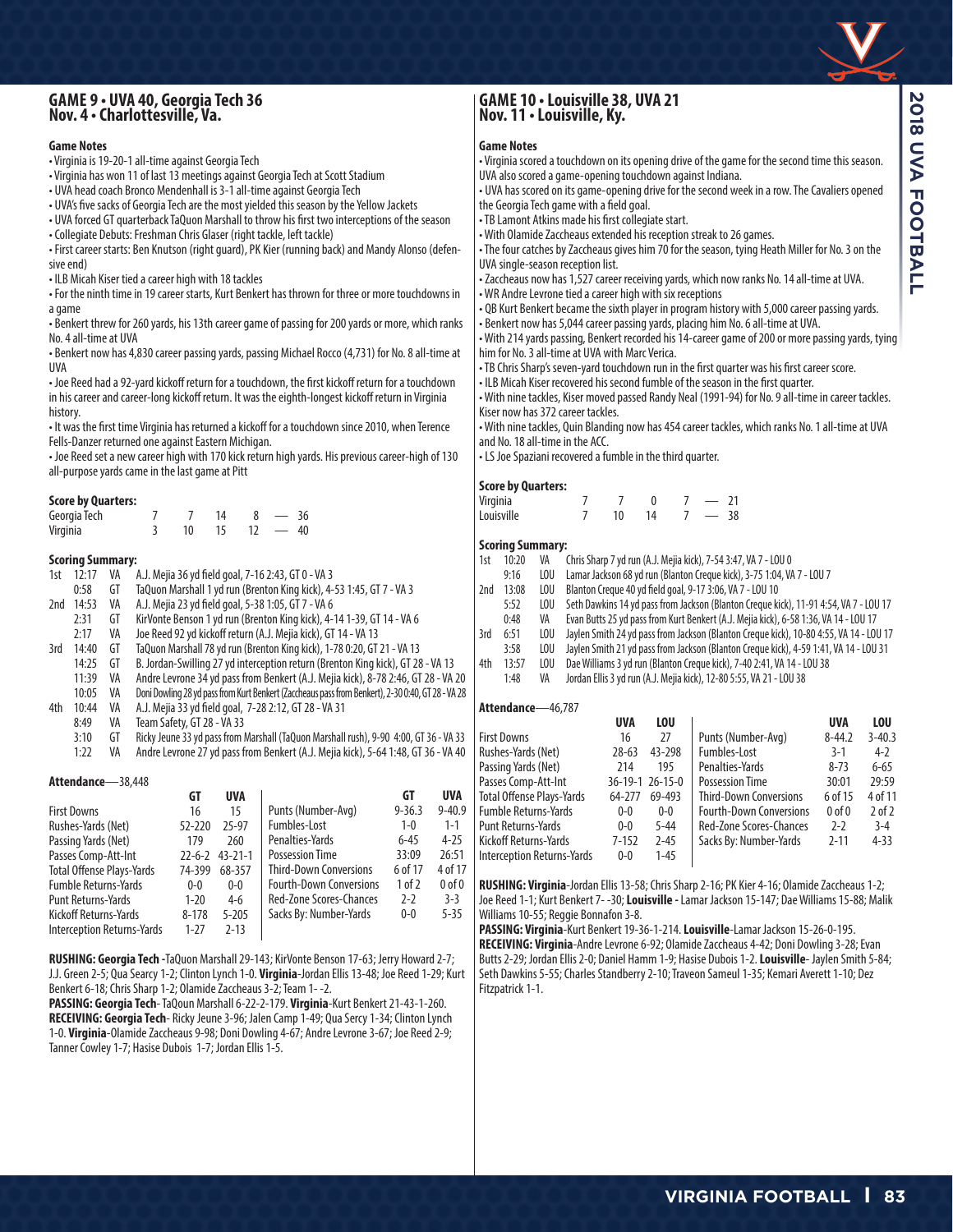## **GAME 11 • Miami 44, UVA 28 Nov. 18 • Miami Gardens, Fla.**

### **Game Notes**

• UVA is 6-9 all-time against Miami

- UVA is 2-5 all-time against the Hurricanes in Miami
- UVA is 1-5 all-time at Hard Rock Stadium
- UVA scored a touchdown on its opening drive of the game. It is the fourth time this season and third game in a row UVA scored on its opening possession
- UVA blocked a punt (Charles Snowden) for the second time this season (at Pitt)
- CB Bryce Hall recorded his first career sack in the first quarter
- WR Joe Reed's 75-yard touchdown reception was a career long
- Reed's 81 receiving yards were a career high
- QB Kurt Benkert notched his 8th career pass of 50 yards or more, placing him No. 4 all-time at UVA

• With four touchdowns against Miami, Benkert has 25 for the season which puts him No. 2 alltime at UVA on the single-season list

• With 384 passing yards, Benkert recorded his 15th 200-yard passing game of his career, tying him for No. 2 all-time at UVA with Shawn Moore.

• Benkert has thrown for at least three touchdowns in 10 of his 21 career starts, including six times this season

• Benkert surpassed 300 passing yards in a game for the fourth time in his career and third time this season

• Benkert has 2,876 passing yards this season, which ranks No. 3 all-time at UVA for a single season. Only Matt Schaub has thrown for more yards in a season at UVA. Schaub had 2,976 in 2002 and 2,952 in 2003

• TB Lamont Atkins caught his first collegiate pass for 11 yards and a first down in the first quarter

• With six receptions, WR Olamide Zaccheaus extended his active reception streak to 27 games

• Zaccheaus has 148 career receptions, which ranks No. 4 all-time at UVA

• TB Daniel Hamm's 26-yard touchdown reception was the first receiving touchdown of his career

#### **Score by Quarters:**

| Virginia | 14 |  |                          | 28 |
|----------|----|--|--------------------------|----|
| Miami    |    |  | $\overline{\phantom{0}}$ | 44 |

#### **Scoring Summary:**

| 1st               | 9:49  | VA        | Olamide Zaccheaus 33 yd pass from Kurt Benkert (A.J. Mejia kick), 9-75 5:11, VA 7 - UM 0     |  |  |  |
|-------------------|-------|-----------|----------------------------------------------------------------------------------------------|--|--|--|
|                   | 2:12  | VA        | Joe Reed 75 yd pass from Kurt Benkert (A.J. Mejia kick), 94-92 2:25, VA 14 - UM 0            |  |  |  |
|                   | 0:14  | UM        | Ahmmon Richards 10 yd pass from Malik Rosier (Michael Badgley kick), 5-40 1:58, VA 14 - UM 7 |  |  |  |
| 2nd               | 9:14  | <b>UM</b> | Dayall Harris 36 yd pass from Malik Rosier (Michael Badgley kick), 1-36 0:06, VA 14 - UM 14  |  |  |  |
|                   | 0:30  | VA        | Andre Levrone 33 yd pass from Kurt Benkert (A.J. Mejia kick), 6-81 2:59, VA 21- UM 14        |  |  |  |
| 3rd               | 12:21 | VA        | Daniel Hamm 26 yd pass from Kurt Benkert (A.J. Mejia kick), 2-21 0:52, VA 28- UM 14          |  |  |  |
|                   | 10:04 | <b>UM</b> | Lawrence Cager 9 yd pass from Malik Rosier (Michael Badgley kick), 7-63 2:17, VA 28 - UM 21  |  |  |  |
|                   | 9:57  | UM        | Jaguan Johnson 30 yd interception return (Michael Badgley kick), VA 28 - UM 28               |  |  |  |
|                   | 0:21  | UM        | Michael Badgley 44 yd field goal, 4-8 2:03, VA 28 - UM 31                                    |  |  |  |
| 4th               | 4:03  | <b>UM</b> | Malik Rosier 8 yd run (Michael Badgley kick failed), 5-47 2:42, VA 28 - UM 37                |  |  |  |
|                   | 1:16  | UM        | Travis Homer 19 yd run (Michael Badgley kick), 3-29 1:34, VA 28 - UM 44                      |  |  |  |
|                   |       |           |                                                                                              |  |  |  |
| Attendance-63,415 |       |           |                                                                                              |  |  |  |

|                                   | <b>UVA</b> | <b>UM</b>       |                                | <b>UVA</b> | UM         |
|-----------------------------------|------------|-----------------|--------------------------------|------------|------------|
| <b>First Downs</b>                | 18         | 15              | Punts (Number-Avg)             | $4 - 37.0$ | $5 - 30.8$ |
| Rushes-Yards (Net)                | $28 - 55$  | 32-148          | Fumbles-Lost                   | $2 - 2$    | $0-0$      |
| Passing Yards (Net)               | 384        | 210             | Penalties-Yards                | $6 - 40$   | $4 - 40$   |
| Passes Comp-Att-Int               |            | 37-28-1 28-15-2 | <b>Possession Time</b>         | 32:27      | 27:33      |
| <b>Total Offense Plays-Yards</b>  | 65-439     | 60-358          | <b>Third-Down Conversions</b>  | 4 of 13    | 6 of 13    |
| <b>Fumble Returns-Yards</b>       | $0 - 0$    | $0 - 0$         | <b>Fourth-Down Conversions</b> | $0$ of $3$ | $0$ of $0$ |
| <b>Punt Returns-Yards</b>         | $1 - 2$    | $0 - 0$         | <b>Red-Zone Scores-Chances</b> | $0 - 0$    | $4 - 4$    |
| <b>Kickoff Returns-Yards</b>      | $1 - 20$   | $1 - 33$        | Sacks By: Number-Yards         | $3 - 14$   | $5 - 34$   |
| <b>Interception Returns-Yards</b> | $2 - 0$    | $1 - 30$        |                                |            |            |

**RUSHING: Virginia**-Olamide Zaccheaus 5-29; Joe Reed 5-27; Jordan Ellis 11-24; Kurt Benkert 7- -25. **Miami -** Travis Homer 17-96; Malik Rosier 9-38; Deejay Dallas 5-15; Team 1- -1. **PASSING: Virginia**-Kurt Benkert 28-37-1-384. **Miami**-Malik Rosier 15-28-2-210. **RECEIVING: Virginia**- Doni Dowling 7-70; Olamide Zaccheaus 6-67; Jordan Ellis 7-57; Joe Reed 2-81; Andre Levrone 2-37; Evan Butts 2-21; Daniel Hamm 1-26; Hasise Dubois 1-14; Lamont Atkins 1-11. **Miami**- Ahmmon Richards 4-51; Braxton Berrios 3-38; Dayall Harris 2-43; Jeff Thomas 1-33; Christopher Herndon 1-14; Mike Harley 1-10; Michael Irvin II 1-10; Lawrence Cager 1-9; Darrell Langham 1-2.

## **GAME 12 • Virginia Tech 10, UVA 0 Nov. 24 • Charlottesville, Va.**

#### **Game Notes**

• FB Alec Shifflett made his collegiate debut in the first quarter.

• TE Osiris Crutchfield made his collegiate debut in the second quarter on a fourth down conversion.

• UVA honored 22 fourth and fifth year players prior to the game as part of its "Senior Day" festivities. The following players were honored prior to tonight's game: QB Kurt Benkert, FS Quin Blanding, DE Andrew Brown, TE Evan Butts, P Lester Coleman, WR Warren Craft, WR Doni Dowling, OT Jack English, C/OG Jake Fieler, WR Ross Gardner, TB Daniel Hamm, WR Ben Hogg, PK Andrew King, ILB Micah Kiser, CB Darious Latimore, WR Andre Levrone, OG Jack McDonald, OG John Montelus, OG Steven Moss, OT Brandon Pertile, FB Alec Shifflett, LS/QB Joe Spaziani, WR Braedon Urie. • With 186 passing yards, QB Kurt Benkert passed Matt Schaub's (2,976) 2002 single-season

program record for passing yards. Benkert now has 3,062 passing yards through 12 games. • Benkert is the first player in UVA history with at least 3,000 passing yards in a season. • WR Olamide Zaccheaus extended his reception streak to 28 games in the first quarter.

• With 39 receiving yards, Zaccheaus became the 11th Cavalier all-time to pass 800 receiving yards in a season. He currently has 833, which ranks No. 9 on UVA's single-season list.

• With 13 tackles, Jordan Mack (105) has reached 100 tackles for the year. He makes UVA the only school in the nation with three players with 100+ tackles, joining Micah Kiser (134) and Quin Blanding (121).

• CB Juan Thornhill collected his fourth interception of the season and seventh of his career in the second quarter.

• FS Quin Blanding had a career-high 17 tackles, giving him 479 for his career and making him the ACC's all-time leader among defensive backs. He passed Dexter Reid (UNC, 2000-34, 466). Blanding currently is No. 10 all-time in ACC history.

• With a career-high 19 tackles, ILB Micah Kiser recorded his 20th career double-digit tackle game in 36 career starts.

• With 19 tackles, Kiser has 400 for his career, which ranks No. 5 all-time at Virginia.

• With 1.5 TFL, Kiser moves into a three-way tie for No. 11 all-time at UVA with 32.5 career tackles for loss. Kiser shares the spot with Kai Parham and Cam Johnson.

#### **Score by Quarters:**

| ------<br>---------<br>Virginia Tech |  |  | 10 <sup>1</sup> |
|--------------------------------------|--|--|-----------------|
| Virginia                             |  |  |                 |

#### **Scoring Summary:**

2nd 11:50 VT Brian Johnson 30 yd field goal, 11-58 4:58, VT 3 - VA 0

3rd 12:44 VT Chris Cuningham 8 yd pass from Josh Jackson (Johnson kick), 4-40 1:40, VT 10 - VA 0

#### **Attendance**—48,609

|                                   | VT      | <b>UVA</b>      |                                | VT         | <b>UVA</b> |
|-----------------------------------|---------|-----------------|--------------------------------|------------|------------|
| First Downs                       | 20      | 9               | Punts (Number-Avg)             | $6 - 40.7$ | $8 - 43.0$ |
| Rushes-Yards (Net)                | 53-202  | $20 - 5$        | Fumbles-Lost                   | $1 - 0$    | $2 - 1$    |
| Passing Yards (Net)               | 143     | 186             | Penalties-Yards                | $4 - 20$   | $4 - 50$   |
| Passes Comp-Att-Int               |         | 21-14-1 34-17-0 | <b>Possession Time</b>         | 37:16      | 22:44      |
| Total Offense Plays-Yards         | 74-345  | 54-191          | <b>Third-Down Conversions</b>  | 7 of 18    | 4 of 15    |
| <b>Fumble Returns-Yards</b>       | $0 - 0$ | $0-0$           | <b>Fourth-Down Conversions</b> | $2$ of $2$ | 1 of 2     |
| Punt Returns-Yards                | $1 - 0$ | $0-0$           | Red-Zone Scores-Chances        | $2 - 5$    | $0 - 0$    |
| Kickoff Returns-Yards             | $0 - 0$ | $0-0$           | Sacks By: Number-Yards         | $4 - 15$   | $0 - 0$    |
| <b>Interception Returns-Yards</b> | $0 - 0$ | $1 - 0$         |                                |            |            |

**RUSHING:Virginia Tech -**Steven Peoples 22-71; Deshawn McClease 13-71; Josh Jackson 8-38; Jalen Holston 3-17; Cam Phillips 1-10; Travon McMillian 2-5; James Clark 1-4; Hezekiah Grimsley 1-4; Team 2- -18. **Virginia**- Jordan Ellis 10-9; Chris Sharp 1-4; Joe Reed 2- -2; Kurt Benkert 7- -6. **PASSING: Miami**-Josh Jackson 14-21-1-143. **Virginia**-Kurt Benkert 17-34-0-186.

**RECEIVING: Virginia Tech**- Hezekiah Grimsley 5-56; Cam Phillps 3-46; C.J. Carroll 2-12; Deshawn McClease 1-9; Eric Kumah 1-9; Chris Cunningham 1-8; Travon McMillian 1-3. **Virginia**- Olamide Zaccheaus 4-39; Evan Butts 3-8; Andre Levrone 2-59; Doni Dowling 2-18; Joe Reed 1-23; Daniel Hamm 1-10; Tanner Cowley 1-9; Terrell Jana 1-9; Hasise Dubois 1-6; Jordan Ellis 1-4.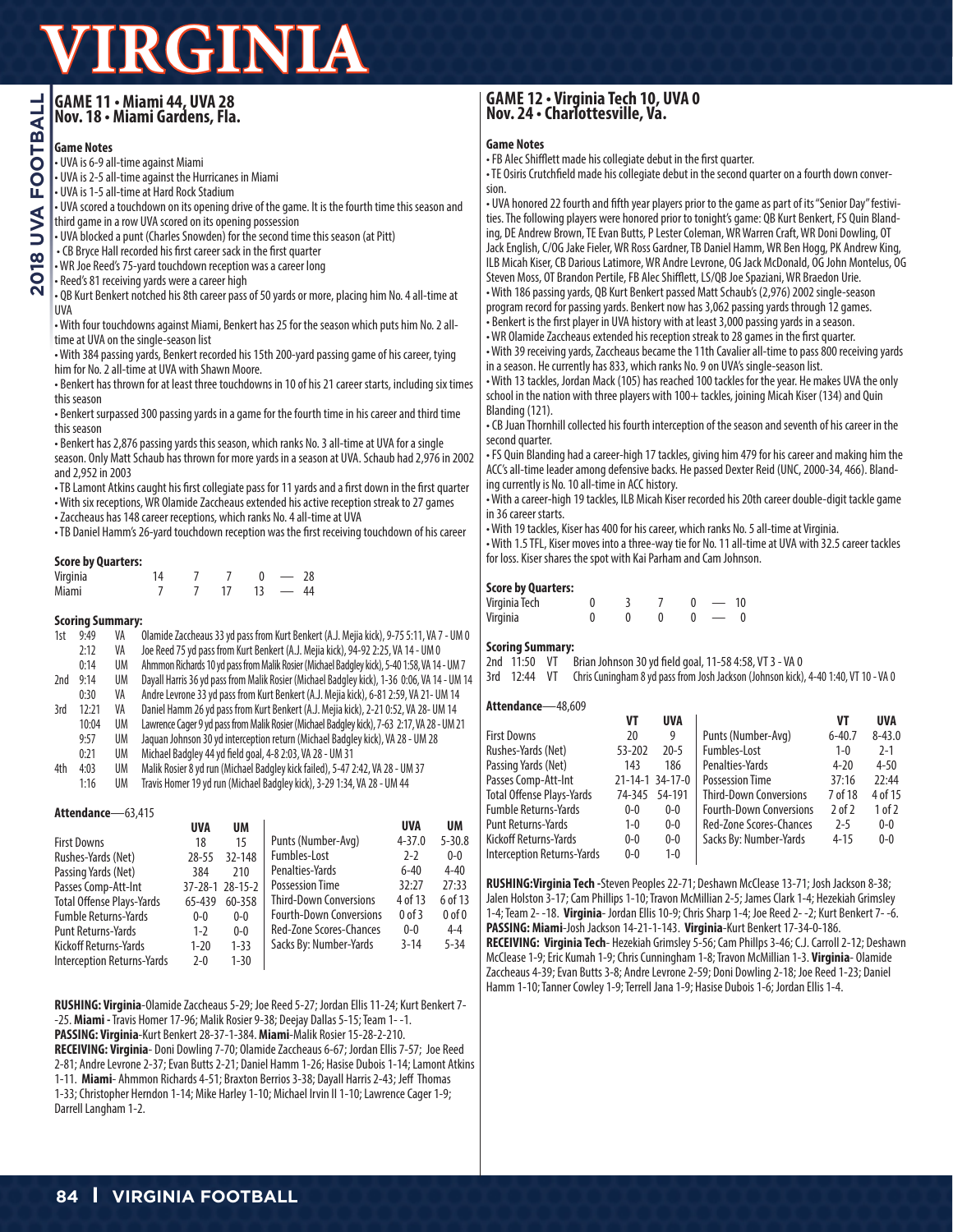## **GAME 13 • Navy 49, UVA 7 Dec. 28 • Annapolis, Md. (Military Bowl)**

#### **Game Notes**

• Virginia played in its 19th all-time bowl game by making its first appearance in the Military Bowl.

• FS Quin Blanding made his 49th career start, tying him with Clint Sintim and D'Brickashaw Ferguson for No. 2 all-time in program history.

• Blanding started every game of his collegiate career.

• TB Daniel Hamm appeared in his 50th game for the Cavaliers. He is the 11th Cavalier all-time to reach the 50-game plateau.

• TE Osiris Crutchfield made his first collegiate start.

• Joe Reed returned the game's opening kick 98 yards for a touchdown. It was the fifth-longest return in program history.

• It was Reed's second return for a touchdown in 2017 (and career).

• Reed's return is a UVA bowl record, topping Demetrius "Pete" Allen's 83-yard touchdown return against Georgia in the 1995 Peach Bowl. It is only UVA's second kick return for a touchdown in a bowl game.

• With five catches, Olamide Zaccheaus extended his active reception streak to 29 games. Zaccheaus finished the season with 85 receptions, breaking Billy McMullen's (83) 2001 singleseason record for receptions.

• With 16 completions, QB Kurt Benkert passed Matt Schaub's (288) 2002 single-season record.

• Benkert finished the year with 298 completions.

• With 16 tackles, FS Quin Blanding notched his 25th career double-digit tackle game.

• Blanding finished with 495 career tackles, putting a rubber stamp on his UVA record.

• Blanding's 495 career tackles rank No. 6 all-time ACC history, most among defensive backs. He shares the No. 6 spot with Duke's Ryan Fowler (2000-03).

• With 11 tackles, ILB Micah Kiser notched his 21st career double-digit tackle game. He finished his career with 21 double-digit tackle games in 37 career starts.

• Kiser finished with 145 tackles in 2017, which ranks No. 2 all-time at UVA for a season.

• Kiser finished his UVA career with 411 career tackles, which ranks No. 5 all-time at UVA.

#### **Score by Quarters:**

| Virginia |    |    |    | $\hspace{0.05cm}$ |  |
|----------|----|----|----|-------------------|--|
| Navy     | 14 | 14 | 14 | $7 - 49$          |  |

#### **Scoring Summary:**

| 1st | 14:48     | VA | Joe Reed 98 yd kick return (A.J. Mejia kick), VA 7 - N 0                |
|-----|-----------|----|-------------------------------------------------------------------------|
|     | 8:43      | N  | Zach Abey 1 yd run (Bennett Moehring kick), 12-69 6:05, VA 7 - N 7      |
|     | 4:18      | N  | Malcolm Perry 22 yd run (Bennett Moehring kick), 6-55 2:52, VA 7 - N 14 |
| 2nd | 3:12      | N  | Malcolm Perry 19 yd run (Bennett Moehring kick), 7-70 3:53, VA 7 - N 21 |
|     | 1:39      | N  | Zach Abey 1 yd run (Bennett Moehring kick), 4-36 1:15, VA 7 - N 28      |
| 3rd | 9:46      | N  | Zach Abey 5 yd run (Bennett Moehring kick), 3-11 1:17, VA 7 - N 35      |
|     | 1:57      | N  | Zach Abey 20 yd run (Bennett Moehring kick), 8-80 3:54, VA 7 - N 42     |
| 4th | $11 - 11$ | N. | Zach Abey 1 yd run (Bennett Moehring kick), 9-23 4:11, VA 7 - N 49      |
|     |           |    |                                                                         |

#### **Attendance**—35,921

|                                  | <b>UVA</b>    | N           |                                | <b>UVA</b> | N          |
|----------------------------------|---------------|-------------|--------------------------------|------------|------------|
| <b>First Downs</b>               | 11            | 24          | Punts (Number-Avg)             | $4 - 38.8$ | $3 - 32.0$ |
| Rushes-Yards (Net)               | $18 - 30$     | 76-452      | Fumbles-Lost                   | $3-2$      | $0 - 0$    |
| Passing Yards (Net)              | 145           | 0           | Penalties-Yards                | $4 - 40$   | $3 - 25$   |
| Passes Comp-Att-Int              | $16 - 36 - 1$ | $0 - 1 - 0$ | Possession Time                | 18:00      | 42:00      |
| <b>Total Offense Plays-Yards</b> | 54-175        | $77 - 452$  | <b>Third-Down Conversions</b>  | 4 of 13    | 9 of 16    |
| <b>Fumble Returns-Yards</b>      | $0 - 0$       | $0 - 0$     | <b>Fourth-Down Conversions</b> | 1 of 3     | $3$ of $3$ |
| <b>Punt Returns-Yards</b>        | $1 - 2$       | $1 - 7$     | Red-Zone Scores-Chances        | $0 - 0$    | $6 - 7$    |
| <b>Kickoff Returns-Yards</b>     | $8 - 207$     | $2 - 36$    | Sacks By: Number-Yards         | $1 - 11$   | $1-6$      |
| Interception Returns-Yards       | $0 - 0$       | $1 - 0$     |                                |            |            |

**RUSHING: Virginia**-Jordan Ellis 11-37; Joe Reed 2-11; Kurt Benkert 4--4; TEAM 1--14. **Navy -** Malcolm Perry 16-114; Chris High 19-101; Zach Abey 13-88; Josh Brown 5-47; Anthony Gargiulo 5-40; Garret Lewis 6-36; Darryl Bonner 3-15; Nelson Smith 4-8; Keoni Makekau 2-5; John Brown Iii 1-2; TEAM 1--2; Akili Taylor 1--2.

**PASSING: Virginia**-Kurt Benkert 16-36-1-145. **Navy**-Zach Abey 0-1-0-0.

**RECEIVING: Virginia**- Olamide Zaccheaus 5-62; Andre Levrone 3-27; Jordan Ellis 2-19; Doni Dowling 2-15; Joe Reed 2-12; Evan Butts 2-10. **Navy**- None.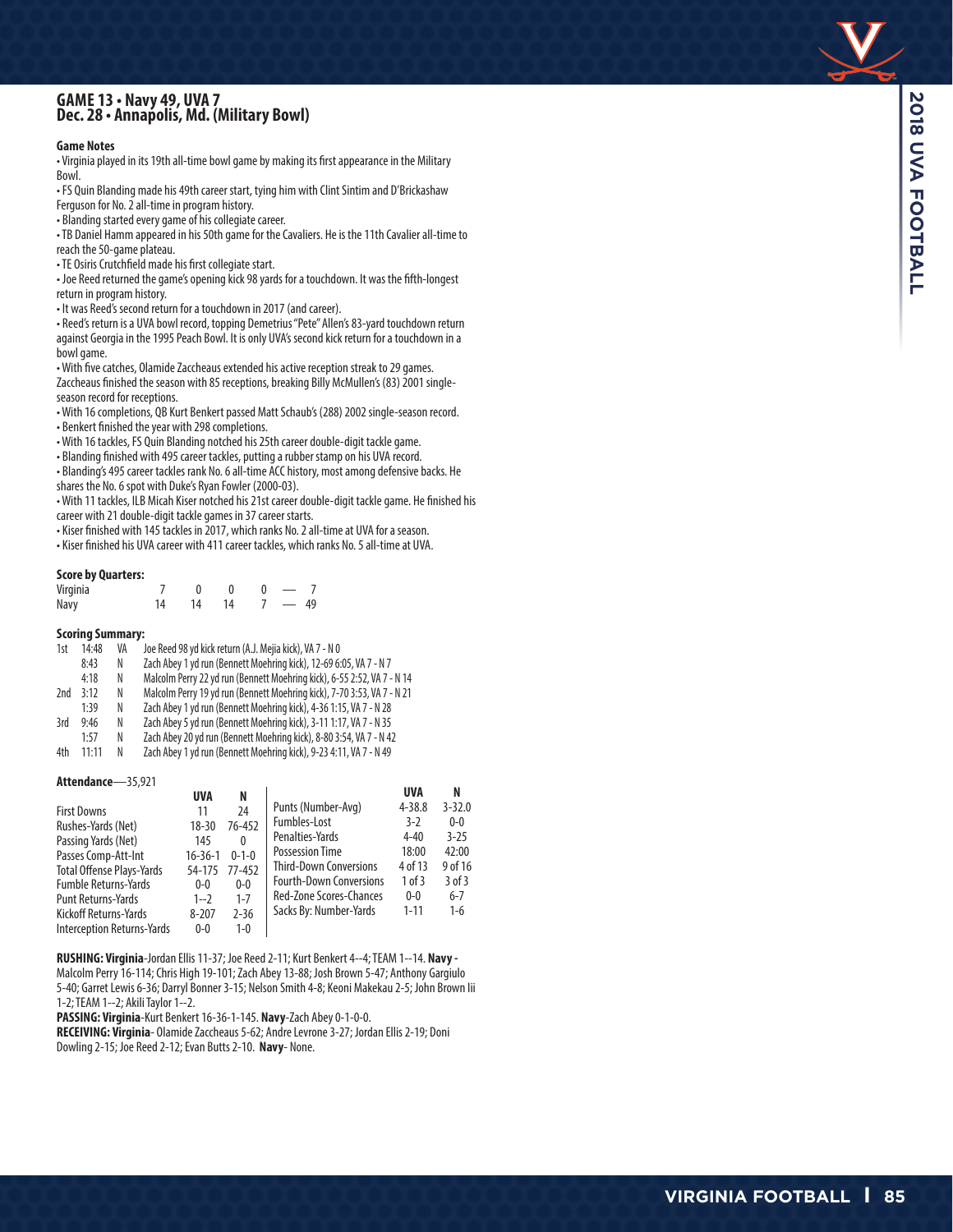# **THE LAST TIME ...**

### **A VIRGINIA PLAYER HAD…**

**200 yards rushing:** 223, Alvin Pearman vs. Duke, 2004 **150 yards rushing:** 169, Kevin Parks vs. Pitt, 2014 **100 yards rushing:** 136, Jordan Ellis at North Carolina, 2017 **30 carries:** 30, Cedric Peerman vs. North Carolina, 2007 **25 carries:** 27, Jordan Ellis at North Carolina, 2017 **4 TDs rushing:** 4, Keith Payne vs. Richmond, 2010<br>**3 TDs rushing:** 3, Kevin Parks vs. William & Mary, 2011<br>**2 TDs rushing:** 2, Jordan Ellis at Boise State, 2017 **3 TDs rushing by a QB:** 3, Shawn Moore vs. Georgia Tech, 1990 **2 TDs rushing by a QB:** 2, Jameel Sewell at Southern Miss, 2009 **QB rushed for 100 yards:** 104, Jameel Sewell vs. Virginia Tech, 2009 **2 rushers with 100+ yards:** Daniel Hamm (136) and Kevin Parks (135) vs. VMI, 2013 **2 rushers with 2 TDs:** Daniel Hamm (2), Kevin Parks (2) vs. VMI, 2013 **50+ yard run:** 56 (TD) Olamide Zaccheaus at Boise State, 2017 **10+ receptions:** 12, Olamide Zaccheaus vs. Indiana, 2017 **200 yards receiving:** 239, Dontrelle Inman at Duke, 2010 **150 yards receiving:** 153, Canaan Severin vs. Notre Dame, 2015 **100 yards receiving:** 100, Olamide Zaccheaus at North Carolina, 2017<br>**100 yards receiving:** 100, Olamide Zaccheaus at North Carolina, 2017<br>**4 TDs receiving:** 4, Ed Carrington at Maryland, 1965 **4 TDs receiving:** 4, Ed Carrington at Maryland, 1965<br>**3 TDs receiving:** 3, Canaan Severin at Louisville, 2015 **2 TDs receiving:** 2, Andre Levrone vs. Georgia Tech, 2017 **2 receivers with 100 yards receiving:** 136, Doni Dowling vs. UConn, 2017 127, Andre Levrone vs. UConn, 2017 127, Andre Levrone vs. UConn, 2017<br>122, Olamide Zaccheaus vs. UConn, 2017 **3 receivers with 100 yards receiving:** 136, Doni Dowling vs. UConn, 2017 127, Andre Levrone vs. UConn, 2017 122, Olamide Zaccheaus vs. UConn, 2017<br>**2 receivers with 2 TDs:** Ryan Sawyer (2), Heath Miller (2) vs. Wake Forest, 2002 **70+ yard pass play:** 81 (TD), Olamide Zaccheaus from Kurt Benkert at North Carolina, 2017 **50+ yard pass play:** 81 (TD), Olamide Zaccheaus from Kurt Benkert at North Carolina, 2017 **An OL caught a pass:** Elton Brown vs. Florida State, 2004 **Attempted 50 passes:** 66, Kurt Benkert vs. Indiana, 2017 **Attempted 40 passes:** 43, Kurt Benkert vs. Georgia Tech, 2017 **Completed 40 passes:** 43, David Watford vs. Georgia Tech, 2013 **Completed 30 passes:** 30, Kurt Benkert vs. UConn, 2017 **Completed 25 passes:** 28, Kurt Benkert at Miami, 2017 **400 yards passing:** 455, Kurt Benkert vs. UConn, 2017 **300 yards passing:** 384, Kurt Benkert at Miami, 2017 **250 yards passing:** 384, Kurt Benkert at Miami, 2017 **Consecutive 300-yard passing games:** Kurt Benkert vs. CMU (421); at Duke (336), 2016 **6 TD passes:** 6, Dan Ellis vs. Duke, 2000 **5 TD passes:** 5, Kurt Benkert vs. Central Michigan, 2016 **4 TD passes:** 4, Kurt Benkert at Miami, 2017 **3 TD passes:** 4, Kurt Benkert at Miami, 2017 **A non-QB threw a TD pass:** Olamide Zaccheaus (WR) 15 yards to Evan Butts vs. Duke, 2015<br>**Threw 3+ interceptions:** 3, Matt Johns at Georgia Tech, 2016 **400 yards total offense:** 465, Kurt Benkert vs. UConn, 2017 **300 yards total offense:** 359, Kurt Benkert at Miami, 2017 **200 All-purpose yards:** 208, Joe Reed vs. Georgia Tech, 2017 **Intercepted 3 passes:** 3, Rodney McLeod, at Maryland, 2011<br>**Intercepted 2 passes:** 2, Bryce Hall & Juan Thornhill at Duke, 2016<br>**2 Players Intercepted 2 passes:** 2, Bryce Hall & Juan Thornhill at Duke, 2016<br>**INT by a line INT by a linebacker:** Malcolm Cook vs. William & Mary, 2017 **INT at or behind line of scrimmage:** David Dean at Virginia Tech, 2014 **INT Return for a TD:** 58 yards, Quin Blanding vs. Duke, 2017<br> **2 INTs for Touchdowns:** 2, Randy Neal vs. Virginia Tech, 1992<br> **2 players with INTs for TD:** Muffin Curry and Tony Franklin vs. W. Mich., 2003<br> **4 sacks:** 4, **3 sacks:** 3, Max Valles vs. Miami, 2014 **4+ TFLs:** 4, Brent Urban at Pitt, 2013 **15+ Tackles:** 19, Micah Kiser vs. Virginia Tech, 2017 17, Quin Blanding vs. Virginia Tech, 2017 **4+ PBUs:** 4, Juan Thornhill vs. Duke, 2017 Defensive Extra Point: Joe Crocker vs. NC State, 1994 **Fumble recovery for TD:** Eli Hanback at Duke, 2016 (0 yards)<br>**Five Field Goals:** 5, Chris Gould vs. North Carolina, 2007 **Four Field Goals:** 4, Ian Frye at Miami, 2015 **Three Field Goals:** 3, A.J. Mejia vs. Georgia Tech, 2017 **Missed a PAT:** Alex Furbank vs. Central Michigan, 2016 **Blocked a Punt:** Charles Snowden at Miami, 2017 **Blocked Punt for a Touchdown:** Trey Womack blocked punt and Bill Schautz returned it 20 yards for TD at Miami, 2009 **Blocked a Field Goal:** Daquan Romero vs. Miami, 2014 **Blocked a PAT Attempt:** Brent Urban vs. Oregon, 2013 **Punt return for TD:** Maurice Canady vs. William & Mary, 2015 (74 yards)<br>**Kickoff return for TD:** Joe Reed at Navy, 2017 (98 yards)<br>**Two-point conversion:** Olamide Zaccheaus from Kurt Benkert (pass) vs. Georgia Tech, 2017

### **VIRGINIA…**

**Scored 60 points:** 62-14 vs. NC State, 1997 **Scored 50 points:** 51-3 vs. Temple, 2005 **Scored 40 points:** 40-36 vs. Georgia Tech, 2017 **Scored 30 points:** 40-36 vs. Georgia Tech, 2017 **Defeated a ranked team:** 23-21 vs. No. 21 Louisville, 2014 **Defeated a ranked team on the road:** 14-13 at No. 23 Florida State, 2011 **Recorded a Shutout:** 49-0 vs. VMI, 2013 **Recorded a Shutout vs. ACC:** 31-0 vs. Maryland, 2008 **Was Shut out:** by Virginia Tech, 2017 (10-0) **Scoreless first half:** vs. Virginia Tech, 2017 **Scoreless second half:** at Navy, 2017 **Did not score a TD:** vs. Virginia Tech, 2017 **Did not score an offensive TD:** at Navy, 2017 **Had 300 rushing yards:** 357 vs. VMI, 2013 **Had 200 rushing yards:** 262 vs. Virginia Tech, 2015 **Had fewer than 100 rushing yards:** 30 at Navy, 2017 **Had negative yards rushing:** -3 vs. Wyoming, 2007 **Had 200 yards passing:** 384 at Miami, 2017 **Had 300 yards passing:** 384 at Miami, 2017 **Had 400 yards passing:** 455 vs. UConn, 2017 **Attempted 50 passes:** 66 vs. Indiana, 2017 **Completed 40 passes:** 43 vs. Georgia Tech, 2013 **Passed for 5 touchdowns or more:** 5, vs. Central Michigan, 2016 **Had fewer than 100 yards passing:** 75 at Miami, 2009 **Had 600 yards of total offense:** 626 vs. UConn, 2017 **Had 500 yards of total offense:** 626 vs. UConn, 2017 **Had 400 yards of total offense:** 439 at Miami, 2017 **Had fewer than 100 yards of total offense:** 90 vs. Maryland, 1980 **Had consecutive games, 500 yards of total offense:** 2014, BYU (519), Kent State (520) **Had three consecutive games, 500 yards of total offense:** 2004, Temple (504), North Carolina (549), Akron (522) **Kicked 5 field goals:** 5 vs. North Carolina, 2007 **Had 6 or more sacks in a game:** 7 at Pitt, 2013 **Had 5 or more sacks in a game:** 5 vs. Georgia Tech, 2017 **Had 10 or more TFL in a game:** 10 vs. Louisville, 2016 **Missed extra point kick:** vs. Central Michigan, 2016 **Had a FG attempt blocked:** vs. Maryland, 2012 **Had successful two-point conversion:** vs. Georgia Tech, 2017 **Forced 7 or more turnovers:** 7, vs. Richmond, 2014 **Forced 5 or more turnovers:** 6, at Duke, 2016 **Had 5 or more turnovers:** 5 at North Carolina, 2015 **Blocked 2 punts in a game:** 2 at Miami, 2009 **Blocked 2 kicks in a game:** 2 vs. Richmond, 2008 **Did not punt:** vs. Duke, 1989 **Had no turnovers:** at Boise State, 2017 **Had no turnovers in back-to-back games:** vs. W&M and Indiana, 2017 **Overtime game:** Syracuse, 2015 **Recorded a Safety:** vs. Georgia Tech, 2017 **Was not penalized:** Richmond, 2016 **100+ penalty yards:** 109 vs. UConn, 2017 **10+ penalties:** 10 vs. Miami, 2016 **Trailed after three quarters, but rallied to win:** vs. Syracuse, 2015 **Trailed in the fourth quarter by 10+ points, but rallied to win:** vs. Syracuse, 2015 (10 points) **Did not lose a fumble:** at Pitt, 2017 **90+ offensive plays:** 91 vs. Indiana, 2017 **100+ offensive plays:** 102 at BYU, 2014 **45 or fewer plays:** 44 vs. Georgia Tech, 2009 **Recovered an Onside Kick:** at Wake Forest, 2016